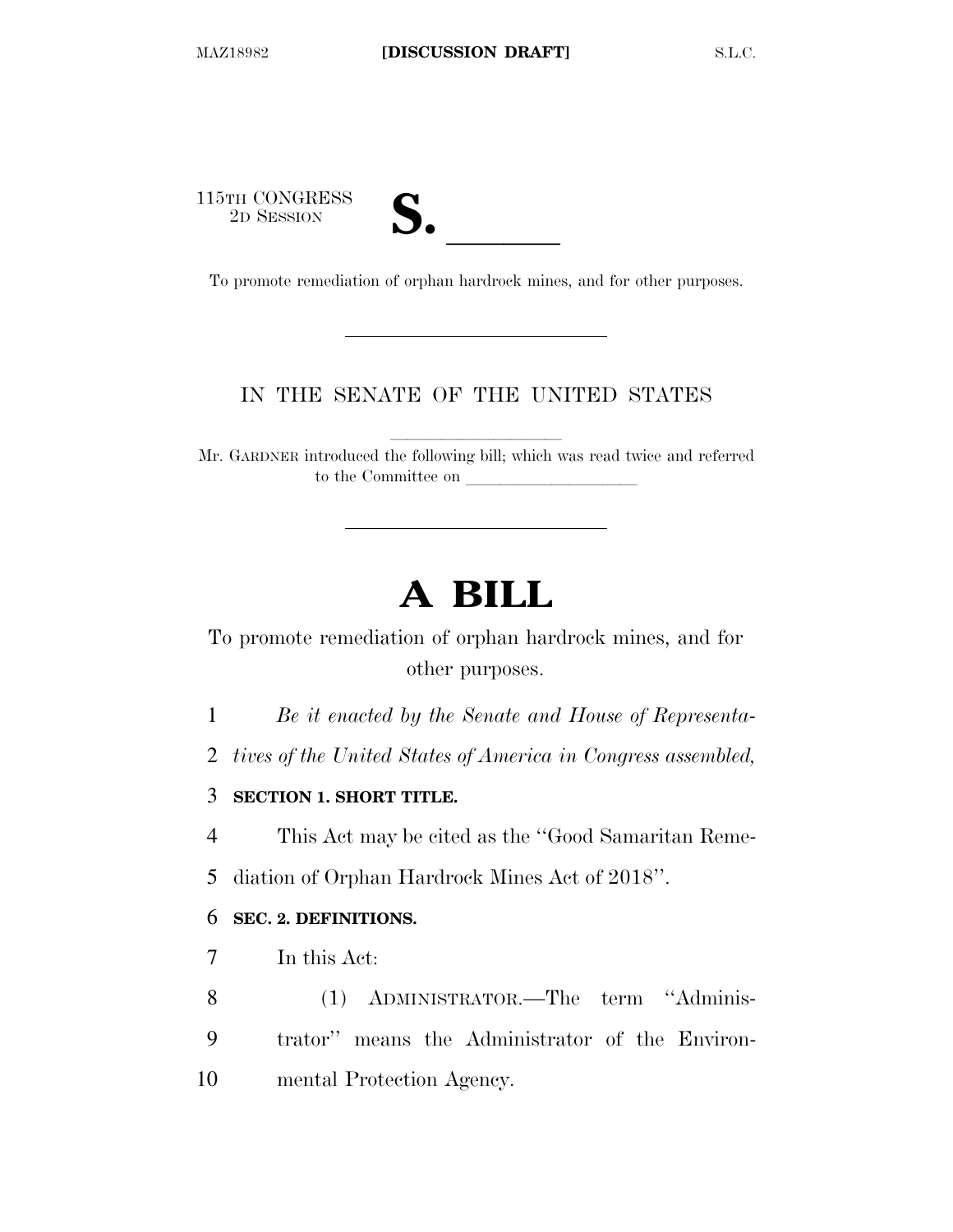$\mathfrak{D}$ 

 (2) COOPERATING PERSON.—The term ''cooper- ating person'' means any person that is named by the Good Samaritan in the permit application as a cooperating entity. (3) FEDERAL LAND MANAGEMENT AGENCY.— The term ''Federal land management agency'' means any Federal agency authorized by law or ex- ecutive order to exercise jurisdiction, custody, or control over land owned by the United States. (4) GOOD SAMARITAN.—The term ''Good Sa- maritan'' means a person that, with respect to his- toric mine residue, as determined by the Adminis- trator— (A) is not a past or current owner or oper- ator of— (i) the orphan mine site at which the historic mine residue is located; or (ii) a portion of that orphan mine site; (B) had no role in the creation of the his- toric mine residue; and (C) is not potentially liable under any Fed- eral, State, Tribal, or local law for the remedi- ation, treatment, or control of the historic mine residue.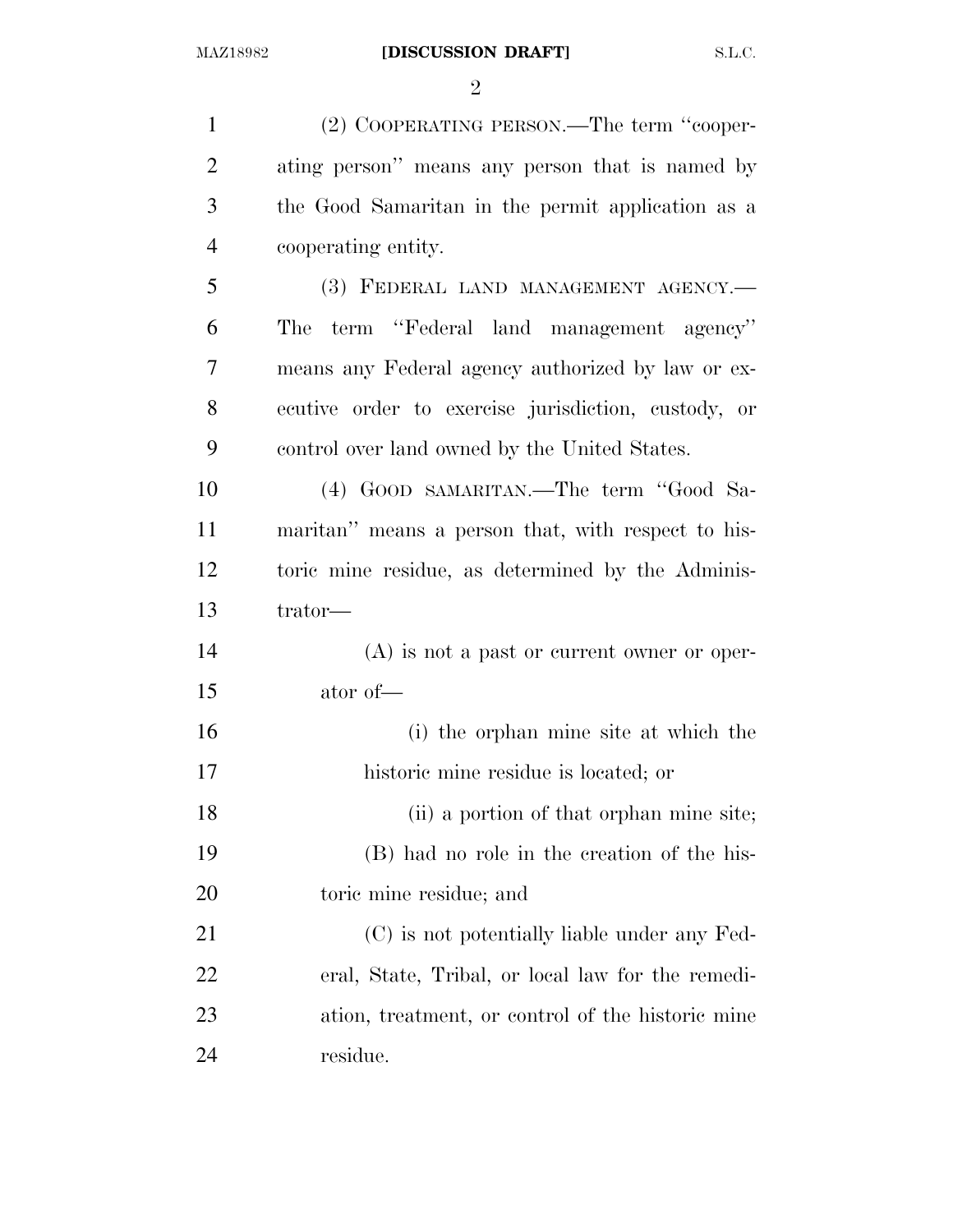| $\mathbf{1}$   | (5) GOOD SAMARITAN PERMIT.—The term            |
|----------------|------------------------------------------------|
| $\overline{2}$ | "Good Samaritan permit" means a permit granted |
| 3              | by the Administrator under section $4(a)(1)$ . |
| $\overline{4}$ | $(6)$ HISTORIC MINE RESIDUE.—                  |
| 5              | (A) IN GENERAL.—The term "historic             |
| 6              | mine residue" means mine residue or any con-   |
| $\overline{7}$ | dition at an orphan mine site resulting from   |
| 8              | hardrock mining activities conducted on—       |
| 9              | (i) Federal land under sections 2319           |
| 10             | through 2352 of the Revised Statutes           |
| 11             | (commonly known as the "Mining Law of          |
| 12             | 1872"; 30 U.S.C. 22 et seq.); or               |
| 13             | (ii) State or private land.                    |
| 14             | (B) INCLUSIONS.—The term "historic             |
| 15             | mine residue" includes—                        |
| 16             | (i) previously mined ores and minerals         |
| 17             | other than coal that contribute to acid        |
| 18             | mine drainage or other pollution;              |
| 19             | (ii) equipment (including materials in         |
| 20             | equipment);                                    |
| 21             | (iii) any tailings, heap leach piles,          |
| 22             | dump leach piles, waste rock, overburden,      |
| 23             | slag piles, or other waste or material re-     |
| 24             | sulting from any extraction, beneficiation,    |
| 25             | or other processing activity that occurred     |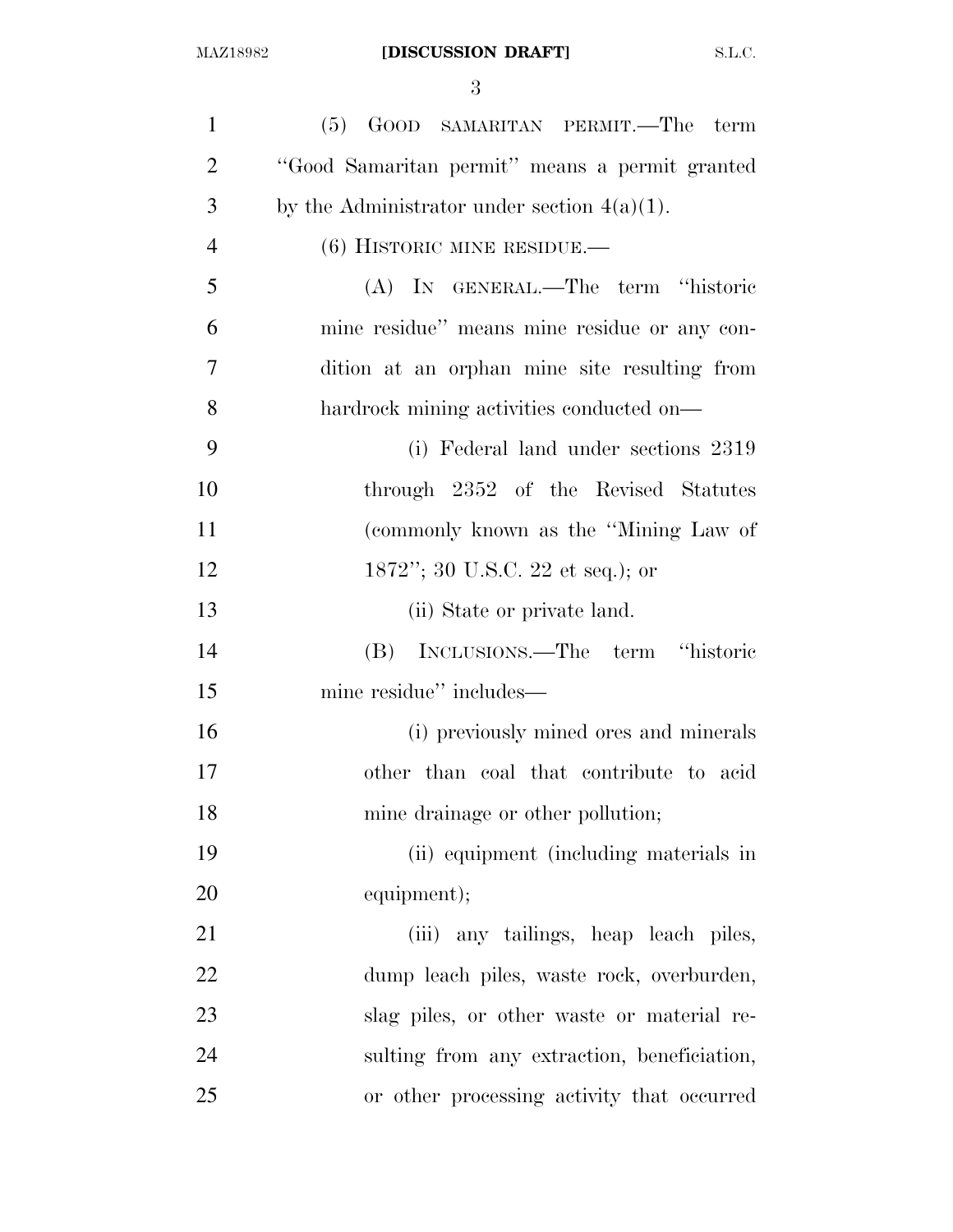| $\mathbf{1}$   | during the active operation of an orphan              |
|----------------|-------------------------------------------------------|
| $\overline{2}$ | mine site;                                            |
| 3              | (iv) any acidic or otherwise polluted                 |
| $\overline{4}$ | flow in surface water or groundwater that             |
| 5              | originates from, or is pooled and contained           |
| 6              | in, an inactive or abandoned mine site,               |
| $\tau$         | such as underground workings, open pits,              |
| 8              | in-situ leaching operations, ponds, or im-            |
| 9              | poundments;                                           |
| 10             | (v) any hazardous substance (as de-                   |
| 11             | fined in section 101 of the Comprehensive             |
| 12             | Environmental Response, Compensation,                 |
| 13             | and Liability Act of 1980 (42 U.S.C.                  |
| 14             | $9601$ );                                             |
| 15             | (vi) any pollutant or contaminant (as                 |
| 16             | defined in section 101 of the Comprehen-              |
| 17             | sive Environmental Response, Compensa-                |
| 18             | tion, and Liability Act of 1980 (42 U.S.C.            |
| 19             | $(9601)$ ; and                                        |
| 20             | (vii) any pollutant (as defined in sec-               |
| 21             | tion 502 of the Federal Water Pollution               |
| 22             | Control Act (33 U.S.C. 1362)).                        |
| 23             | (7) INDIAN TRIBE.—The term "Indian tribe"             |
| 24             | has the meaning given the term in section $518(h)$ of |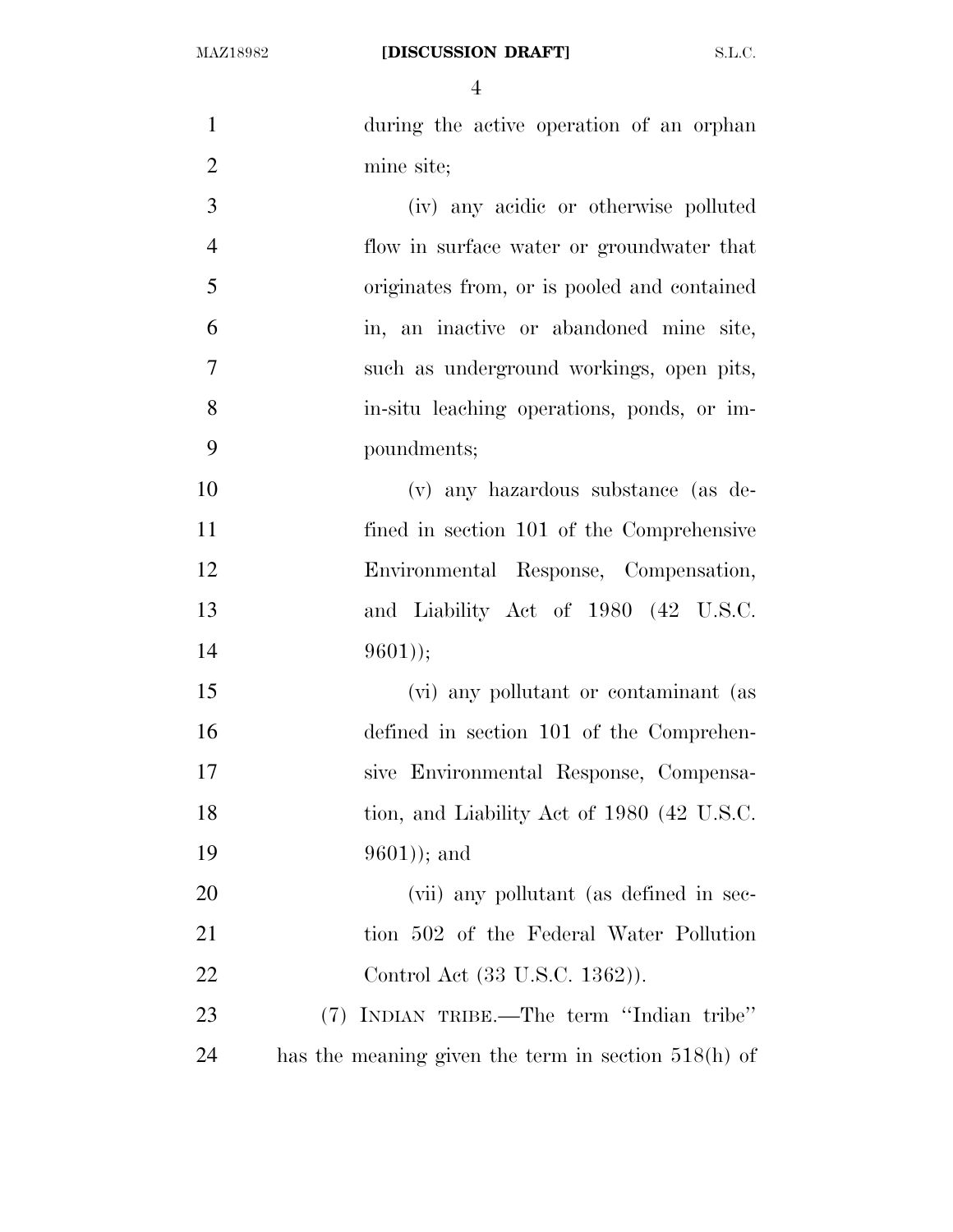| $\mathbf{1}$   | the Federal Water Pollution Control Act (33 U.S.C. |
|----------------|----------------------------------------------------|
| $\overline{2}$ | $1377(h)$ ).                                       |
| 3              | (8) INVESTIGATIVE SAMPLING PERMIT.—The             |
| $\overline{4}$ | term "investigative sampling permit" means a per-  |
| 5              | mit granted by the Administrator under section     |
| 6              | $4(d)(1)$ .                                        |
| $\overline{7}$ | $(9)$ ORPHAN MINE SITE.—                           |
| 8              | (A) IN GENERAL.—The term "orphan                   |
| 9              | mine site" means an abandoned or inactive          |
| 10             | hardrock mine site and any facility associated     |
| 11             | with an abandoned or inactive hardrock mine        |
| 12             | site—                                              |
| 13             | (i) that was used for the production of            |
| 14             | a mineral other than coal conducted on             |
| 15             | Federal land under sections 2319 through           |
| 16             | 2352 of the Revised Statutes (commonly             |
| 17             | known as the "Mining Law of $1872$ "; 30           |
| 18             | U.S.C. 22 et seq.) or on non-Federal land;         |
| 19             | and                                                |
| 20             | (ii) for which, based on information               |
| 21             | supplied by the Good Samaritan after re-           |
| 22             | view of publicly available data and after re-      |
| 23             | view of other information in the possession        |
| 24             | of the Administrator, the Administrator or,        |
| 25             | in the case of a site on land owned by the         |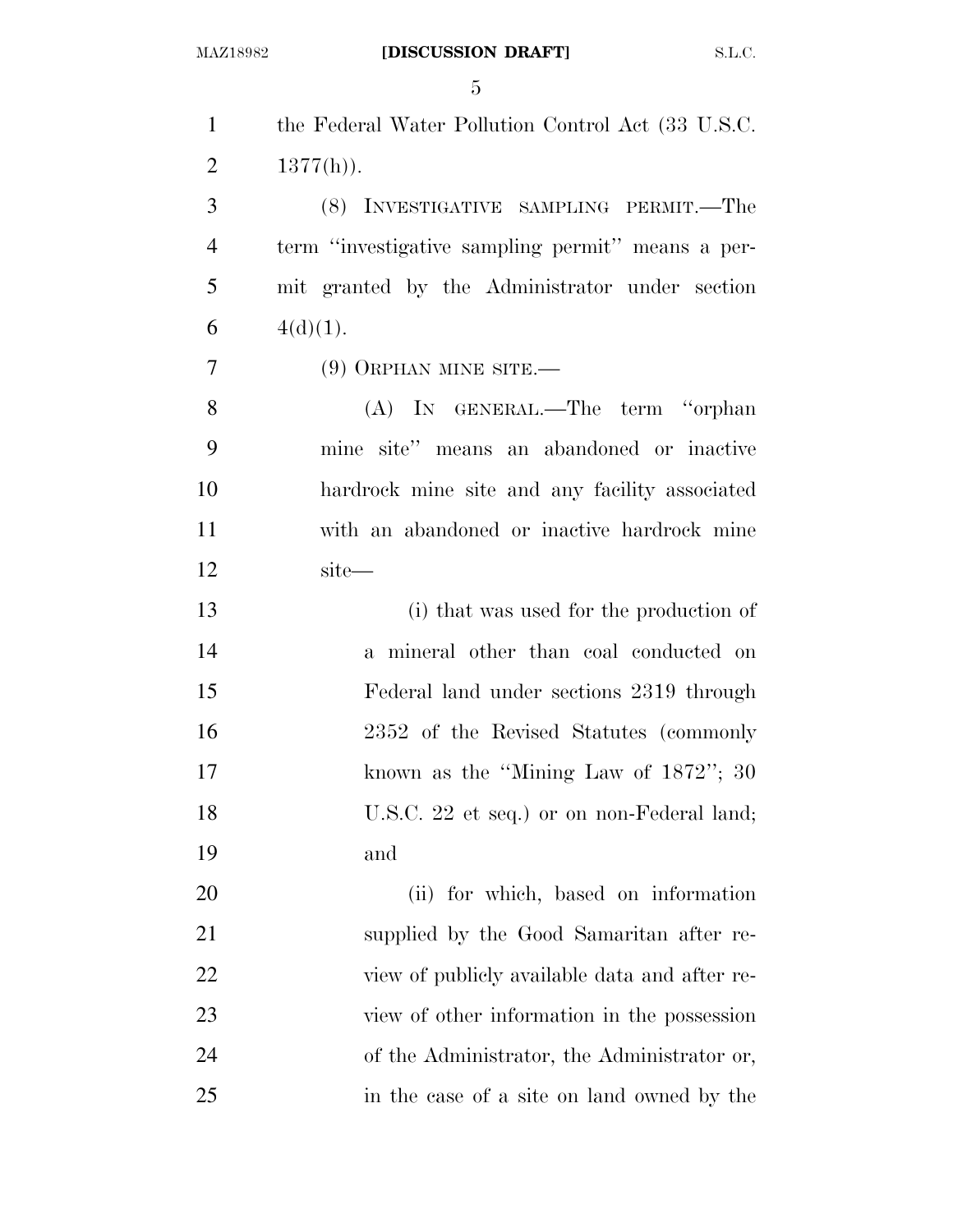United States, the Federal land manage- ment agency, determines that no respon- sible owner or operator has been identi- fied— (I) who is potentially liable for, or has been required to perform or pay for, environmental remediation activities under applicable law; and (II) other than, in the case of a mine site located on land owned by the United States, a Federal land 12 management agency that has not been involved in mining activity on that 14 land, except that the approval of a plan of operations under the hardrock mining regulations of the applicable Federal land management agency shall not be considered involvement in 19 the mining activity. (B) INCLUSION.—The term ''orphan mine site'' includes a hardrock mine site (including associated facilities) that was previously the subject of a completed response action under the Comprehensive Environmental Response, Compensation, and Liability Act of 1980 (42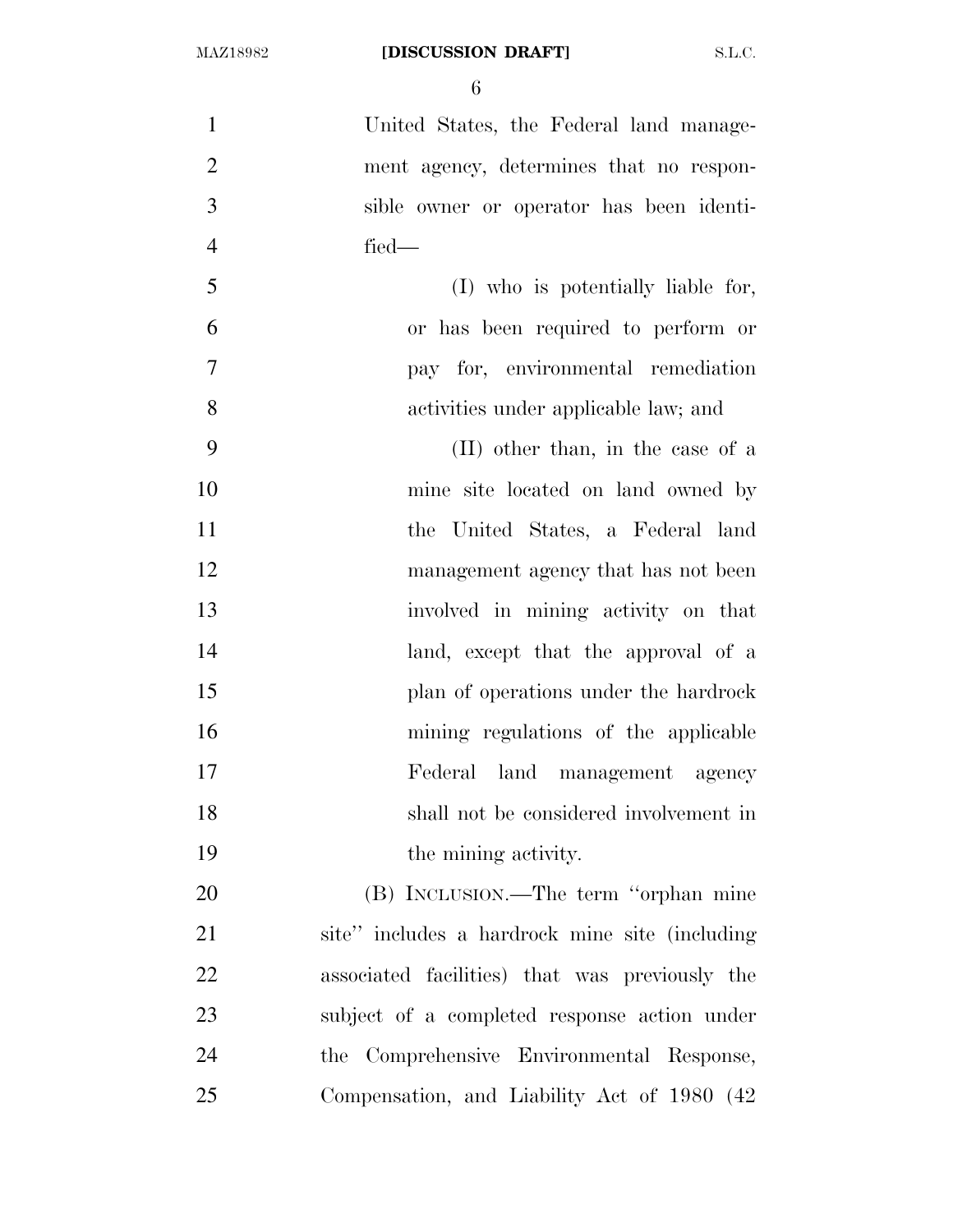| $\mathbf{1}$   | U.S.C. 9601 et seq.) or a similar Federal and     |
|----------------|---------------------------------------------------|
| $\overline{2}$ | State reclamation or cleanup program, includ-     |
| 3              | ing the remediation of mine-scarred land under    |
| $\overline{4}$ | the brownfields revitalization program under      |
| 5              | section $104(k)$ of the Comprehensive Environ-    |
| 6              | mental Response, Compensation, and Liability      |
| 7              | Act of 1980 (42 U.S.C. 9604(k)).                  |
| 8              | (C) EXCLUSIONS.—                                  |
| 9              | (i) IN GENERAL.—The term "orphan                  |
| 10             | mine site" does not include a mine site (in-      |
| 11             | eluding associated facilities)—                   |
| 12             | (I) in a temporary shutdown or                    |
| 13             | cessation;                                        |
| 14             | (II) included on the National Pri-                |
| 15             | orities List developed by the President           |
| 16             | accordance with<br>section<br>$\operatorname{in}$ |
| 17             | $105(a)(8)(B)$ of the Comprehensive               |
| 18             | Environmental Response, Compensa-                 |
| 19             | tion, and Liability Act of 1980 (42)              |
| 20             | U.S.C. $9605(a)(8)(B)$ or is proposed             |
| 21             | for inclusion on that list;                       |
| 22             | (III) that is the subject of a                    |
| 23             | planned or ongoing response action                |
| 24             | under the Comprehensive Environ-                  |
| 25             | mental Response, Compensation, and                |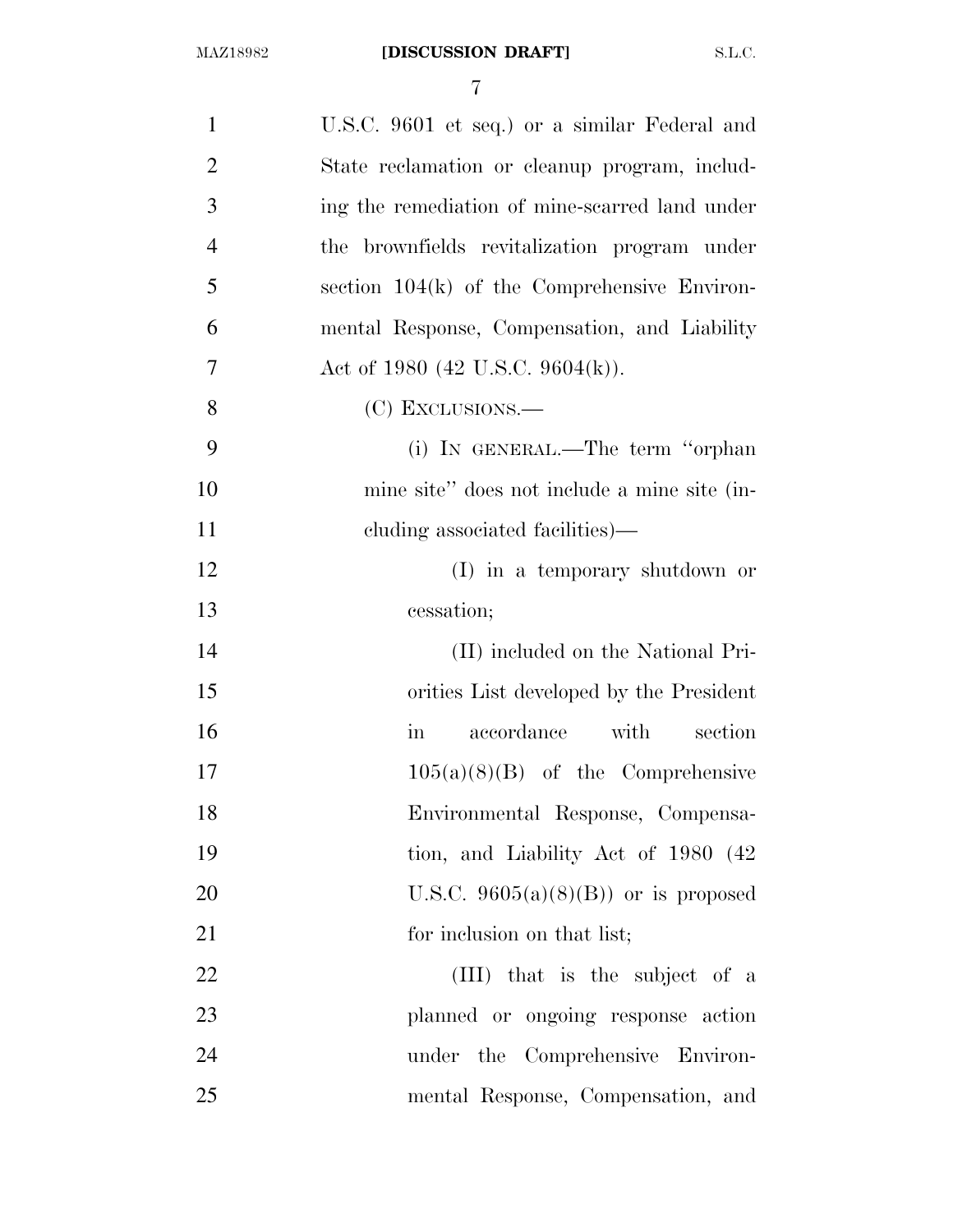| $\mathbf{1}$   | Liability Act of 1980 (42 U.S.C. 9601)                     |
|----------------|------------------------------------------------------------|
| $\overline{2}$ | et seq.) or a similar Federal and State                    |
| 3              | reclamation or cleanup program;                            |
| $\overline{4}$ | (IV) that has a responsible owner                          |
| 5              | or operator; or                                            |
| 6              | (V) that actively mined or proc-                           |
| 7              | essed minerals after December 11,                          |
| 8              | 1980.                                                      |
| 9              | (10) PASSIVE LANDOWNER.—The term "passive                  |
| 10             | landowner" means an individual who-                        |
| 11             | (A) owns property containing an orphan                     |
| 12             | mine site;                                                 |
| 13             | (B) had no part in the operation of the or-                |
| 14             | phan mine site; and                                        |
| 15             | (C) took ownership of the property de-                     |
| 16             | scribed in subparagraph (A) after termination              |
| 17             | of the mining operation at the orphan mine                 |
| 18             | site.                                                      |
| 19             | (11) PERSON.—The term "person" means any                   |
| 20             | entity described in—                                       |
| 21             | $(A)$ section 502(5) of the Federal Water                  |
| 22             | Pollution Control Act $(33 \text{ U.S.C. } 1362(5))$ ; and |
| 23             | $(B)$ section 101(21) of the Comprehensive                 |
| 24             | Environmental Response, Compensation, and                  |
| 25             | Liability Act of 1980 (42 U.S.C. 9601(21)).                |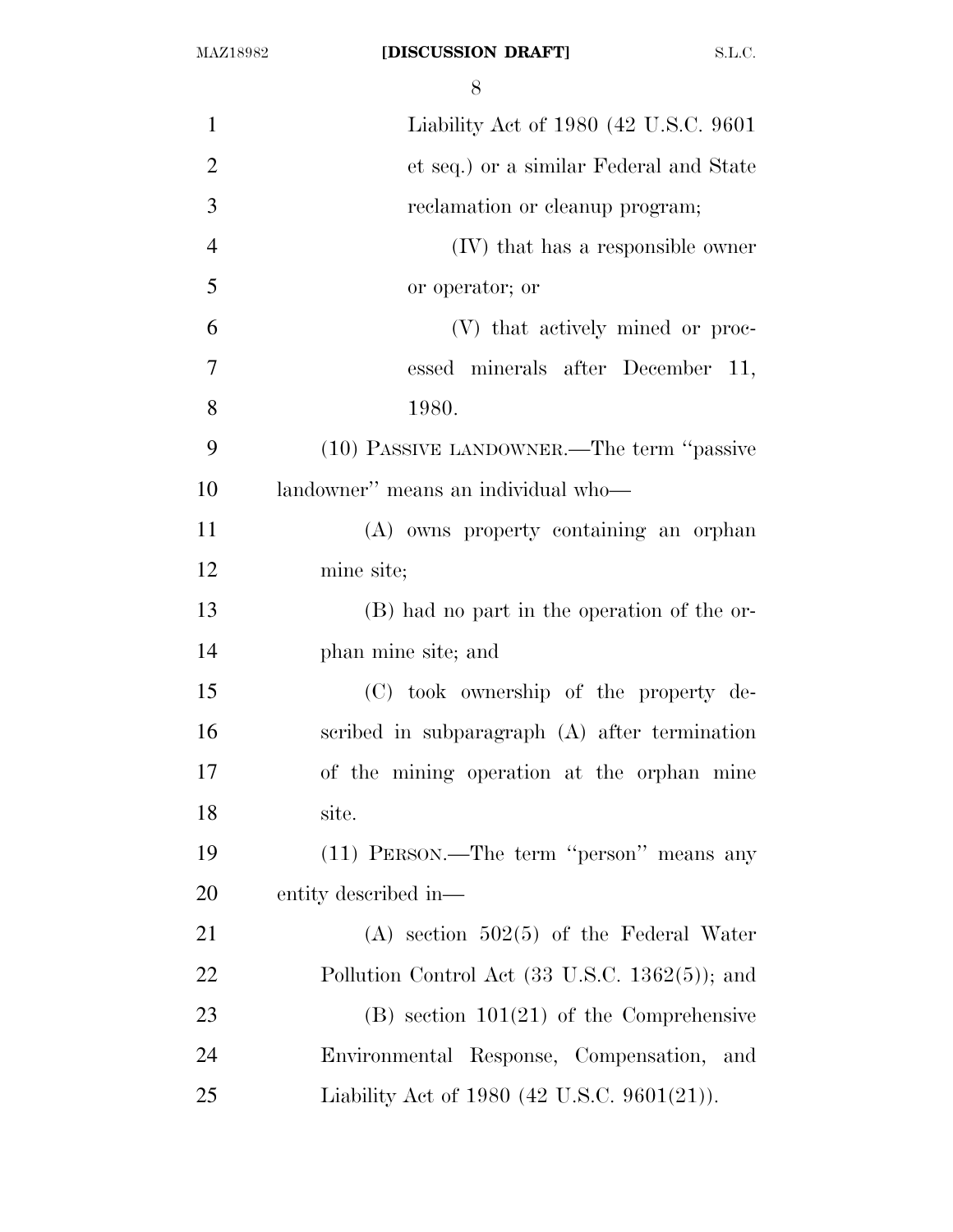1 (12) REMEDIATION.— (A) IN GENERAL.—The term ''remedi- ation'' means any action taken to investigate, characterize, or cleanup, in whole or in part, a discharge, release, or threat of release of a haz- ardous substance, pollutant, or contaminant into the environment at or from an orphan mine site, or to otherwise protect and improve human health and the environment. (B) INCLUSION.—The term ''remediation'' includes any action to remove, treat, or contain historic mine residue to prevent, minimize, or reduce— (i) the release or threat of release of a hazardous substance, pollutant, or con- taminant that would harm human health or the environment; or (ii) a migration or discharge of a haz- ardous substance, pollutant, or contami- nant that would harm human health or the environment. (13) RESERVATION.—The term ''reservation'' has the meaning given the term ''Indian country'' in section 1151 of title 18, United States Code.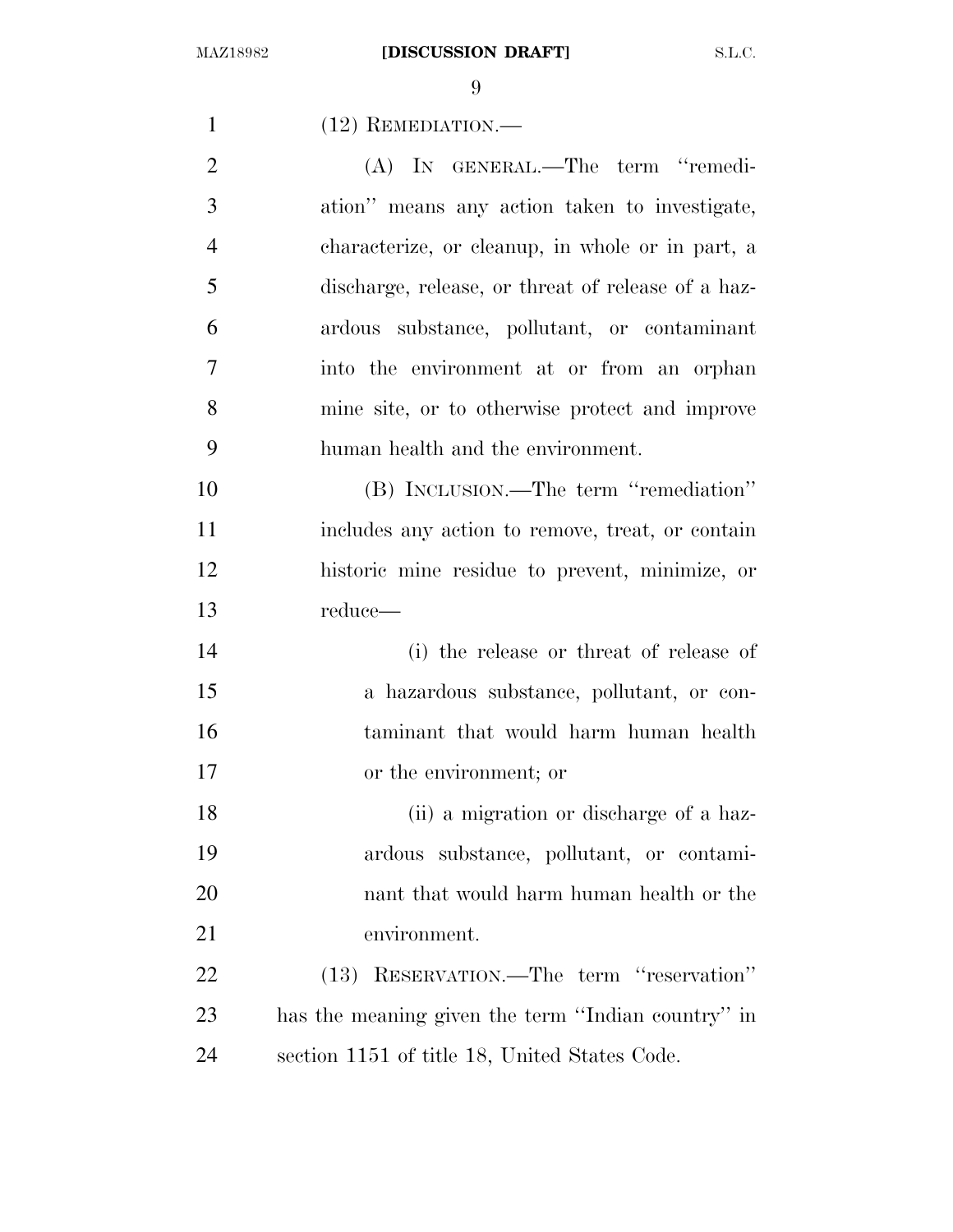| $\mathbf{1}$   | (14) RESPONSIBLE OWNER OR OPERATOR.-              |
|----------------|---------------------------------------------------|
| $\overline{2}$ | The term "responsible owner or operator" means a  |
| 3              | person that is—                                   |
| $\overline{4}$ | $(A)(i)$ legally responsible under section 301    |
| 5              | of the Federal Water Pollution Control Act (33)   |
| 6              | U.S.C. 1311) for a discharge that originates      |
| $\tau$         | from an orphan mine site; and                     |
| 8              | (ii) financially able to comply with each re-     |
| 9              | quirement described in that section; or           |
| 10             | $(B)(i)$ a present or past owner or operator      |
| 11             | or other person that is liable with respect to a  |
| 12             | release or threat of release of a hazardous sub-  |
| 13             | stance, pollutant, or contaminant associated      |
| 14             | with the historic mine residue at or from an or-  |
| 15             | phan mine site under section $104, 106, 107, or$  |
| 16             | 113 of the Comprehensive Environmental Re-        |
| 17             | sponse, Compensation, and Liability Act of        |
| 18             | 1980 (42 U.S.C. 9604, 9606, 9607, 9613); and      |
| 19             | (ii) financially able to comply with each re-     |
| 20             | quirement described in those sections, as appli-  |
| 21             | cable.                                            |
| 22             | SEC. 3. SCOPE.                                    |
| 23             | Nothing in this Act (or an amendment made by this |
| 24             | $Act)$ —                                          |
| 25             | $(1)$ reduces any existing liability;             |
|                |                                                   |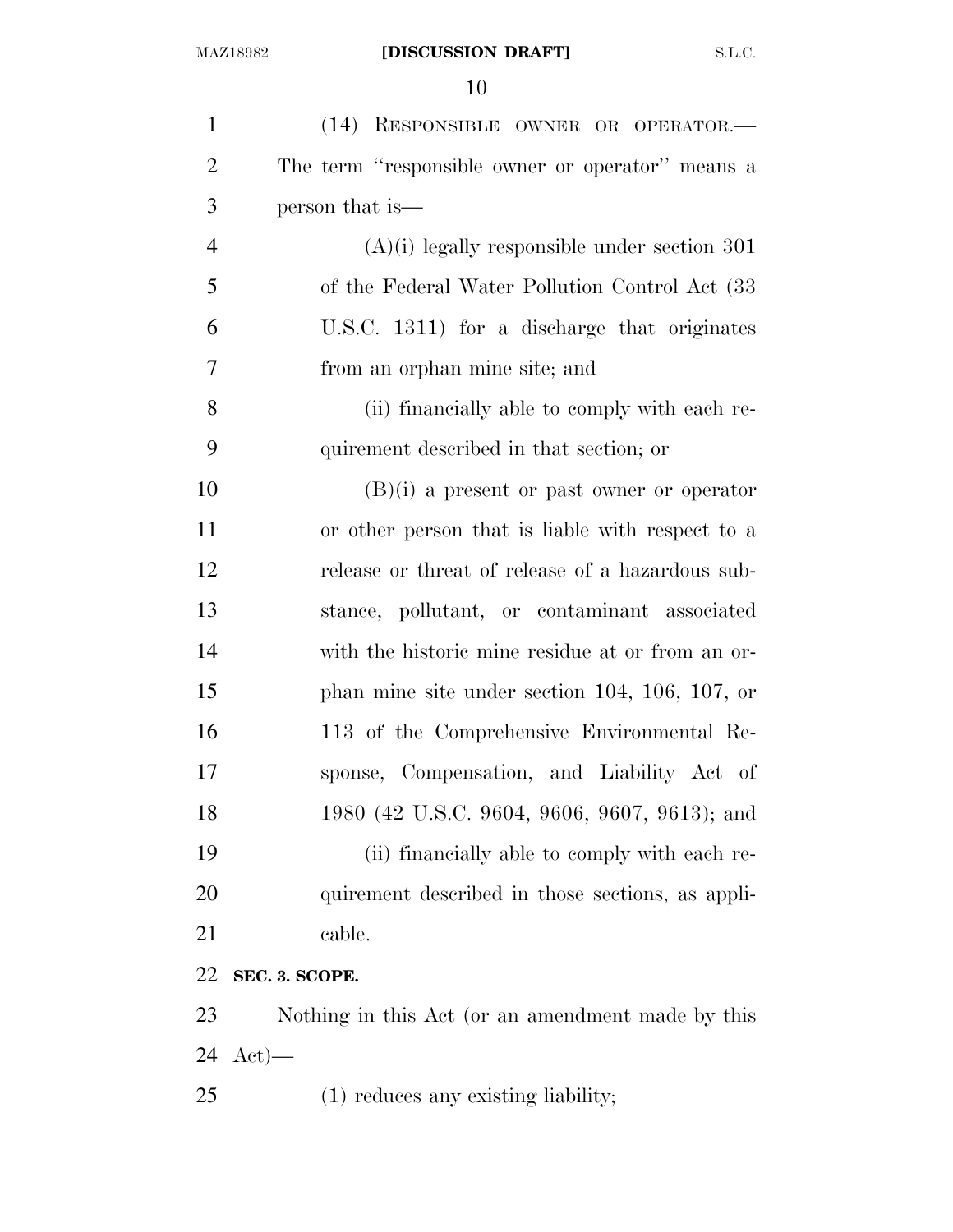(2) releases any person from liability, except in compliance with this Act;

 (3) authorizes the conduct of any mining or processing other than the conduct of any processing of previously mined ores, minerals, wastes, or other materials that is authorized by a Good Samaritan permit;

 (4) imposes liability on the United States or a Federal land management agency pursuant to sec- tion 107 of the Comprehensive Environmental Re- sponse, Compensation, and Liability Act of 1980 (42 U.S.C. 9607) or section 301 of the Federal Water Pollution Control Act (33 U.S.C. 1311); or

 (5) relieves the United States or any Federal land management agency from any liability under section 107 of the Comprehensive Environmental Response, Compensation, and Liability Act of 1980 (42 U.S.C. 9607) or section 301 of the Federal Water Pollution Control Act (33 U.S.C. 1311) that exists apart from any action undertaken pursuant to this Act.

## **SEC. 4. ORPHAN MINE SITE GOOD SAMARITAN PILOT PROJECT AUTHORIZATION.**

(a) ESTABLISHMENT.—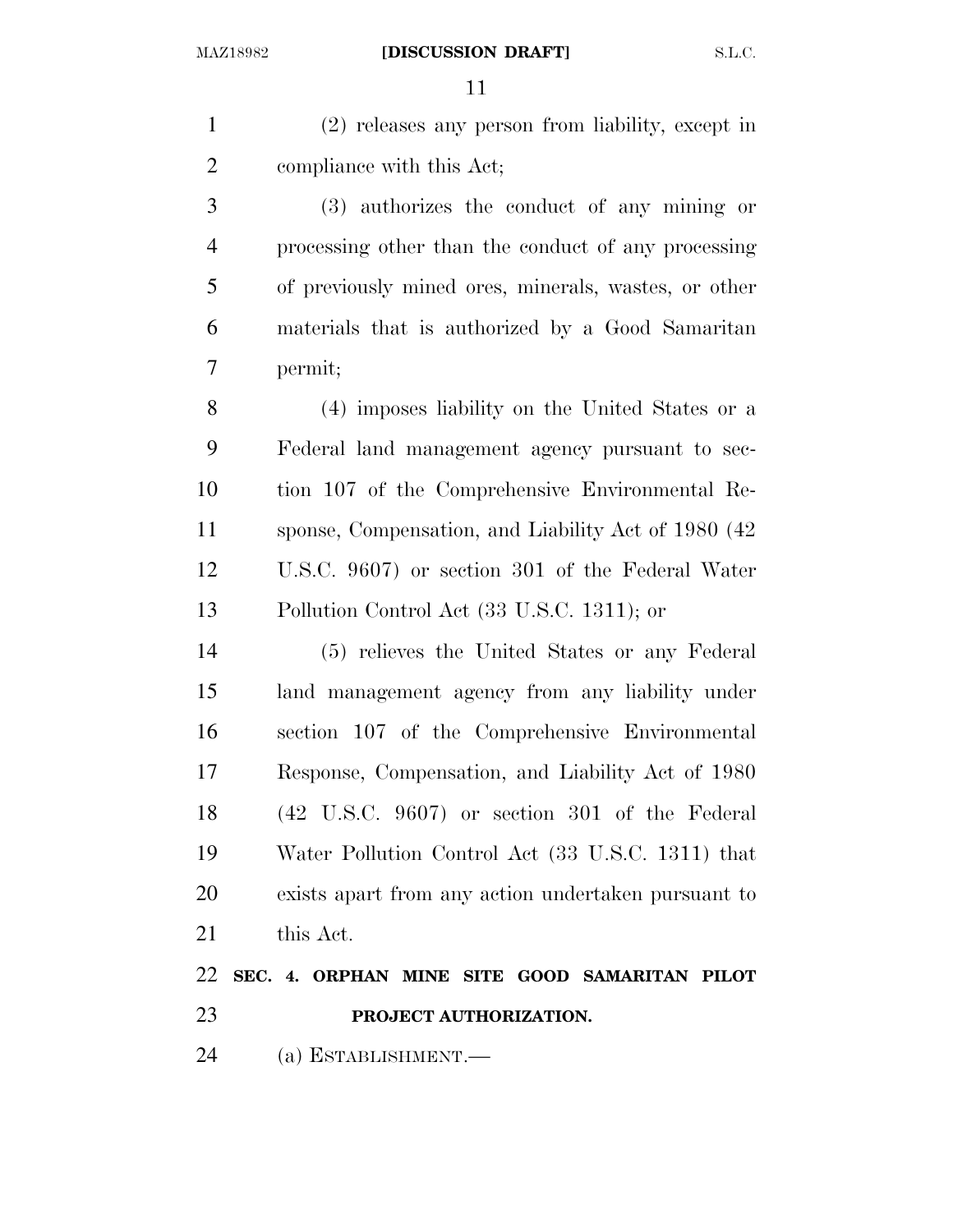(1) IN GENERAL.—The Administrator shall es- tablish a pilot program under which the Adminis- trator shall grant not more than 15 Good Samaritan permits to carry out projects to remediate historic mine residue at any portions of orphan mine sites in accordance with this Act.

 (2) OVERSIGHT OF PERMITS.—The Adminis- trator may oversee the remediation project under paragraph (1), and any action taken by the applica- ble Good Samaritan or any cooperating person under the applicable Good Samaritan permit, for the duration of the Good Samaritan permit, as the Ad- ministrator determines to be necessary to review the status of the project.

## (b) GOOD SAMARITAN PERMIT ELIGIBILITY.—

 (1) IN GENERAL.—To be eligible to receive a Good Samaritan permit to carry out a project to re- mediate an orphan mine site, a person shall dem-onstrate that—

 (A) the orphan mine site that is the sub- ject of the application for a Good Samaritan 22 permit is located in the United States;

 (B) the purpose of the proposed project is 24 the remediation at that orphan mine site of his-toric mine residue;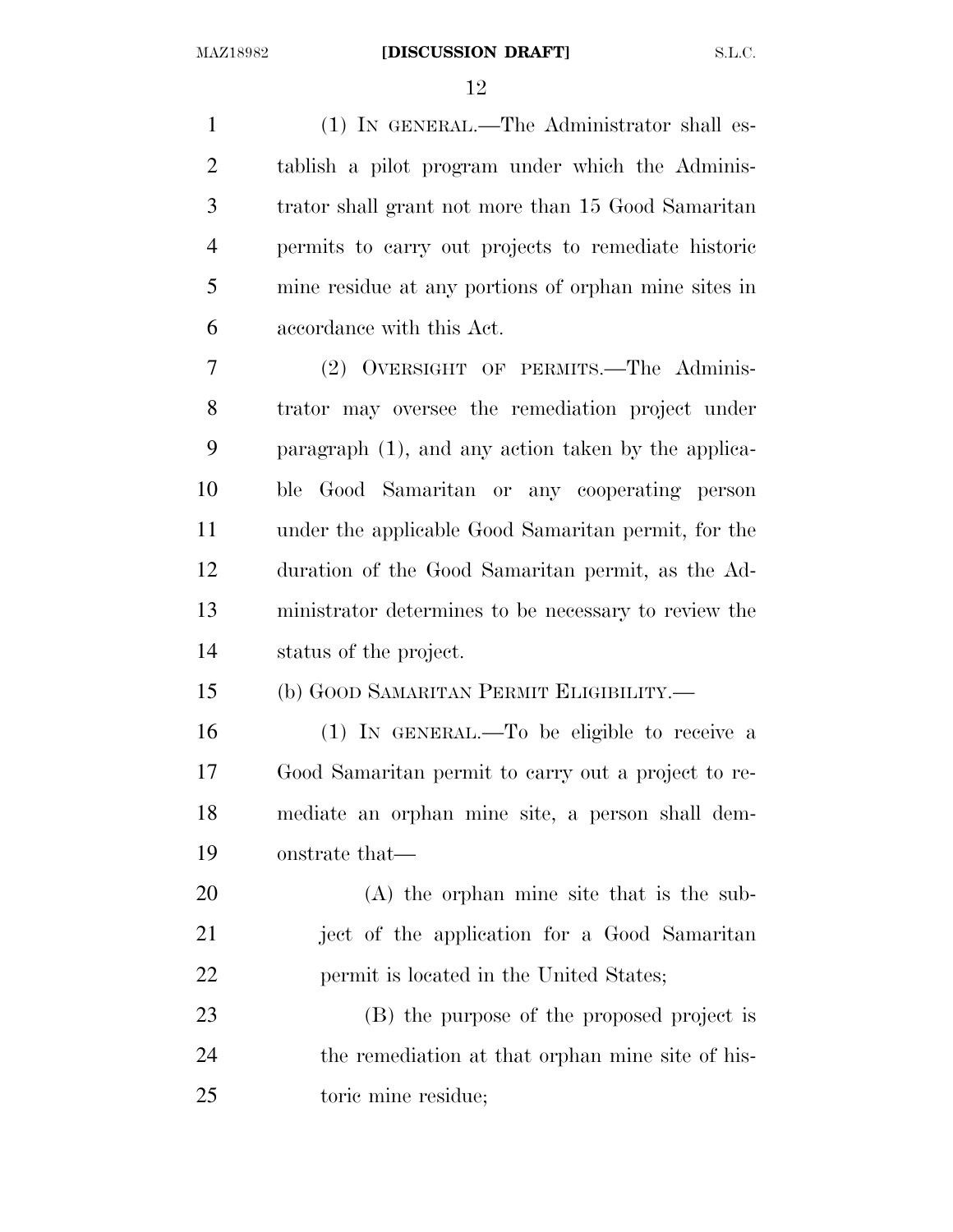| $\mathbf{1}$   | (C) the proposed activities are designed to        |
|----------------|----------------------------------------------------|
| $\overline{2}$ | result in the partial or complete remediation of   |
| 3              | historic mine residue at the orphan mine site;     |
| $\overline{4}$ | (D) to the satisfaction of the Adminis-            |
| 5              | trator, the person—                                |
| 6              | (i) possesses, or has the ability to se-           |
| 7              | cure, the financial and other resources nec-       |
| 8              | essary-                                            |
| 9              | (I) to complete the permitted                      |
| 10             | work, as determined by the Adminis-                |
| 11             | trator; and                                        |
| 12             | (II) to address any contingencies                  |
| 13             | identified in the Good Samaritan per-              |
| 14             | mit application described in subsection            |
| 15             | (e);                                               |
| 16             | (ii) possesses the proper and appro-               |
| 17             | priate experience and capacity to complete         |
| 18             | the permitted work; and                            |
| 19             | (iii) will complete the permitted work;            |
| 20             | and                                                |
| 21             | (E) the person is a Good Samaritan with            |
| 22             | respect to the historic mine residue proposed to   |
| 23             | be covered by the Good Samaritan permit.           |
| 24             | IDENTIFICATION OF ALL<br>(2)<br><b>RESPONSIBLE</b> |
| 25             | OWNERS OR OPERATORS.-                              |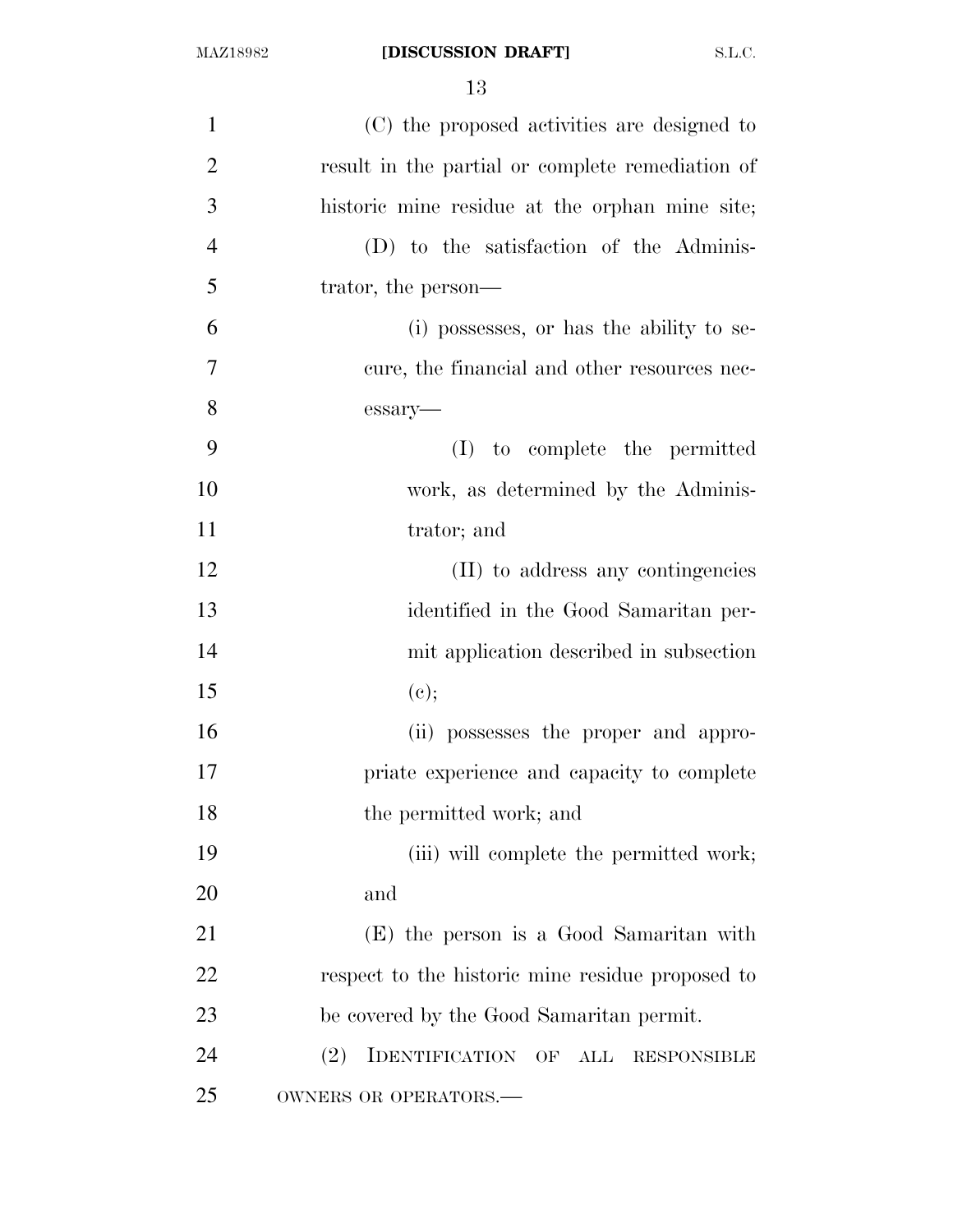(A) IN GENERAL.—A Good Samaritan shall make reasonable and diligent efforts to identify, from a review of publicly available in- formation in land records or on internet websites of Federal, State, and local regulatory authorities, all responsible owners or operators of an orphan mine site proposed to be remedi-ated by the Good Samaritan under this section.

 (B) EXISTING RESPONSIBLE OWNER OR OPERATOR.—If the Administrator determines, based on information provided by a Good Sa- maritan or otherwise, that a responsible owner or operator exists for an orphan mine site pro- posed to be remediated by the Good Samaritan, the Administrator shall deny the application for a Good Samaritan permit.

 (c) APPLICATION FOR PERMITS.—To obtain a Good Samaritan permit, a person shall submit to the Adminis- trator an application, signed by the person and any co- operating person, that provides, to the extent known or reasonably discoverable by the person on the date on which the application is submitted—

 (1) a description of the orphan mine site (in- cluding the boundaries of the orphan mine site) pro-posed to be covered by the Good Samaritan permit;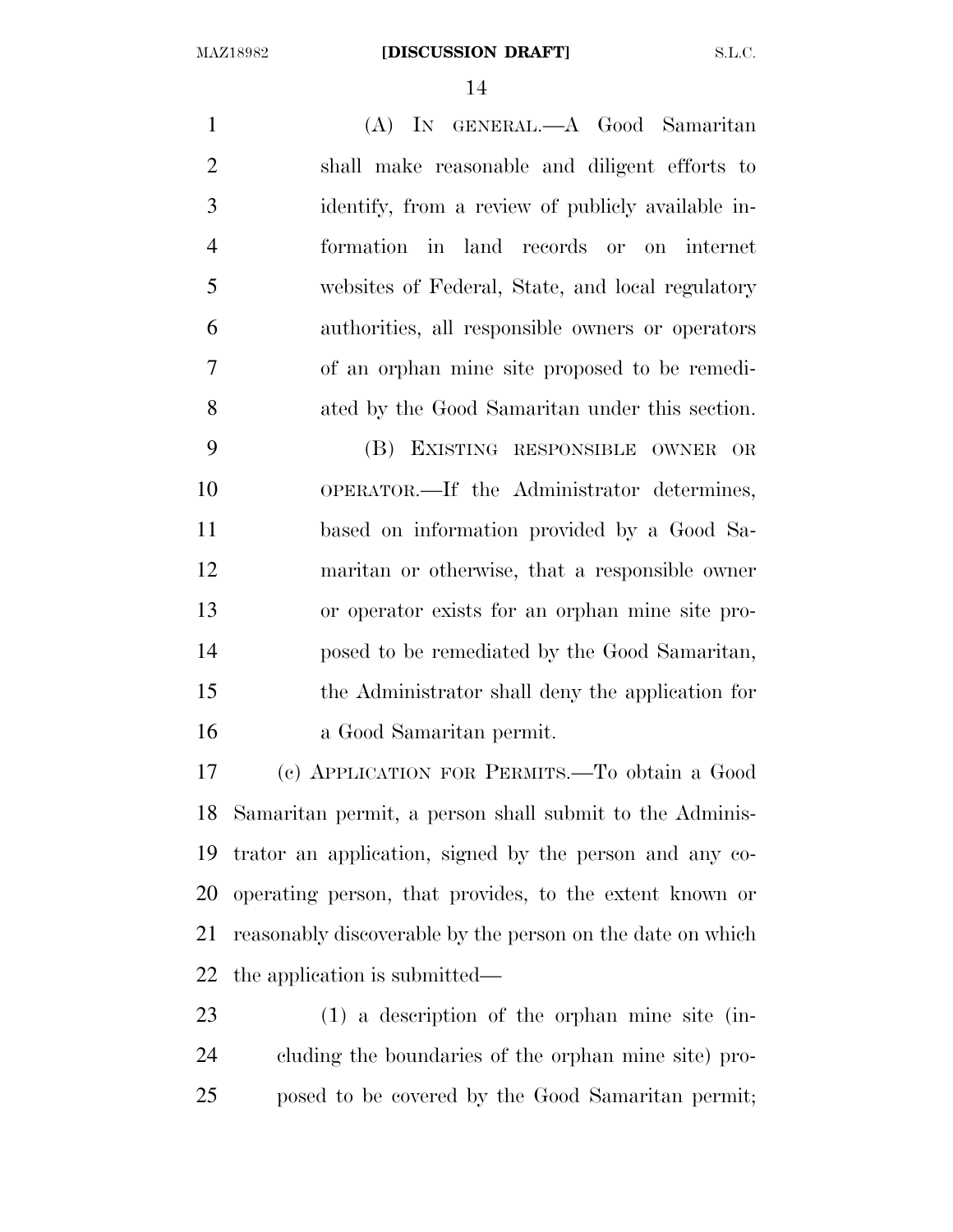(2) a description of all parties proposed to be involved in the remediation project, including any co- operating person and each member of an applicable corporation, association, partnership, consortium, joint venture, commercial entity, or nonprofit asso- ciation; (3) evidence that the person has or will acquire all legal rights or the authority necessary to enter the relevant orphan mine site and perform the reme- diation described in the application; (4) a detailed description of the historic mine residue to be remediated; (5) a detailed description of the expertise and experience of the person and the resources available to the person to successfully implement and com-16 plete the remediation plan under paragraph (7); (6) to the satisfaction of the Administrator and subject to subsection (d), a description of the base- line environmental conditions, including potentially affected surface water quality and hydrological con- ditions, affected by the historic mine residue to be remediated that includes— (A) the nature and extent of any adverse impact on the water quality of any body of

water caused by the drainage of historic mine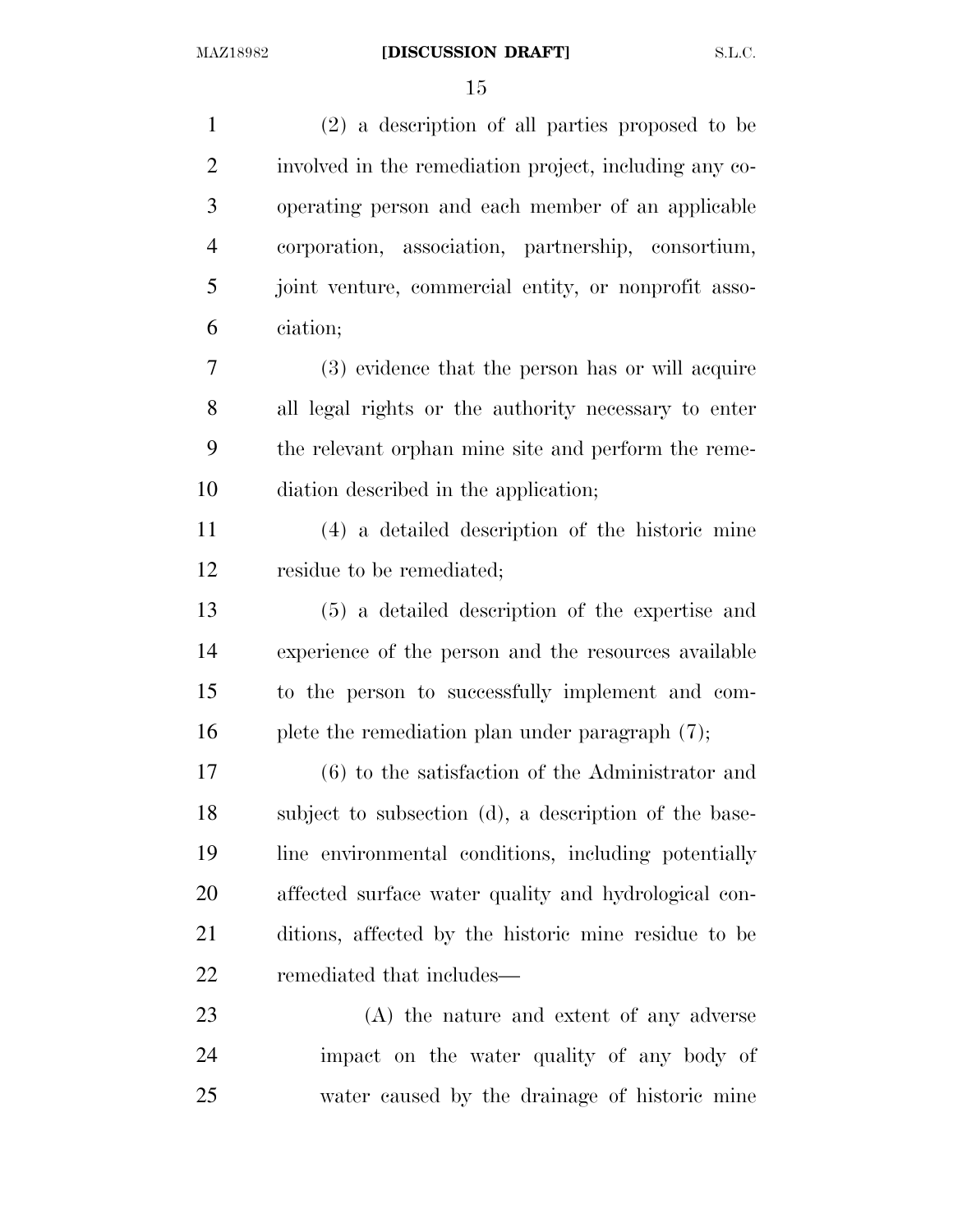| $\mathbf{1}$   | residue or other discharges from the orphan       |
|----------------|---------------------------------------------------|
| $\overline{2}$ | mine site;                                        |
| 3              | (B) the flow rate and concentration of any        |
| $\overline{4}$ | drainage of historic mine residue or other dis-   |
| 5              | charge from the orphan mine site in any body      |
| 6              | of water that has resulted in an adverse impact   |
| 7              | described in subparagraph $(A)$ ; and             |
| 8              | (C) any other release or threat of release        |
| 9              | of historic mine residue that has resulted in an  |
| 10             | adverse impact to public health or the environ-   |
| 11             | ment;                                             |
| 12             | $(7)$ subject to subsection $(d)$ , a remediation |
| 13             | plan for the orphan mine site that describes—     |
| 14             | (A) the nature and scope of the proposed          |
| 15             | remediation activities, including—                |
| 16             | (i) any historic mine residue to be ad-           |
| 17             | dressed by the remediation plan; and              |
| 18             | (ii) a description of the goals of the            |
| 19             | remediation including, if applicable, with        |
| 20             | respect to-                                       |
| 21             | (I) the reduction or prevention of                |
| 22             | a release, threat of release, or dis-             |
| 23             | charge to surface waters; or                      |
| 24             | (II) other appropriate goals relat-               |
| 25             | ing to water or soil;                             |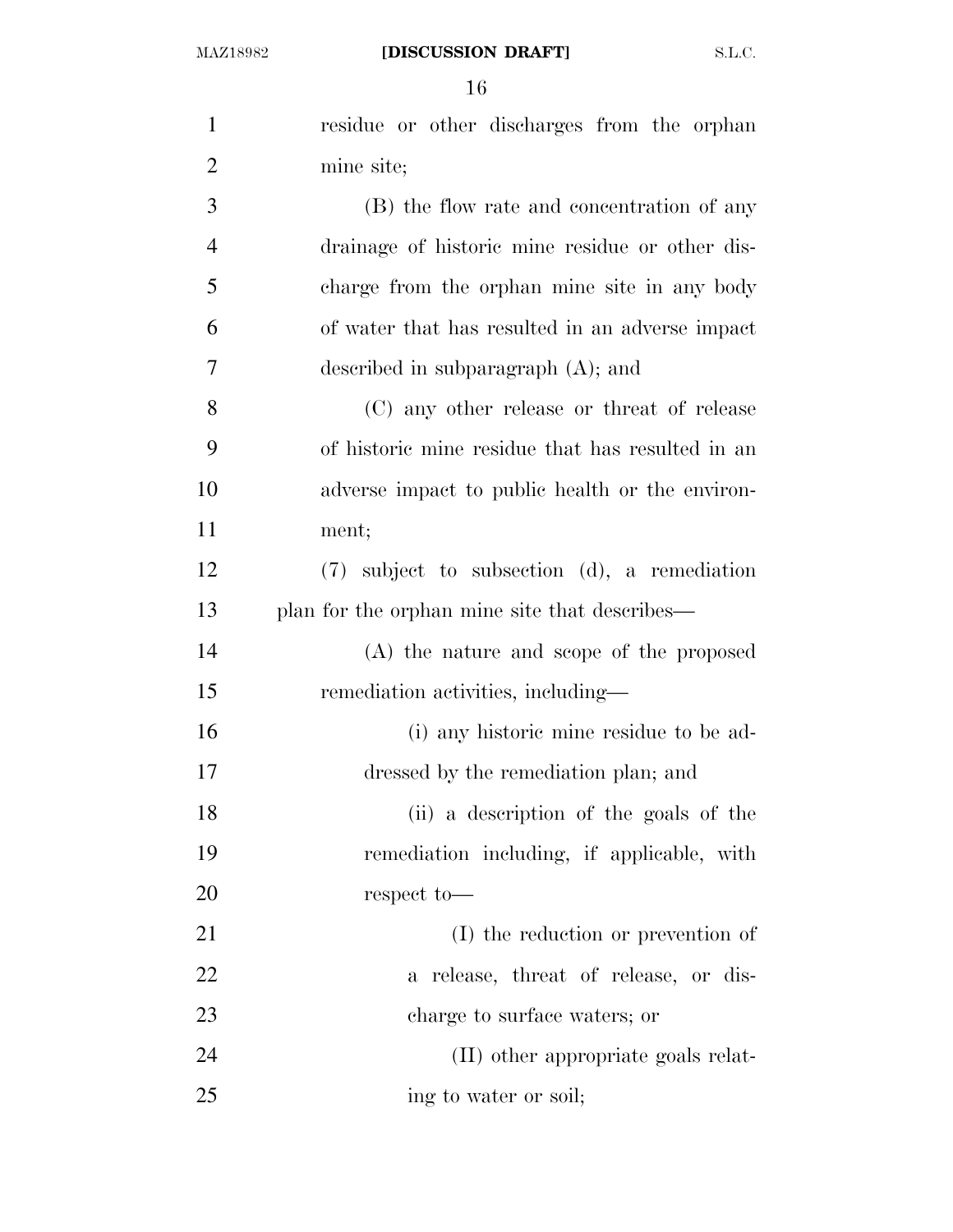## MAZ18982 **[DISCUSSION DRAFT]** S.L.C.

| $\mathbf{1}$   | (B) each activity that the person proposes        |
|----------------|---------------------------------------------------|
| $\overline{2}$ | to take that is designed—                         |
| 3              | (i) to improve or enhance water qual-             |
| 4              | ity or site-specific soil quality relevant to     |
| 5              | the historic mine residue addressed by the        |
| 6              | remediation plan; or                              |
| 7              | (ii) to otherwise protect human health            |
| 8              | and the environment (including through            |
| 9              | the prevention of a release, discharge, or        |
| 10             | threat of release to water or soil);              |
| 11             | (C) the monitoring or other form of assess-       |
| 12             | ment, if any, that will be undertaken by the      |
| 13             | person to evaluate the success of the activities  |
| 14             | described in subparagraph $(A)$ during and after  |
| 15             | the remediation, with respect to the baseline     |
| 16             | conditions, as described in paragraph $(6)$ ;     |
| 17             | (D) to the satisfaction of the Adminis-           |
| 18             | trator, detailed engineering plans for the        |
| 19             | project;                                          |
| 20             | (E) any proposed recycling or reprocessing        |
| 21             | of historic mine residue to be conducted by the   |
| 22             | person (including a description of how all pro-   |
| 23             | posed recycling or reprocessing activities relate |
| 24             | to the remediation of the orphan mine site);      |
| 25             | and                                               |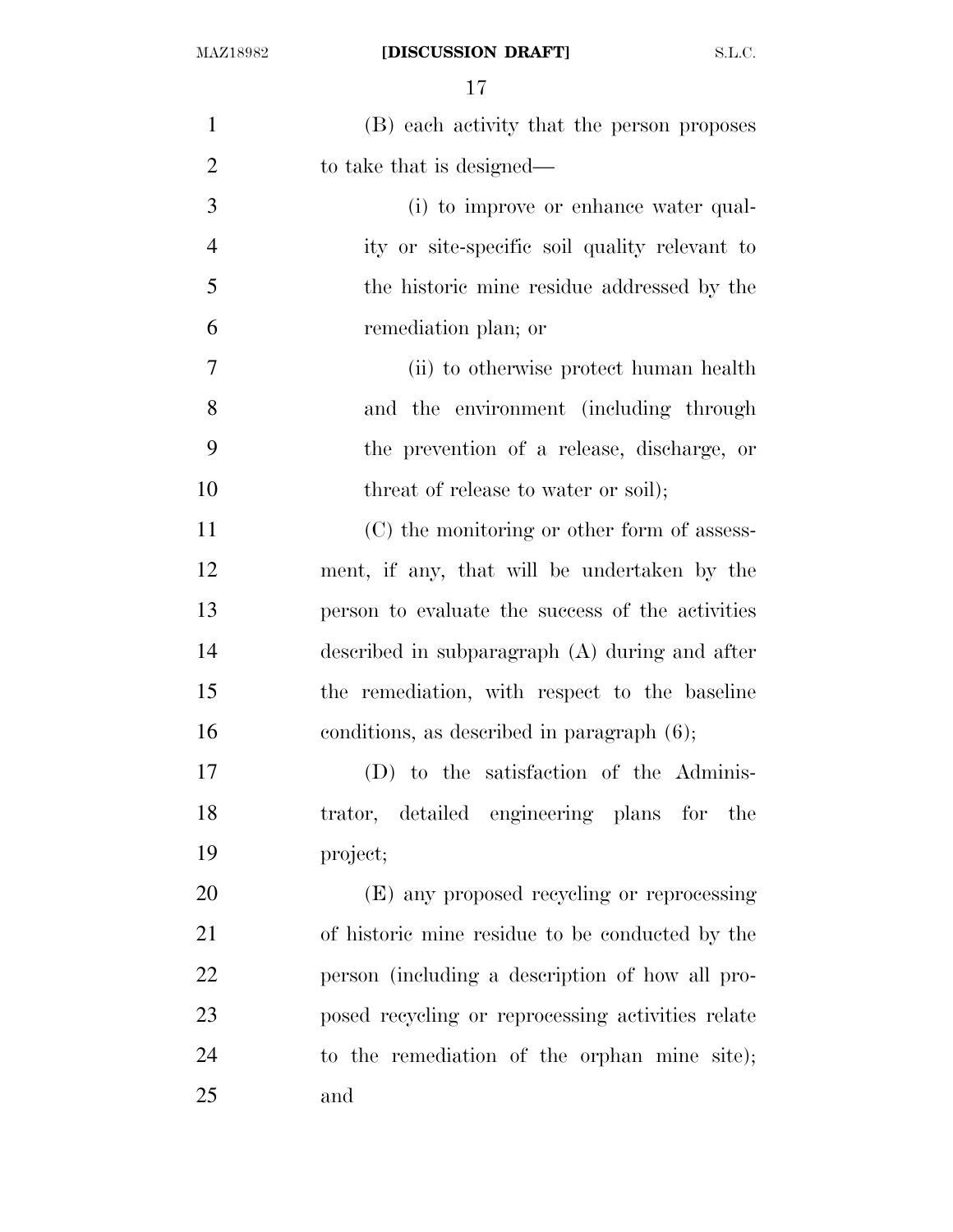(F) identification of any proposed con-2 tractor that will perform any remediation activ- ity; (8) subject to subsection (d), a schedule for the work to be carried out under the project, including a schedule for periodic reporting by the person on the remediation of the orphan mine site; (9) subject to subsection (d), in the case of a remediation activity that requires plugging, opening, or otherwise altering the portal or adit of an orphan mine site, an evaluation of orphan mine site condi- tions, including an assessment of any pooled water or hydraulic pressure in the orphan mine site con- ducted by a licensed professional engineer; (10) a health and safety plan that is specifically designed for mining remediation work; (11) a specific contingency plan that— (A) includes provisions on response and notification to Federal, State, and local authori- ties with jurisdiction over downstream waters 21 that have the potential to be impacted by an unplanned release or discharge of hazardous substances, pollutants, or contaminants; and (B) is designed to respond to unplanned

adverse events (such as potential fluid release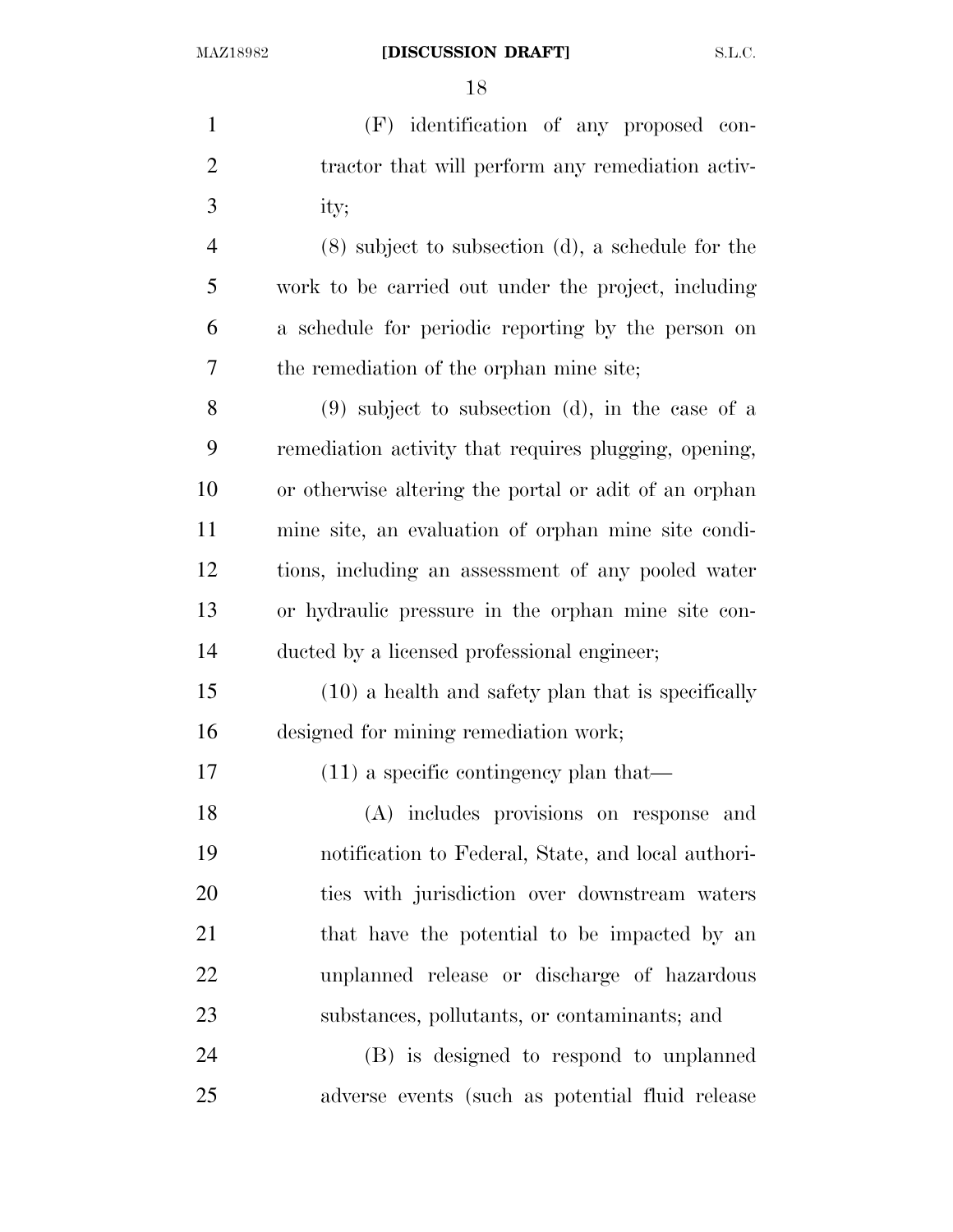| $\mathbf{1}$   | that may result from addressing pooled water           |
|----------------|--------------------------------------------------------|
| $\overline{2}$ | or hydraulic pressure situations), including the       |
| 3              | sudden release of historic mine residue;               |
| $\overline{4}$ | $(12)$ subject to subsection $(d)$ , a project budget  |
| 5              | and description of financial resources that dem-       |
| 6              | onstrate that the permitted work, including any op-    |
| 7              | eration and maintenance, will be completed;            |
| 8              | $(13)$ subject to subsection $(d)$ , information dem-  |
| 9              | onstrating that the applicant has the financial re-    |
| 10             | sources to carry out the remediation (including any    |
| 11             | long-term monitoring that may be required by the       |
| 12             | Good Samaritan permit) or the ability to secure an     |
| 13             | appropriate third-party financial assurance, as deter- |
| 14             | mined by the Administrator, to ensure completion of    |
| 15             | the permitted work, including any long-term oper-      |
| 16             | ations and maintenance of remediation activities       |
| 17             | that may be—                                           |
| 18             | (A) proposed in the application for the                |
| 19             | Good Samaritan permit; or                              |
| 20             | (B) required by the Administrator as a                 |
| 21             | condition of granting the permit;                      |
| 22             | $(14)$ subject to subsection $(d)$ , a detailed plan   |
| 23             | for any required operation and maintenance of any      |
| 24             | remediation, including a timeline, if necessary;       |
|                |                                                        |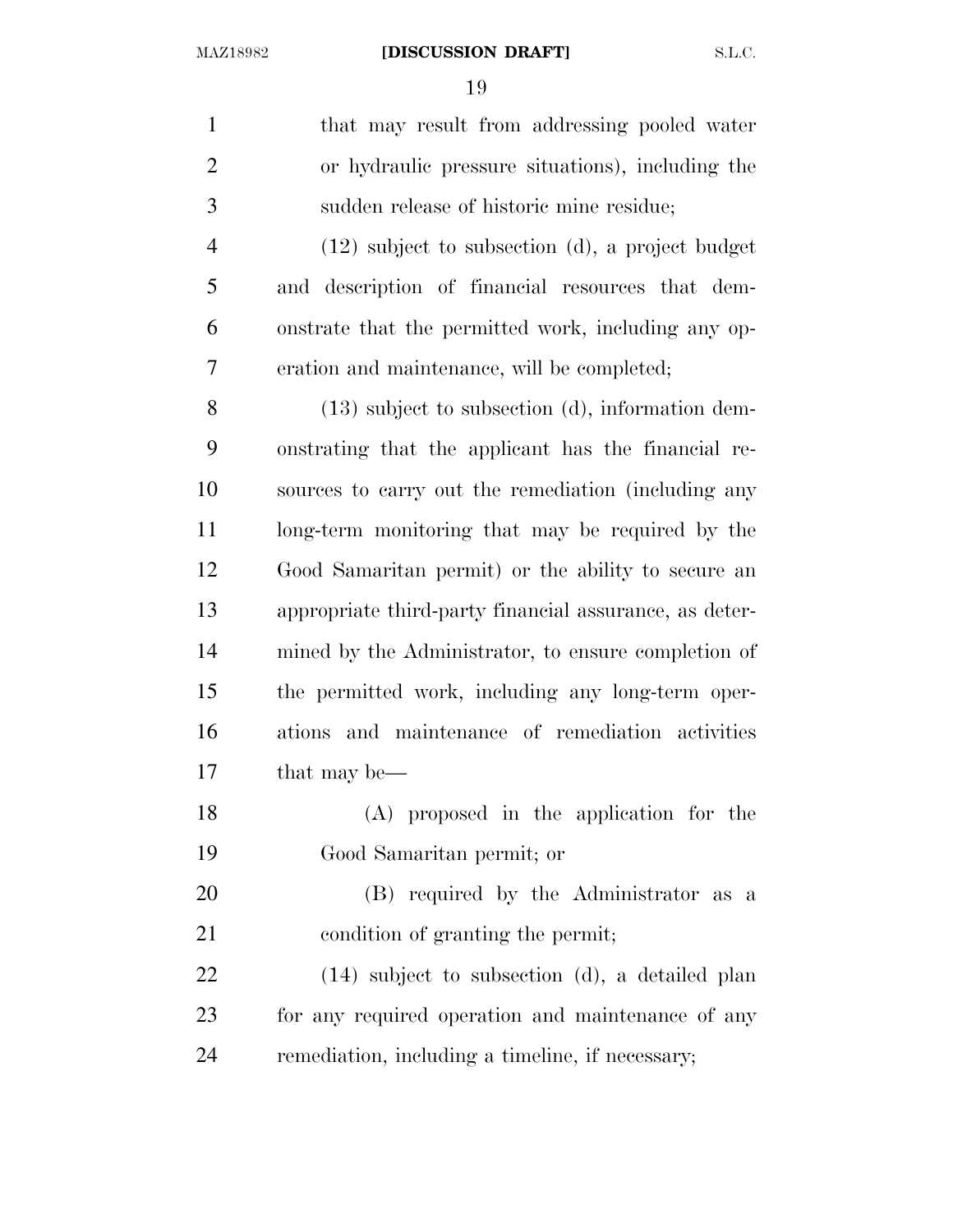## MAZ18982 **[DISCUSSION DRAFT]** S.L.C.

| $\mathbf{1}$   | $(15)$ subject to subsection (d), a description of       |
|----------------|----------------------------------------------------------|
| $\overline{2}$ | any planned post-remediation monitoring, if nec-         |
| 3              | essary; and                                              |
| $\overline{4}$ | $(16)$ subject to subsection $(d)$ , any other appro-    |
| 5              | priate information, as determined by the Adminis-        |
| 6              | trator or the applicant.                                 |
| 7              | (d) INVESTIGATIVE SAMPLING.                              |
| 8              | (1) INVESTIGATIVE SAMPLING PERMITS.—The                  |
| 9              | Administrator may grant an investigative sampling        |
| 10             | permit for a period determined by the Administrator      |
| 11             | to authorize a person to conduct investigative sam-      |
| 12             | pling of historic mine residue, soil, or water to deter- |
| 13             | $mine-$                                                  |
| 14             | (A) baseline conditions; and                             |
| 15             | (B) whether the person—                                  |
| 16             | (i) is willing to perform further reme-                  |
| 17             | diation to address the historic mine res-                |
| 18             | idue; and                                                |
| 19             | (ii) will proceed with a permit conver-                  |
| 20             | sion under subsection $(e)(1)$ .                         |
| 21             | $(2)$ APPLICATION.—If a person proposes to con-          |
| 22             | duct investigative sampling, the person shall submit     |
| 23             | to the Administrator a Good Samaritan permit ap-         |
| 24             | plication that contains, to the satisfaction of the Ad-  |
| 25             | ministrator-                                             |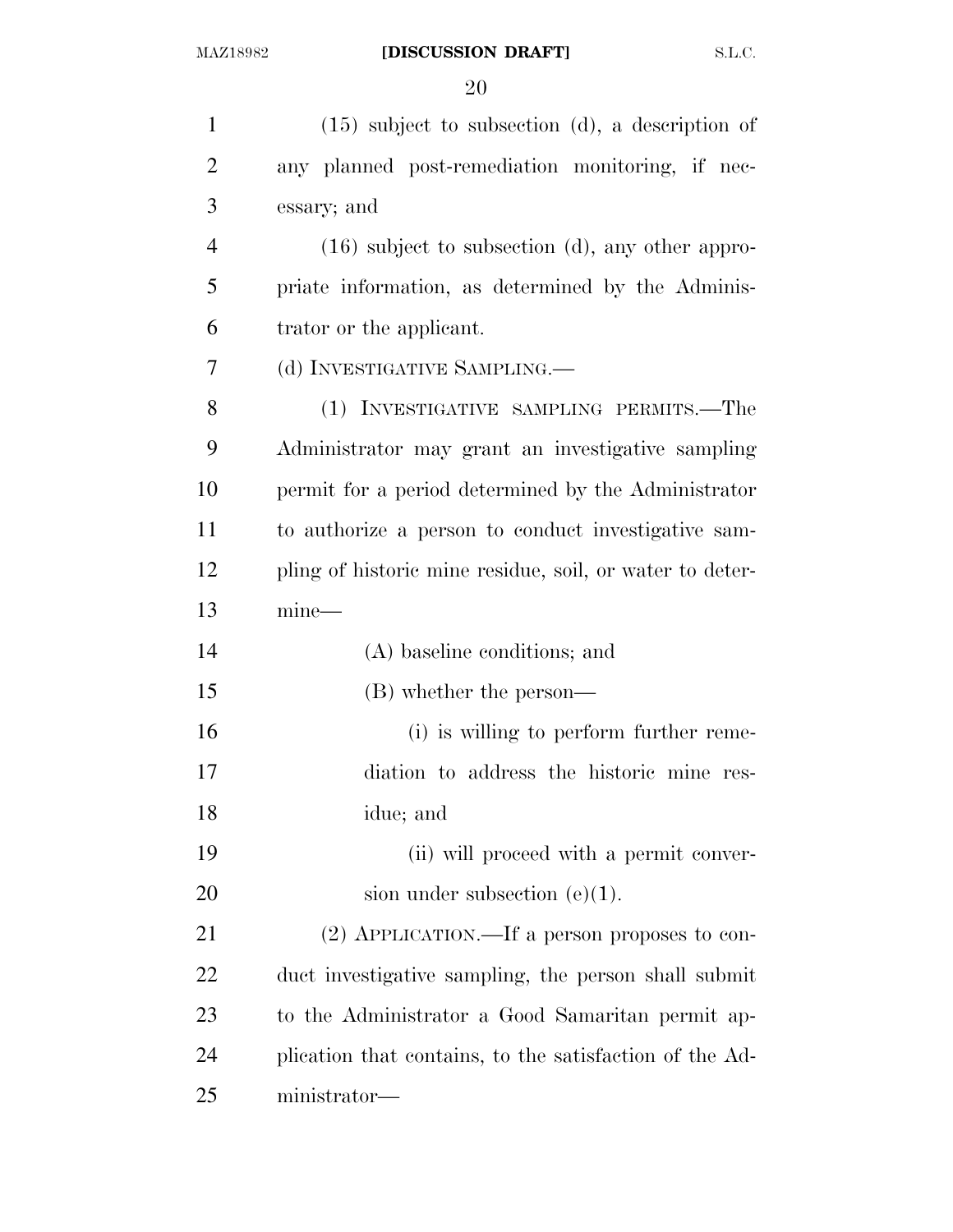| $\mathbf{1}$   | (A) each description required under para-                      |
|----------------|----------------------------------------------------------------|
| $\overline{2}$ | graphs $(1)$ , $(2)$ , $(5)$ , and $(6)$ of subsection $(e)$ ; |
| 3              | (B) the evidence required under subsection                     |
| $\overline{4}$ | (c)(3);                                                        |
| 5              | (C) each plan required under paragraphs                        |
| 6              | $(10)$ and $(11)$ of subsection $(e)$ ; and                    |
| $\tau$         | (D) a detailed plan of the investigative                       |
| 8              | sampling.                                                      |
| 9              | (3) PERMIT LIMITATIONS.—If a person submits                    |
| 10             | an application that proposes only investigative sam-           |
| 11             | pling of historic mine residue, soil, or water that            |
| 12             | only includes the requirements described in para-              |
| 13             | $graph (2)$ , the Administrator may only grant an in-          |
| 14             | vestigative sampling permit that authorizes the per-           |
| 15             | son only to carry out the plan of investigative sam-           |
| 16             | pling of historic mine residue, soil, or water, as de-         |
| 17             | scribed in the investigative sampling permit applica-          |
| 18             | tion under paragraph $(2)$ .                                   |
| 19             | (4) REQUIREMENTS RELATING TO SAMPLES.-                         |
| 20             | In conducting investigative sampling of historic mine          |
| 21             | residue, soil, or water, a person shall—                       |
| 22             | (A) collect samples that are representative                    |
| 23             | of the conditions present at the orphan mine                   |
| 24             | site that is the subject of the investigative sam-             |
| 25             | pling permit; and                                              |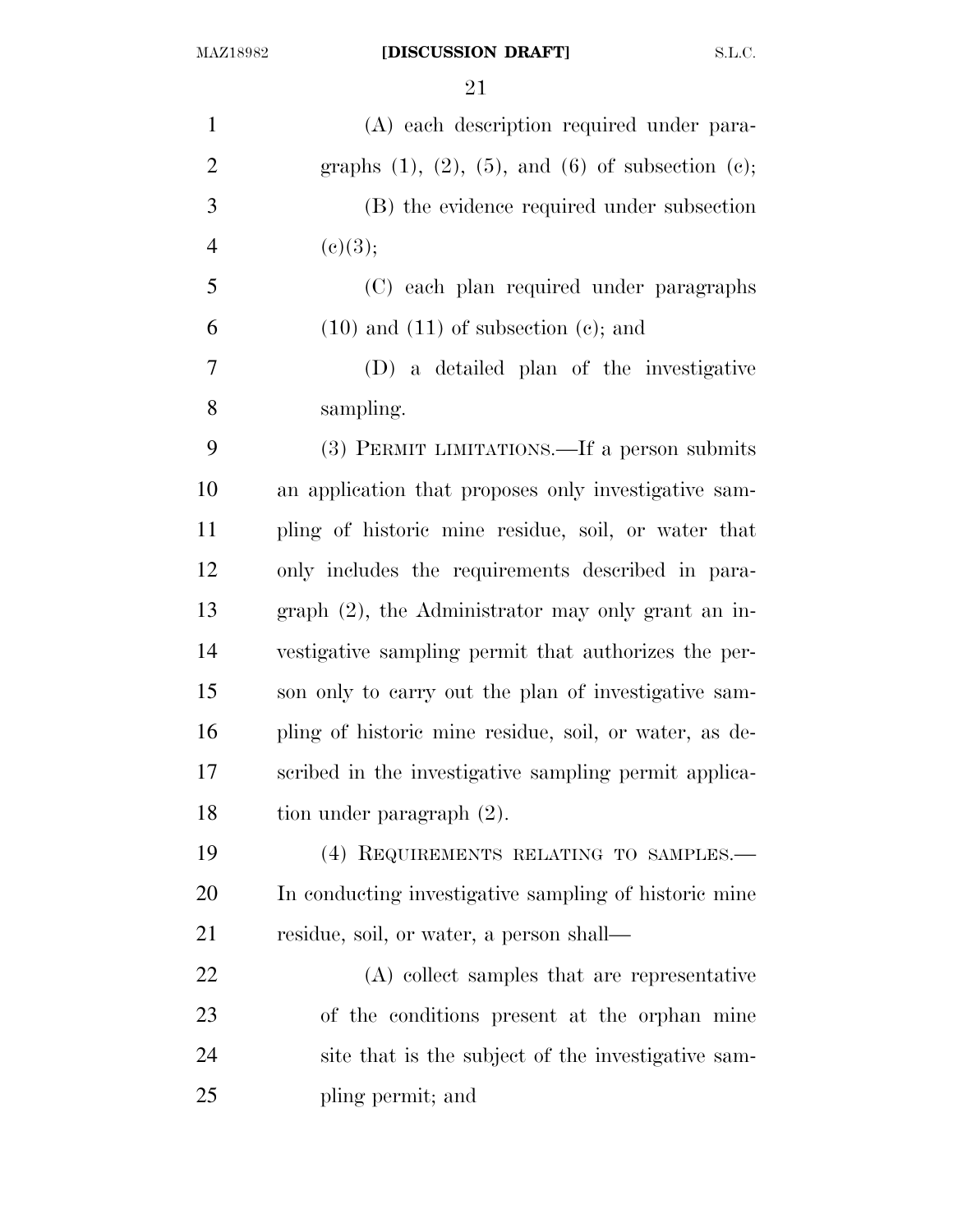#### MAZ18982 **[DISCUSSION DRAFT]** S.L.C.

 (B) retain publically available records of all sampling events for a period of not less than 3 years.

(5) POST-SAMPLING REMEDIATION.—

 (A) REFUSAL TO CONVERT PERMIT.—Sub- ject to subparagraph (B), a person who obtains an investigative sampling permit may decline to apply to convert the investigative sampling per- mit into a Good Samaritan permit under para- graph (6) and decline to undertake remediation on conclusion of investigative sampling.

 (B) RETURN TO PREEXISTING CONDI- TIONS.—If the activities carried out by a person under an investigative sampling permit result in surface water quality conditions, or any other environmental conditions, that are worse than the preexisting conditions of the applicable or- phan mine site due to historic mine residue at the orphan mine site, the person shall under- take actions to return the orphan mine site to 21 those preexisting conditions.

22 (6) PERMIT CONVERSION.—Not later than 1 year after the date on which the investigative sam- pling under the investigative sampling permit con-cludes, a person to whom an investigative sampling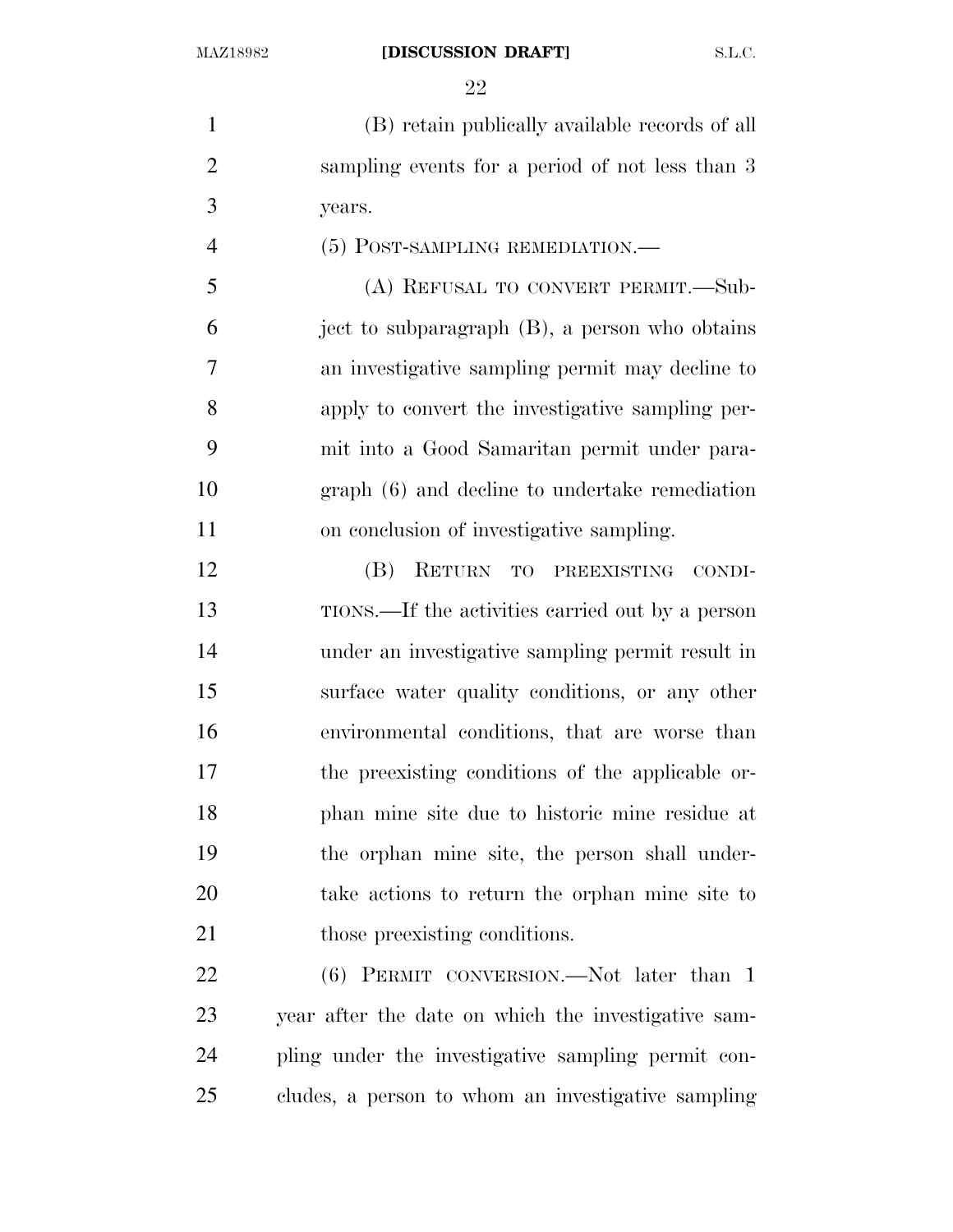## MAZ18982 **[DISCUSSION DRAFT]** S.L.C.

| $\mathbf{1}$   | permit is granted under paragraph (1) may apply to    |
|----------------|-------------------------------------------------------|
| $\overline{2}$ | convert an investigative sampling permit into a Good  |
| 3              | Samaritan permit under subsection $(e)(1)$ .          |
| $\overline{4}$ | (e) INVESTIGATIVE SAMPLING CONVERSION.—               |
| 5              | $(1)$ IN GENERAL.—A person to which an inves-         |
| 6              | tigative sampling permit was granted may submit to    |
| 7              | the Administrator an application in accordance with   |
| 8              | paragraph $(2)$ to convert the investigative sampling |
| 9              | permit into a Good Samaritan permit.                  |
| 10             | $(2)$ APPLICATION.—                                   |
| 11             | (A) INVESTIGATIVE SAMPLING. An appli-                 |
| 12             | cation for the conversion of an investigative         |
| 13             | sampling permit under paragraph (1) shall in-         |
| 14             | clude any requirement described in subsection         |
| 15             | (c) that was not included in full in the applica-     |
| 16             | tion submitted under subsection $(d)(2)$ .            |
| 17             | (B) PUBLIC NOTICE AND COMMENT.—An                     |
| 18             | application for permit conversion under this          |
| 19             | paragraph shall be subject to—                        |
| 20             | (i) a period of public notice and com-                |
| 21             | ment; and                                             |
| 22             | (ii) a public hearing, if requested.                  |
| 23             | (f) CONTENT OF PERMITS.-                              |
| 24             | (1) IN GENERAL.—A Good Samaritan permit               |
| 25             | shall contain—                                        |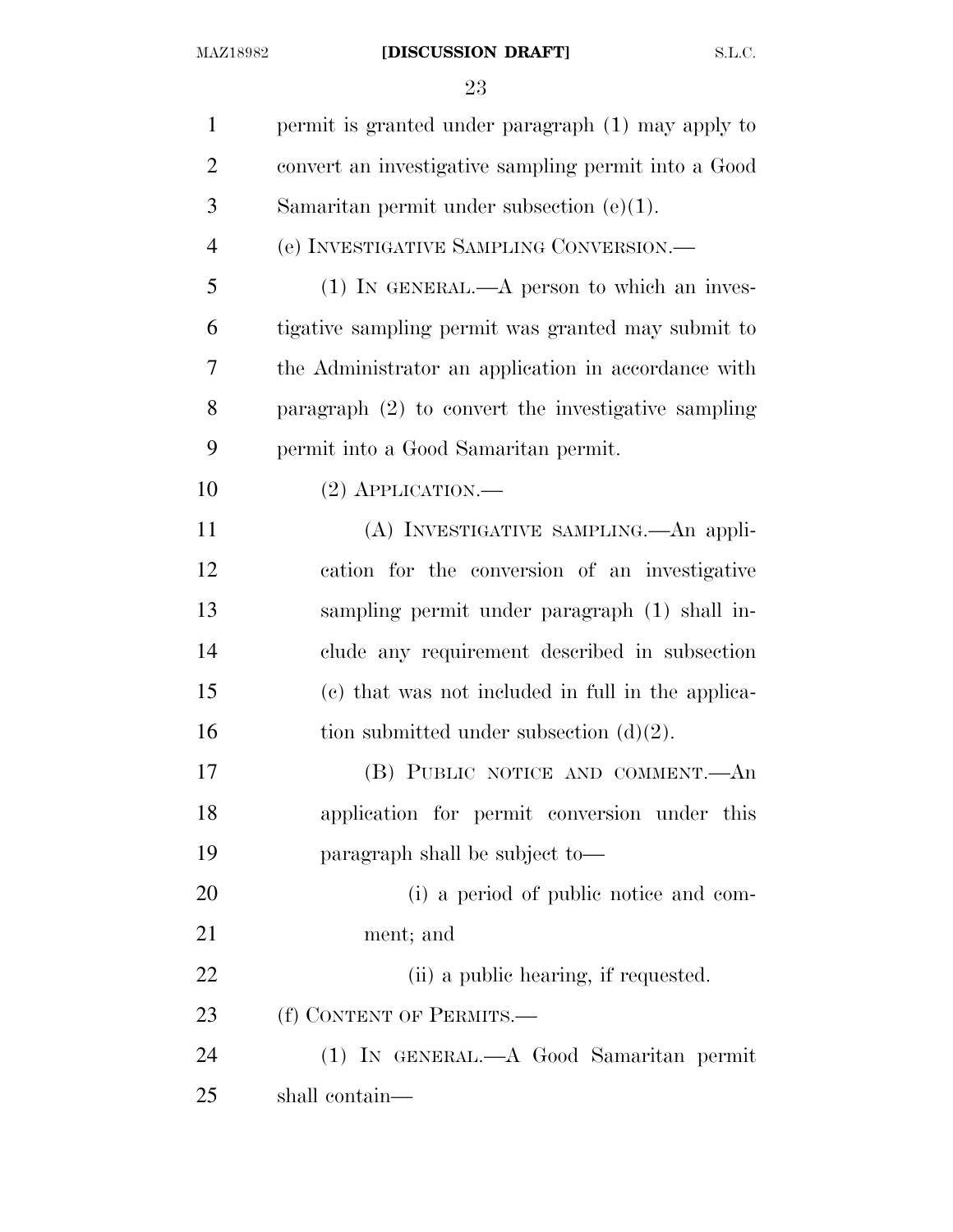| $\mathbf{1}$   | (A) the information described in subsection        |
|----------------|----------------------------------------------------|
| $\overline{2}$ | (c), including any modification required by the    |
| 3              | Administrator;                                     |
| $\overline{4}$ | $(B)(i)$ a provision that states that the          |
| 5              | Good Samaritan is responsible for securing, for    |
| 6              | all activities authorized under the Good Samari-   |
| 7              | tan permit, all authorizations, licenses, and per- |
| 8              | mits that are required under applicable law ex-    |
| 9              | cept for—                                          |
| 10             | $(I)$ section 301, 302, 306, 307, 402,             |
| 11             | or 404 of the Federal Water Pollution              |
| 12             | Control Act (33 U.S.C. 1311, 1312, 1316,           |
| 13             | 1317, 1342, 1344); and                             |
| 14             | (II) authorizations, licenses, and per-            |
| 15             | mits that would not need to be obtained if         |
| 16             | the remediation was conducted pursuant to          |
| 17             | section 121 of the Comprehensive Environ-          |
| 18             | mental Response, Compensation, and Li-             |
| 19             | ability Act of 1980 (42 U.S.C. 9621); or           |
| 20             | (ii) in the case of an orphan mine site in         |
| 21             | a State that is authorized to implement State      |
| 22             | law pursuant to section 402 or 404 of the Fed-     |
| 23             | eral Water Pollution Control Act (33 U.S.C.        |
| 24             | 1342, 1344) or on land of an Indian tribe that     |
| 25             | is authorized to implement Tribal law pursuant     |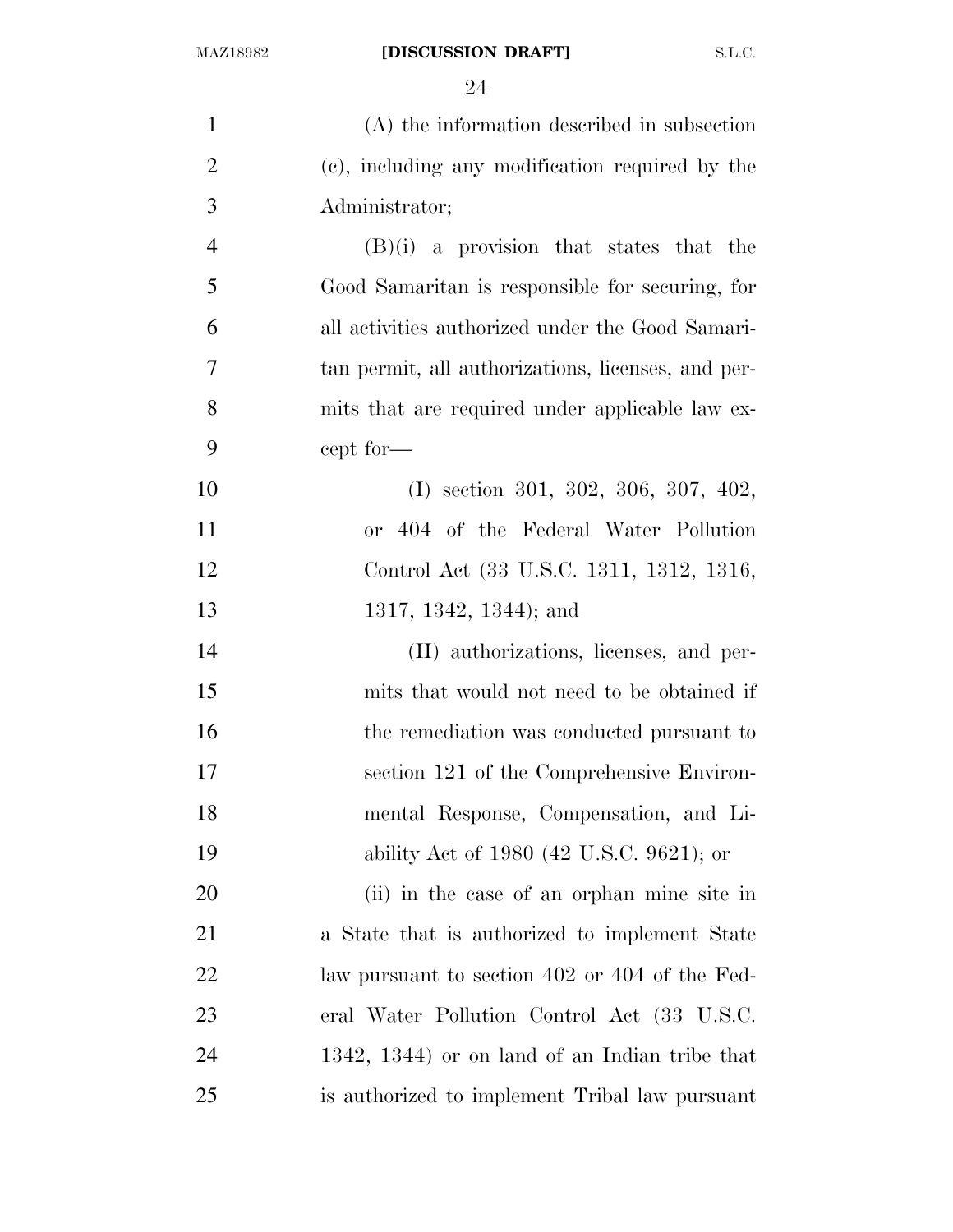| $\mathbf{1}$   | to that section, a provision that states that the   |
|----------------|-----------------------------------------------------|
| $\overline{2}$ | Good Samaritan is responsible for securing, for     |
| 3              | all activities authorized under the Good Samari-    |
| $\overline{4}$ | tan permit, all authorizations, licenses, and per-  |
| 5              | mits that are required under applicable law, ex-    |
| 6              | cept for—                                           |
| 7              | (I) the State or Tribal law, as applica-            |
| 8              | ble; and                                            |
| 9              | (II) authorizations, licenses, and per-             |
| 10             | mits that would not need to be obtained if          |
| 11             | the remediation was conducted pursuant to           |
| 12             | section 121 of the Comprehensive Environ-           |
| 13             | mental Response, Compensation, and Li-              |
| 14             | ability Act of 1980 (42 U.S.C. 9621);               |
| 15             | (C) specific public notification require-           |
| 16             | ments, including the contact information for all    |
| 17             | appropriate response centers in accordance with     |
| 18             | subsection (o); and                                 |
| 19             | (D) any other terms and conditions deter-           |
| 20             | mined to be appropriate by the Administrator.       |
| 21             | (2) FORCE MAJEURE.—A Good Samaritan per-            |
| 22             | mit may include, at the request of the Good Samari- |
| 23             | tan, a provision that a Good Samaritan may assert   |
| 24             | a claim of force majeure for any violation of the   |
| 25             | Good Samaritan permit caused solely by—             |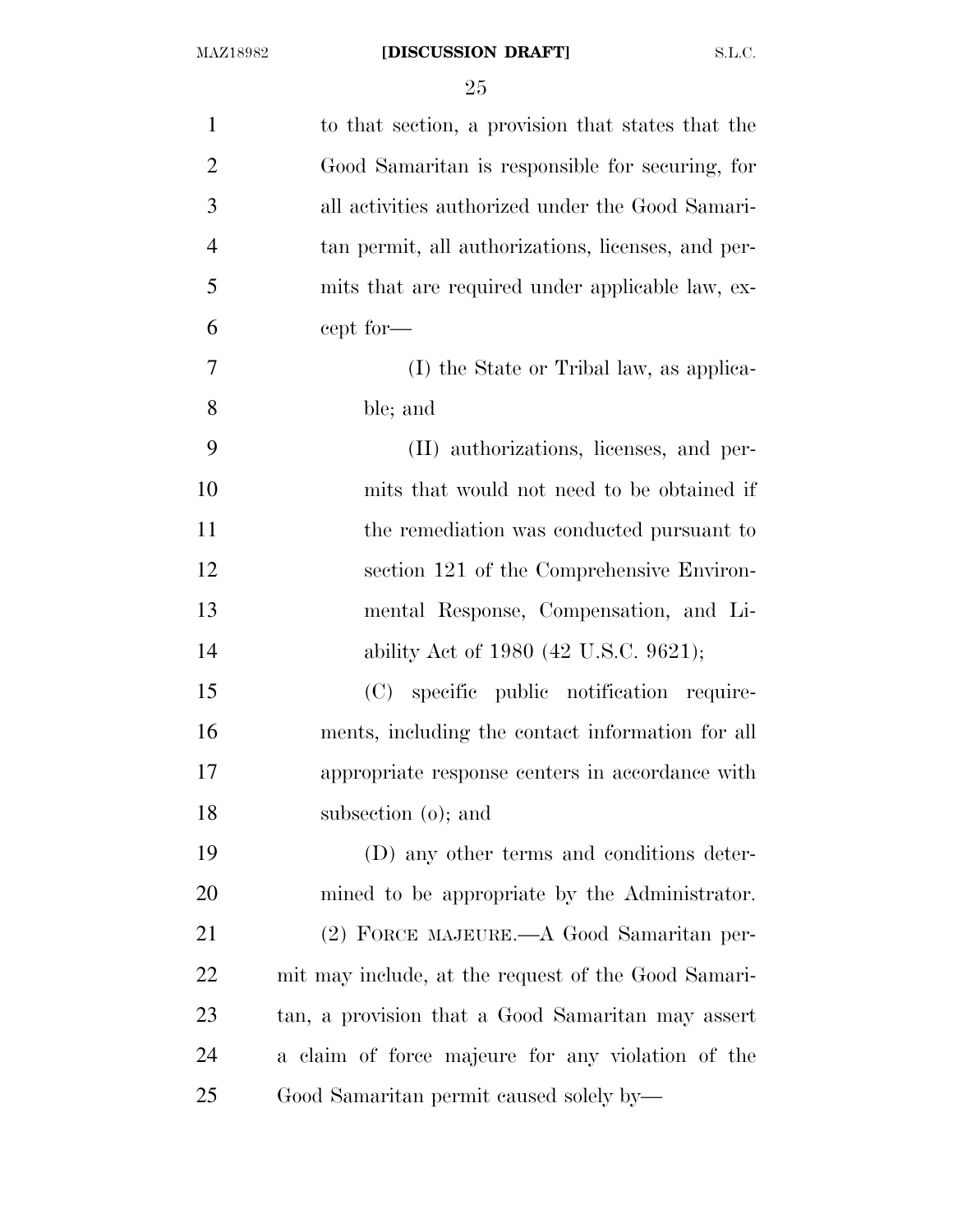| $\mathbf{1}$   | $(A)$ an act of God;                            |
|----------------|-------------------------------------------------|
| $\overline{2}$ | (B) an act of war;                              |
| 3              | (C) negligence on the part of the United        |
| $\overline{4}$ | States; or                                      |
| 5              | (D) an act or omission of a third party, if     |
| 6              | the Good Samaritan—                             |
| 7              | (i) exercises due care with respect to          |
| 8              | the actions of the Good Samaritan under         |
| 9              | the Good Samaritan permit, as determined        |
| 10             | by the Administrator;                           |
| 11             | (ii) took precautions against foresee-          |
| 12             | able acts or omissions of the third party,      |
| 13             | as determined by the Administrator; and         |
| 14             | (iii) uses reasonable efforts—                  |
| 15             | (I) to anticipate any potential                 |
| 16             | force majeure; and                              |
| 17             | (II) to address the effects of any              |
| 18             | potential force majeure.                        |
| 19             | $(3)$ MONITORING.—                              |
| 20             | (A) IN GENERAL.—The Good Samaritan              |
| 21             | shall take such actions as the Good Samaritan   |
| 22             | permits requires to ensure appropriate baseline |
| 23             | monitoring, monitoring during the remediation   |
| 24             | project, and post-remediation monitoring of the |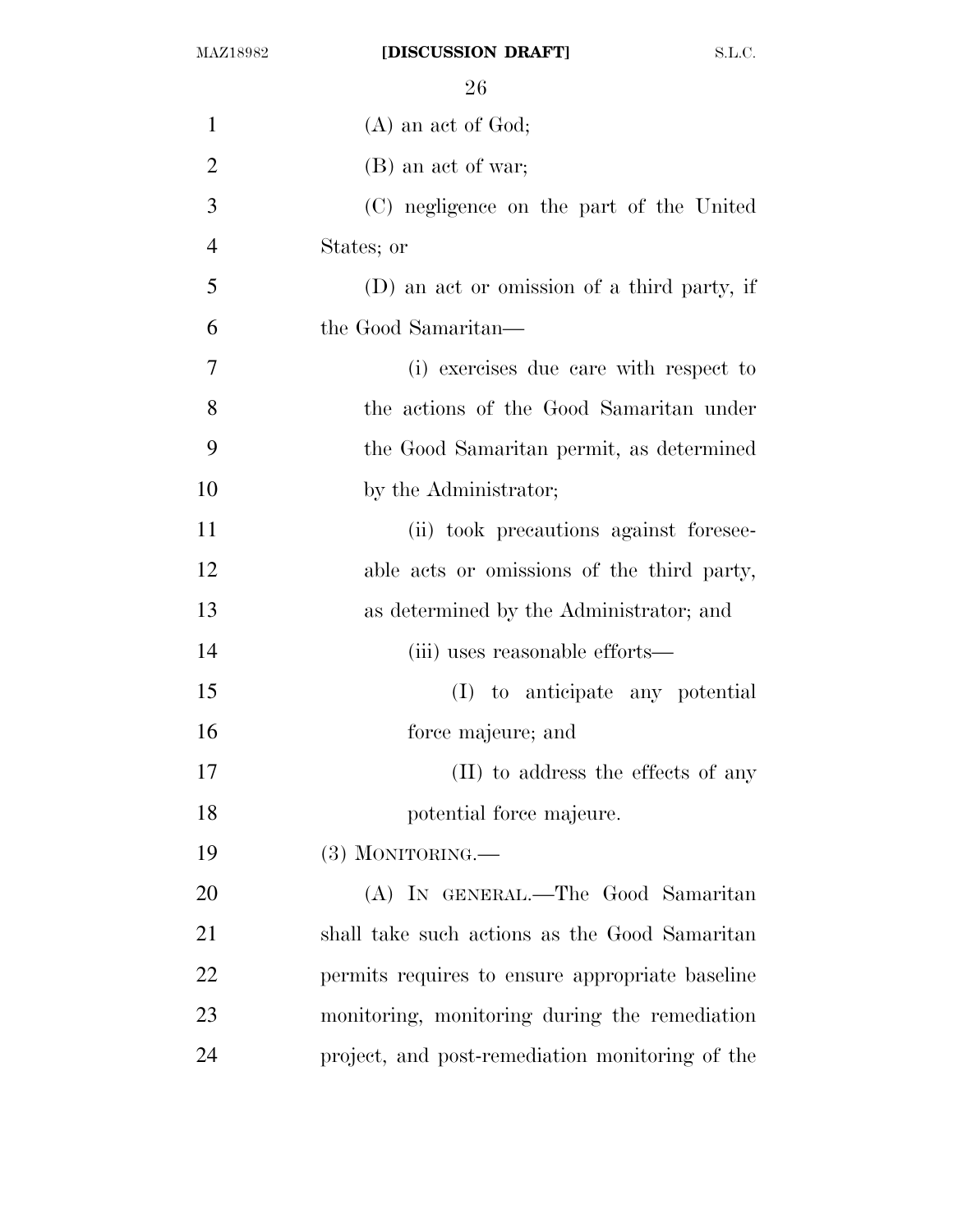| $\mathbf{1}$   | environment under paragraphs $(6)$ , $(7)$ , and   |
|----------------|----------------------------------------------------|
| $\overline{2}$ | $(15)$ , respectively, of subsection $(c)$ .       |
| 3              | (B) MULTIPARTY MONITORING.—The Ad-                 |
| $\overline{4}$ | ministrator may approve in a Good Samaritan        |
| 5              | permit the monitoring by multiple cooperating      |
| 6              | persons if, as determined by the Adminis-          |
| 7              | trator-                                            |
| 8              | (i) the multiparty monitoring will ef-             |
| 9              | fectively accomplish the goals of this sec-        |
| 10             | tion; and                                          |
| 11             | (ii) the Good Samaritan remains re-                |
| 12             | sponsible for compliance with the terms of         |
| 13             | the Good Samaritan permit.                         |
| 14             | (4)<br>SIGNATURE BY GOOD SAMARITAN.—The            |
| 15             | signature of the relevant Good Samaritan and a co- |
| 16             | operating person, if any, on the Good Samaritan    |
| 17             | permit shall be considered to be an acknowledgment |
| 18             | by the Good Samaritan that the Good Samaritan ac-  |
| 19             | cepts the terms and conditions of the Good Samari- |
| 20             | tan permit.                                        |
| 21             | $(5)$ OTHER DEVELOPMENT.—                          |
| 22             | (A) NO AUTHORIZATION OF MINING AC-                 |
| 23             | TIVITIES.—Except as provided in the Good Sa-       |
| 24             | maritan permit, no mineral exploration, proc-      |
| 25             | essing, benefication, or mining shall be—          |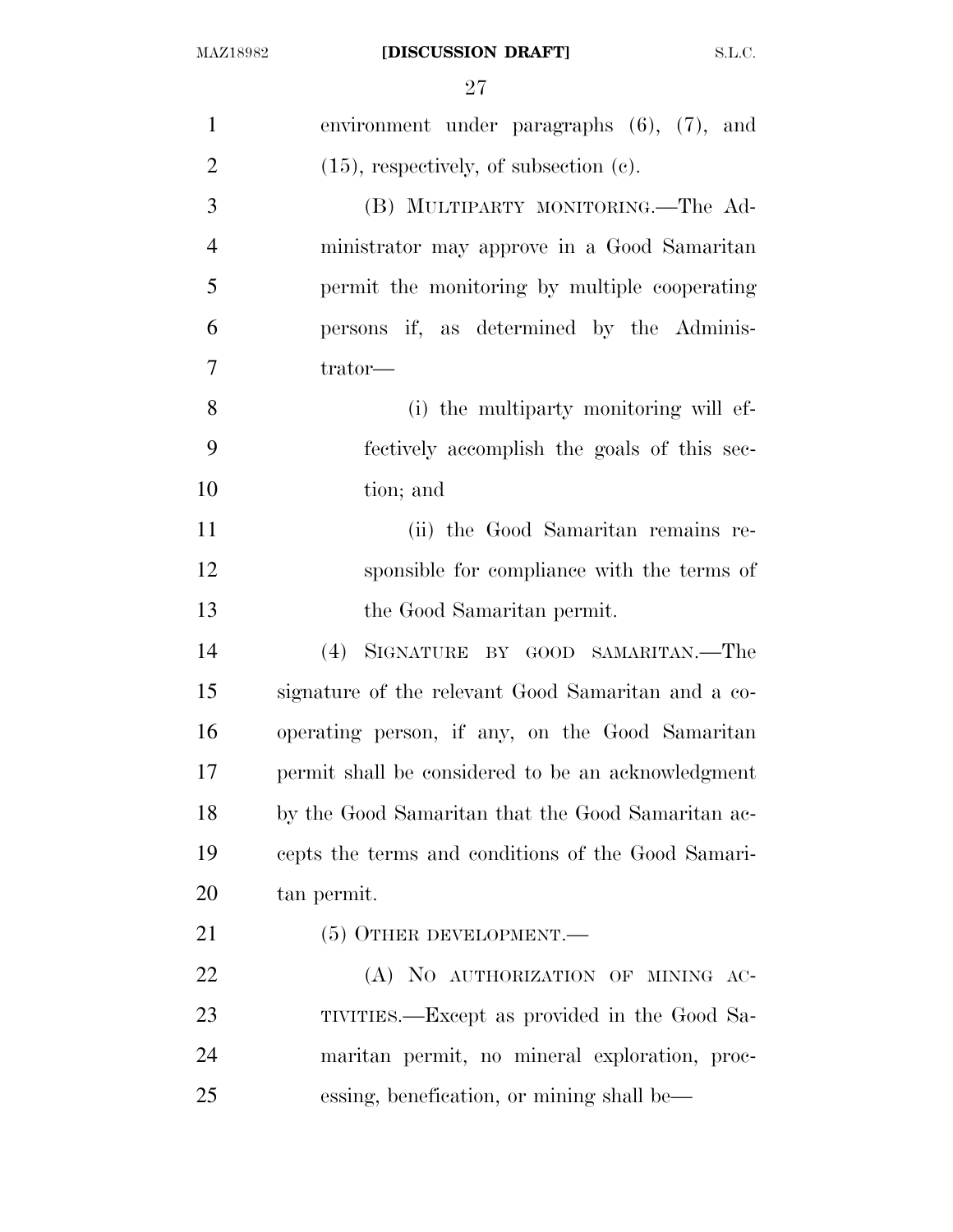MAZ18982 **[DISCUSSION DRAFT]** S.L.C.

| $\mathbf{1}$   | (i) authorized by this Act; or                   |
|----------------|--------------------------------------------------|
| $\overline{2}$ | (ii) covered by any waiver of liability          |
| 3              | provided by this Act from applicable law.        |
| $\overline{4}$ | SALE<br>(B)<br>OR USE OF MATERIALS.—A            |
| 5              | Good Samaritan may sell or use materials re-     |
| 6              | covered during the implementation of a remedi-   |
| 7              | ation plan only if all of the proceeds from the  |
| 8              | sale or use of the materials are first used—     |
| 9              | (i) to defray the costs of the remedi-           |
| 10             | ation; and                                       |
| 11             | (ii) to the extent required by the Good          |
| 12             | Samaritan permit, to reimburse the Ad-           |
| 13             | ministrator or the head of a Federal land        |
| 14             | management agency for any costs incurred         |
| 15             | for oversight of the Good Samaritan.             |
| 16             | CONNECTION WITH OTHER ACTIVI-<br>(C)             |
| 17             | TIES.—The commingling or association of any      |
| 18             | other discharge of water or historic mine res-   |
| 19             | idue or any activity, project, or operation with |
| 20             | any aspect of a project subject to a Good Sa-    |
| 21             | maritan permit shall not limit or reduce the li- |
| 22             | ability of any person associated with the other  |
| 23             | discharge of water or historic mine residue or   |
| 24             | activity, project, or operation.                 |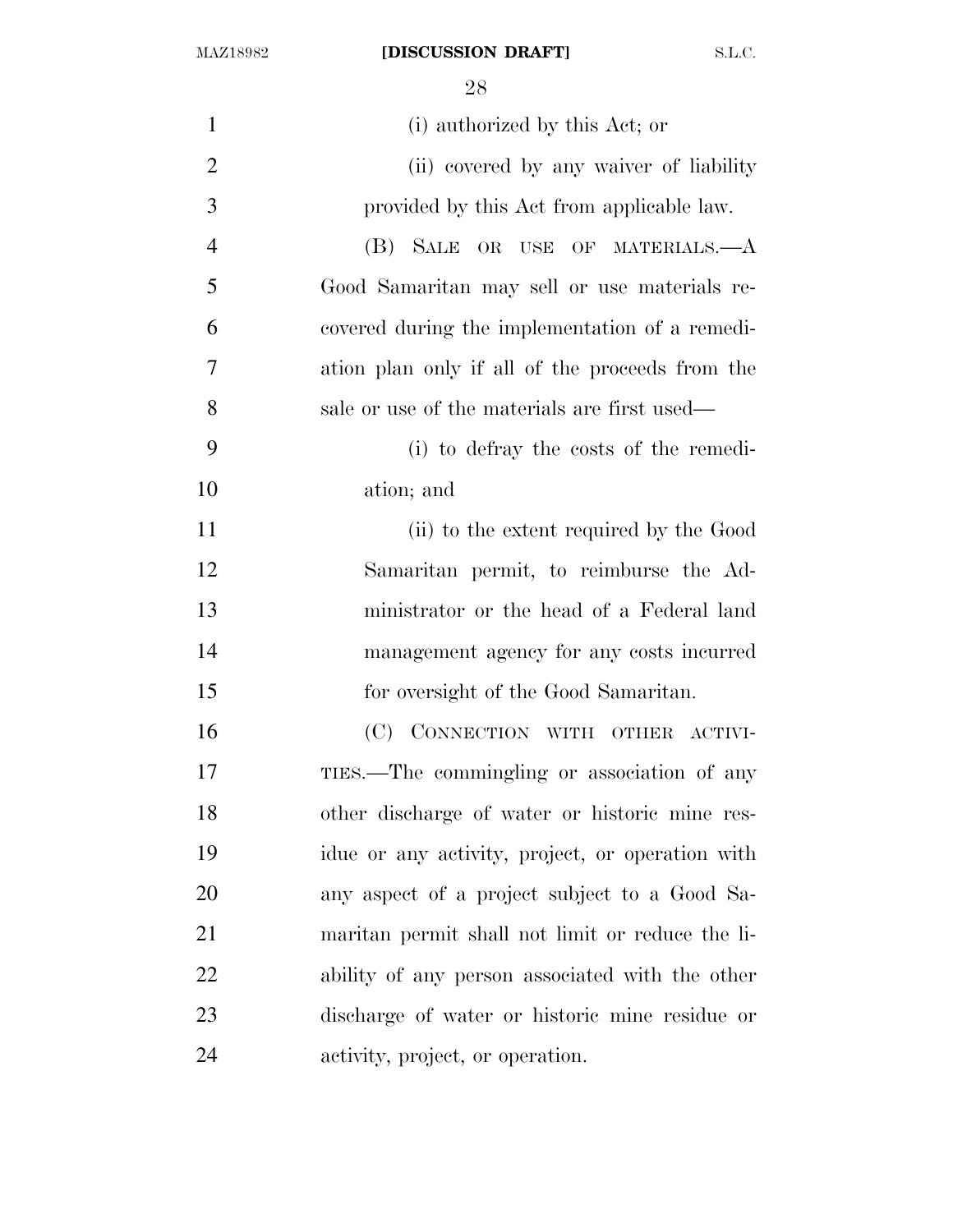(g) ADDITIONAL WORK.—A Good Samaritan permit may allow the Good Samaritan to return to the orphan mine site after the completion of the remediation to per- form operations and maintenance or other work— (1) to ensure the functionality of the orphan mine site; or (2) to protect public health and the environ- ment. (h) TIMING.—Work authorized under a Good Samar- itan permit— (1) shall commence, as applicable— (A) not later than the date that is 18 months after the date on which the Adminis- trator granted the Good Samaritan permit, un- less the Administrator grants an extension 16 under subsection  $(r)(3)(B)(i)$ ; or (B) if the grant of the Good Samaritan permit is the subject of a petition for judicial review, not later than the date that is 18 months after the date on which the judicial re- view, including any appeals, has concluded; and (2) shall continue until completed, with tem- porary suspensions permitted during adverse weath- er or other conditions specified in the Good Samari-tan permit.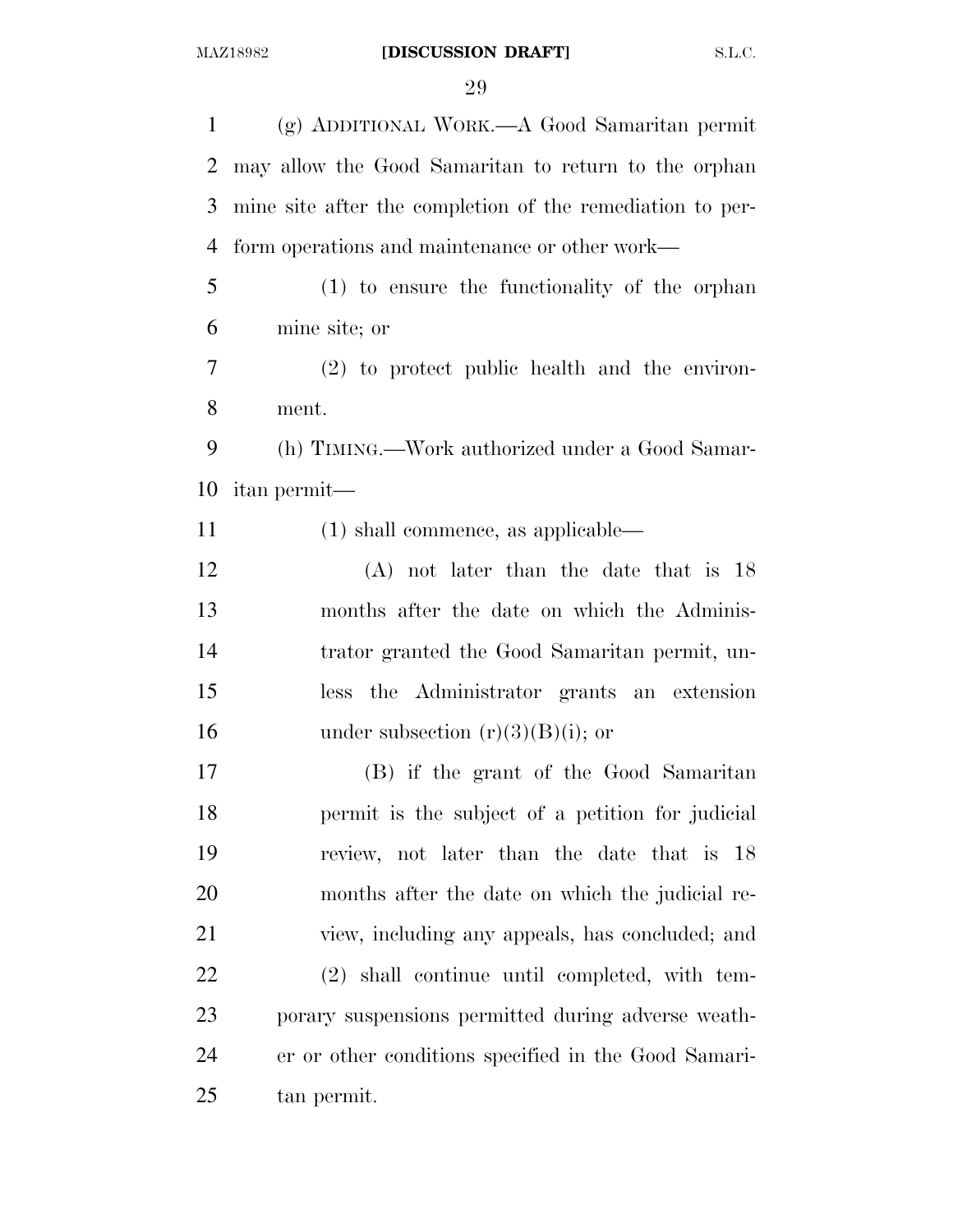| $\mathbf{1}$   | (i) TRANSFER OF PERMITS.—A Good Samaritan per-     |
|----------------|----------------------------------------------------|
| $\overline{2}$ | mit may be transferred to another person only if—  |
| 3              | (1) the Administrator determines that the          |
| $\overline{4}$ | transferee qualifies as a Good Samaritan;          |
| 5              | (2) the transferee signs, and agrees to be bound   |
| 6              | by the terms of, the Good Samaritan permit;        |
| 7              | (3) the Administrator includes in the trans-       |
| 8              | ferred Good Samaritan permit any additional condi- |
| 9              | tions necessary to meet the goals of this Act; and |
| 10             | $(4)$ in the case of a project carried out or pro- |
| 11             | posed to be carried out under the transferred Good |
| 12             | Samaritan permit on land owned by the United       |
| 13             | States—                                            |
| 14             | (A) the head of the appropriate Federal            |
| 15             | land management agency consents to the trans-      |
| 16             | fer; and                                           |
| 17             | (B) the transferee enters into any applica-        |
| 18             | ble special use permit or other land use agree-    |
| 19             | ment with that Federal land management agen-       |
| 20             | cy.                                                |
| 21             | (j) ROLE OF ADMINISTRATOR.—In carrying out this    |
| 22             | section, the Administrator shall—                  |
| 23             | (1) consult with prospective applicants;           |
| 24             | (2) convene, coordinate, and lead the applica-     |
| 25             | tion review process;                               |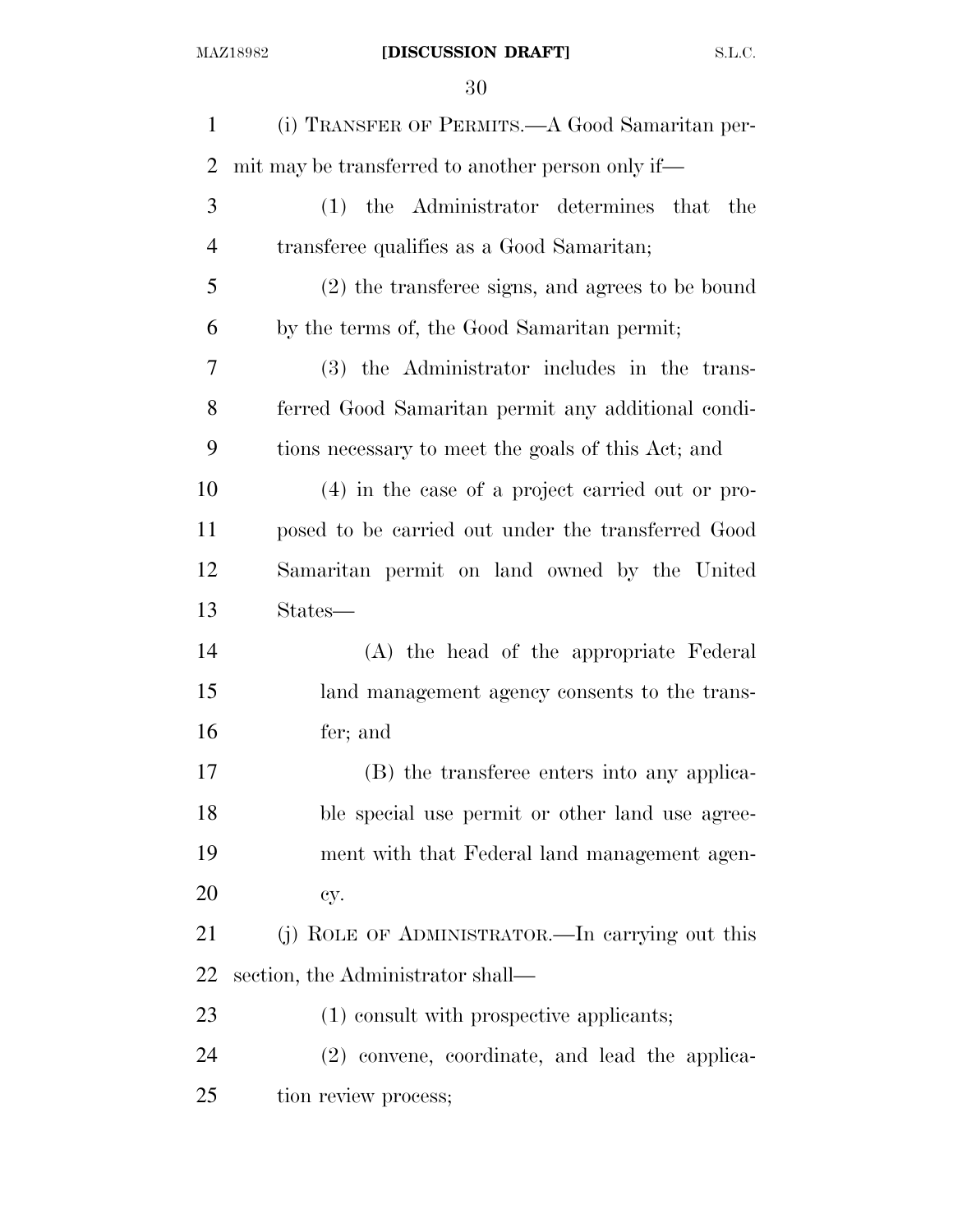| $\mathbf{1}$   | (3) maintain all records relating to the Good              |
|----------------|------------------------------------------------------------|
| $\overline{2}$ | Samaritan permit and the permit process;                   |
| 3              | (4) provide an opportunity for cooperating per-            |
| 4              | sons and the public to participate in the Good Sa-         |
| 5              | maritan permit process, including—                         |
| 6              | (A) a public comment period; and                           |
| 7              | (B) a public hearing, if requested; and                    |
| 8              | (5) enforce and otherwise carry out this section.          |
| 9              | (k) STATE, LOCAL, AND TRIBAL GOVERNMENTS.—                 |
| 10             | As soon as practicable, but not later than 14 days after   |
| 11             | the date on which the Administrator receives an applica-   |
| 12             | tion for the remediation of an orphan mine site under this |
| 13             | section, the Administrator shall provide notice and a copy |
| 14             | of the application to—                                     |
| 15             | (1) each local government with jurisdiction over           |
| 16             | a drinking water utility, and each Indian tribe with       |
| 17             | reservation or off-reservation treaty rights to land or    |
| 18             | water, located downstream from a proposed remedi-          |
| 19             | ation project that is reasonably anticipated to be ad-     |
| 20             | versely impacted by a potential release of contami-        |
| 21             | nants from the orphan mine site, as determined by          |
| 22             | the Administrator;                                         |
| 23             | (2) each Federal, State, and Tribal agency that            |
| 24             | may have an interest in the application; and               |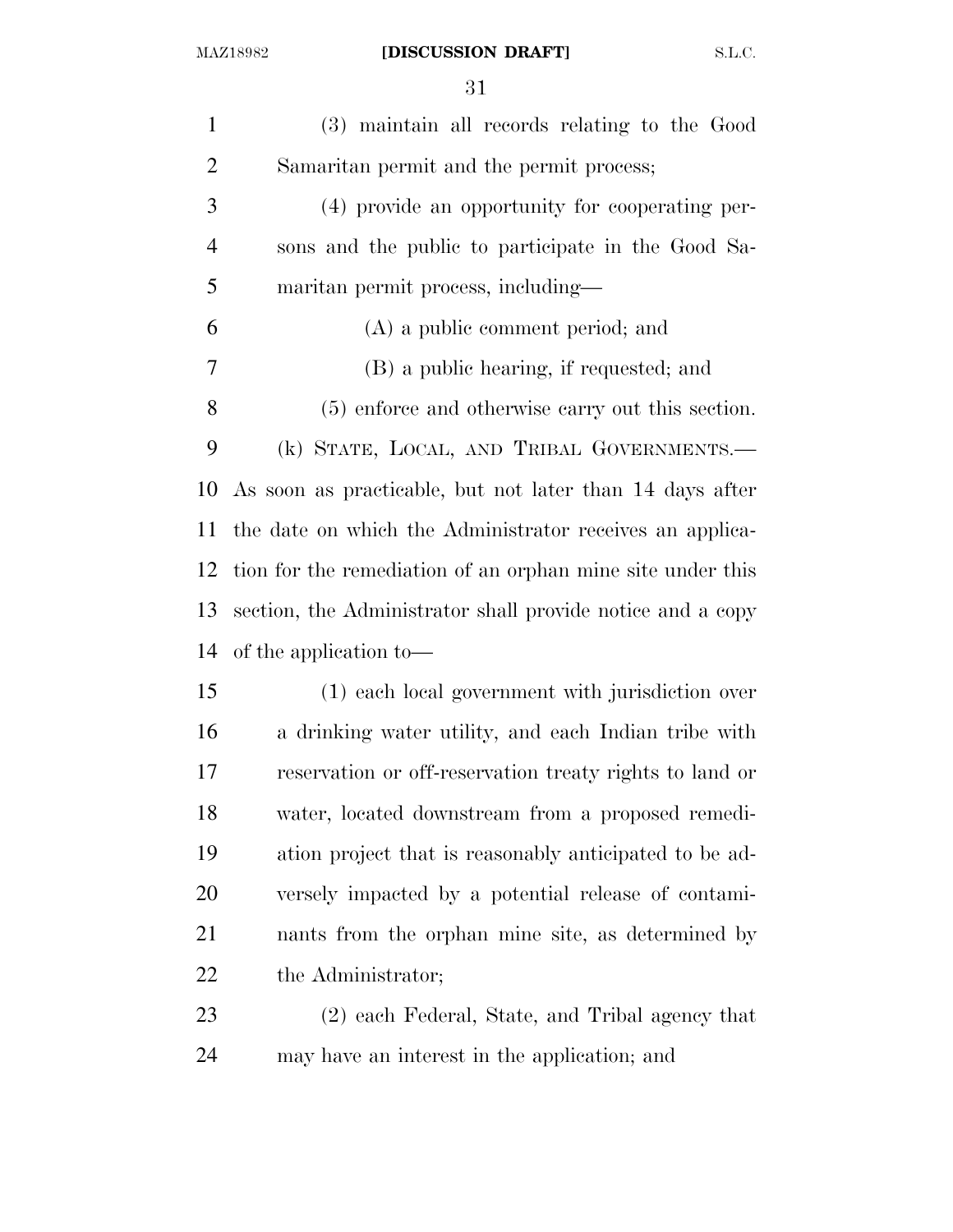| $\mathbf{1}$   | $(3)$ in the case of an orphan mine site that is    |
|----------------|-----------------------------------------------------|
| $\overline{2}$ | located partially or entirely on land owned by the  |
| 3              | United States, the Federal land management agency   |
| $\overline{4}$ | with jurisdiction over that land.                   |
| 5              | (I) PUBLIC NOTICE OF RECEIPT OF APPLICA-            |
| 6              | TIONS.                                              |
| 7              | $(1)$ In GENERAL.—Not later than 30 days after      |
| 8              | the date on which the Administrator receives a com- |
| 9              | plete application for a Good Samaritan permit, the  |
| 10             | Administrator shall provide to the public a notice  |
| 11             | that-                                               |
| 12             | $(A)$ describes—                                    |
| 13             | (i) the location of the relevant orphan             |
| 14             | mine site;                                          |
| 15             | (ii) the scope and nature of the pro-               |
| 16             | posed remediation; and                              |
| 17             | (iii) the name of the person applying               |
| 18             | for the Good Samaritan permit; and                  |
| 19             | (B) provides to the public a means of view-         |
| 20             | ing or obtaining the application, including, at a   |
| 21             | minimum, posting the application on<br>the          |
| 22             | website of the Administrator.                       |
| 23             | $(2)$ HEARING.—                                     |
| 24             | (A) IN GENERAL.—Before the date on                  |
| 25             | which the Administrator grants a Good Samari-       |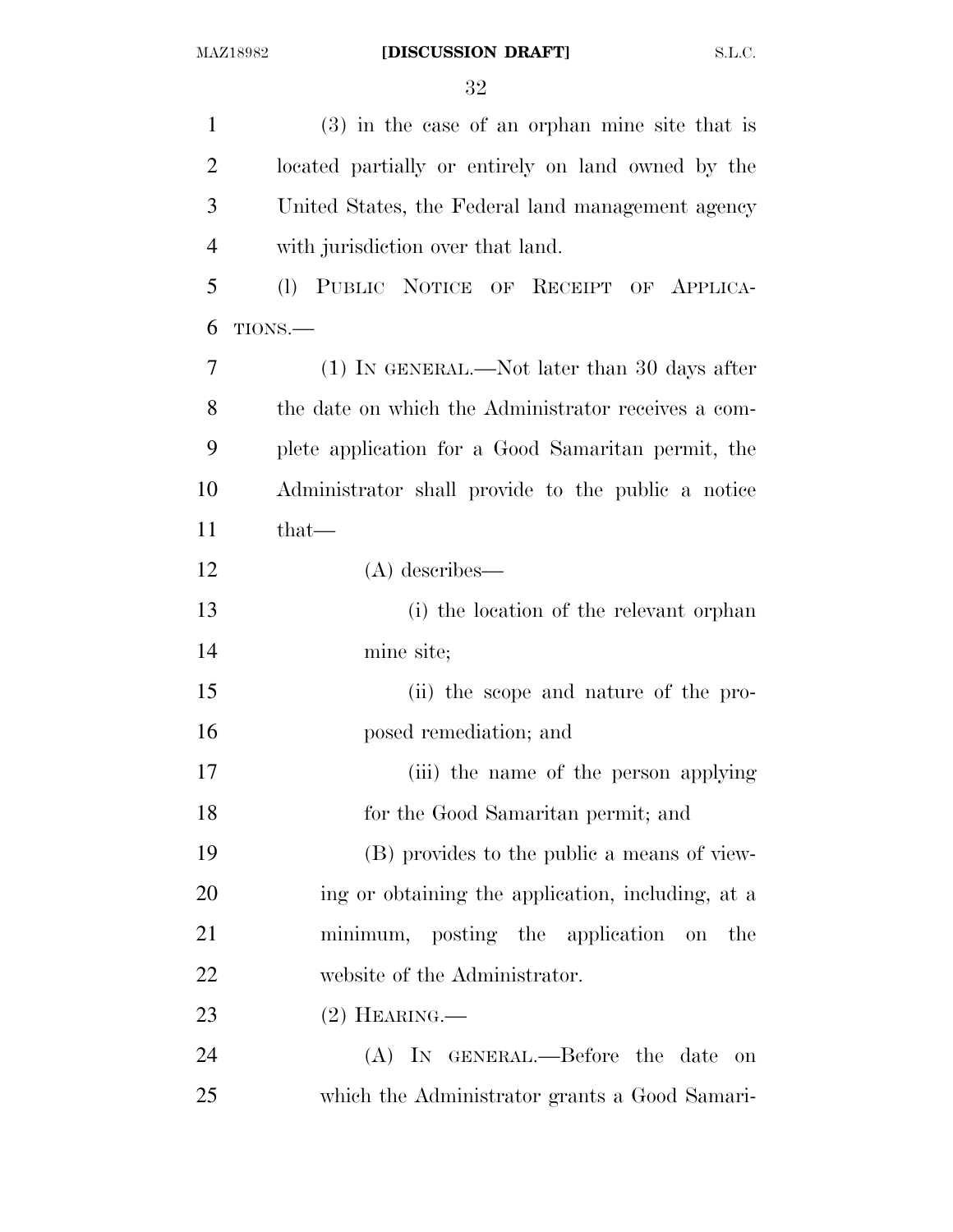| $\mathbf{1}$   | tan permit, if requested, the Administrator         |
|----------------|-----------------------------------------------------|
| $\overline{2}$ | shall hold a public hearing in the vicinity of the  |
| 3              | affected orphan mine site.                          |
| $\overline{4}$ | (B) NOTICE.—Not later than 30 days be-              |
| 5              | fore the date of a hearing under subparagraph       |
| 6              | $(A)$ , the Administrator shall provide to the pub- |
| 7              | $lie-$                                              |
| 8              | (i) notice of the hearing; and                      |
| 9              | (ii) a draft Good Samaritan permit.                 |
| 10             | (C) COMMENTS.—The Administrator shall               |
| 11             | provide to the relevant applicant and the public    |
| 12             | the opportunity—                                    |
| 13             | (i) to comment on the draft Good Sa-                |
| 14             | maritan permit at the public hearing; and           |
| 15             | (ii) to submit written comments to the              |
| 16             | Administrator during the 30-day period be-          |
| 17             | ginning on the date of the hearing.                 |
| 18             | (m) PERMIT GRANT.—                                  |
| 19             | (1) IN GENERAL.—The Administrator may               |
| 20             | grant a Good Samaritan permit to carry out a        |
| 21             | project for the remediation of an orphan mine site  |
| 22             | only if—                                            |
| 23             | $(A)$ the Administrator determines that—            |
| 24             | (i) the person seeking the permit is a              |
| 25             | Good Samaritan;                                     |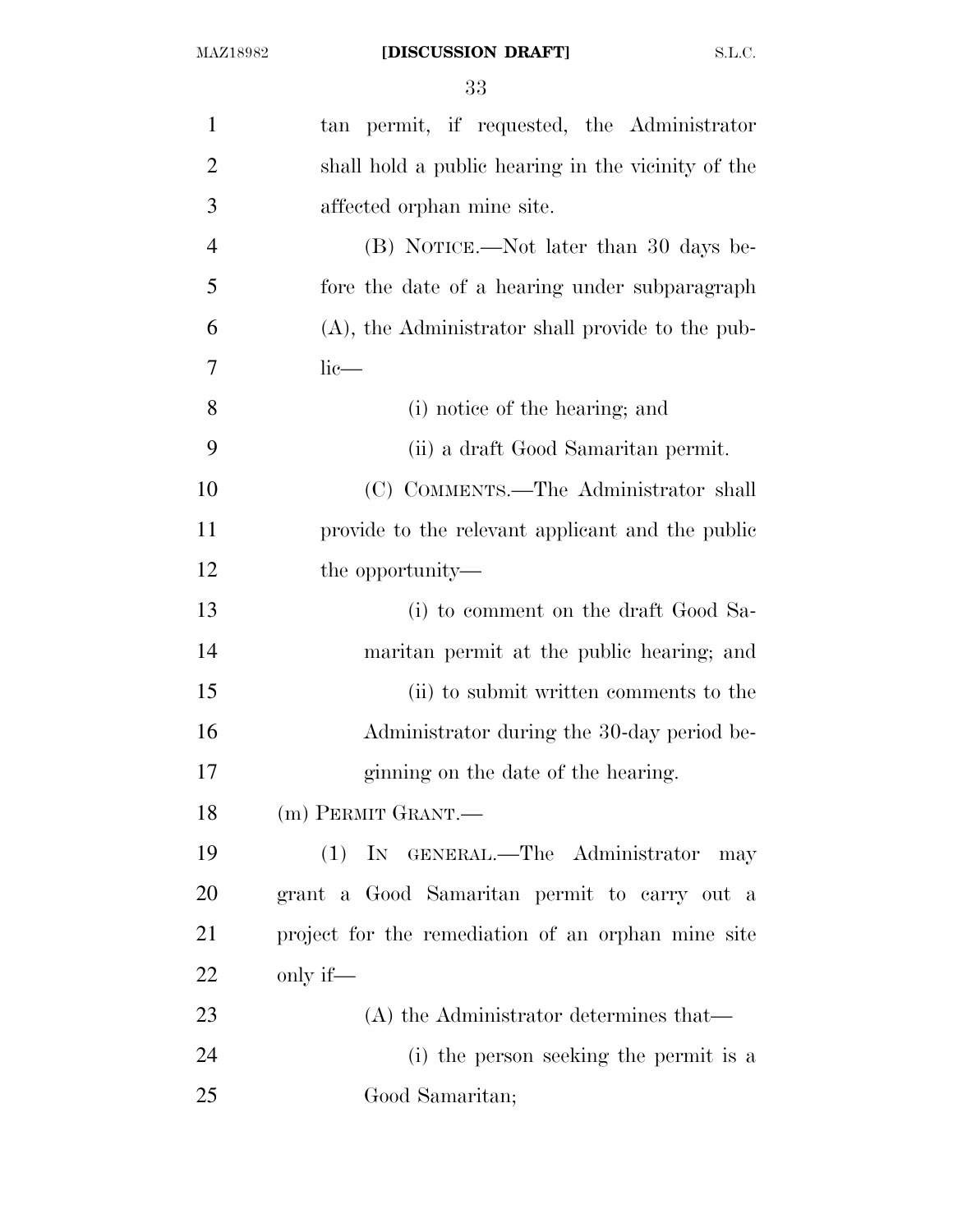## MAZ18982 **[DISCUSSION DRAFT]** S.L.C.

| $\mathbf{1}$   | (ii) the application described in sub-      |
|----------------|---------------------------------------------|
| $\overline{2}$ | section (c) is complete;                    |
| 3              | (iii) the project is designed to reme-      |
| $\overline{4}$ | diate historic mine residue at the orphan   |
| 5              | mine site to protect public health and the  |
| 6              | environment;                                |
| 7              | (iv) the proposed project is designed       |
| 8              | to meet all other goals, as determined by   |
| 9              | the Administrator, including any goals set  |
| 10             | forth in the application for the Good Sa-   |
| 11             | maritan permit that are accepted by the     |
| 12             | Administrator;                              |
| 13             | (v) the proposed activities are de-         |
| 14             | signed to result in, as compared to the     |
| 15             | baseline conditions described in subsection |
| 16             | $(e)(6)$ —                                  |
| 17             | (I) improved water or soil quality          |
| 18             | or other environmental or safety con-       |
| 19             | ditions; or                                 |
| 20             | (II) reductions in further threats          |
| 21             | to water or soil quality or other envi-     |
| 22             | ronmental or safety conditions;             |
| 23             | (vi) the applicant has—                     |
| 24             | (I) demonstrated that the appli-            |
| 25             | cant has the proper and appropriate         |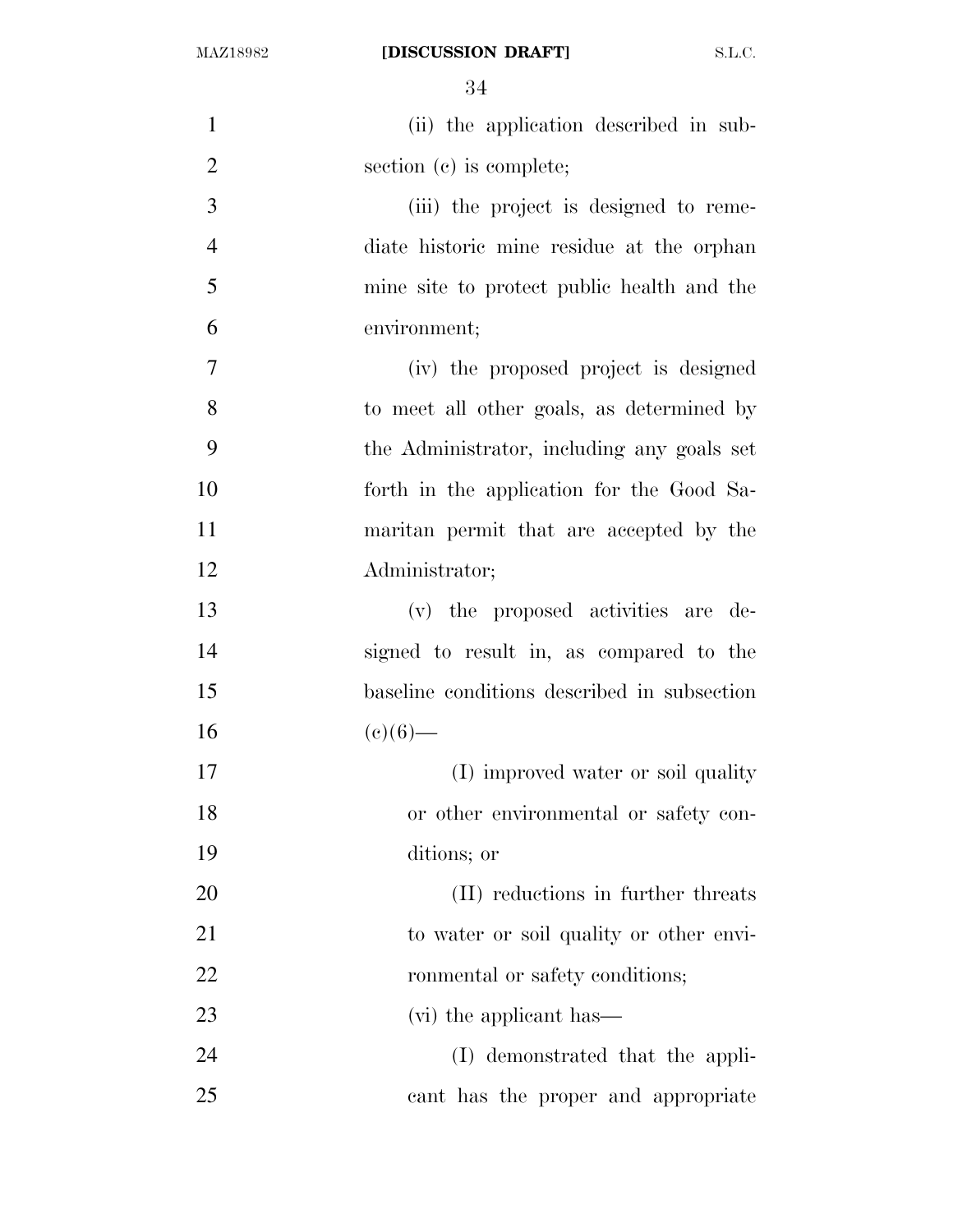| $\mathbf{1}$   | experience and capacity to complete    |
|----------------|----------------------------------------|
| $\overline{2}$ | the permitted work;                    |
| 3              | (II) demonstrated that the appli-      |
| $\overline{4}$ | cant will complete the permitted work; |
| 5              | (III) the financial and other re-      |
| 6              | sources to address any contingencies   |
| $\overline{7}$ | identified in the Good Samaritan per-  |
| 8              | application described in sub-<br>mit   |
| 9              | sections (b) and (c);                  |
| 10             | (IV) granted access and provided       |
| 11             | the authority to review the records of |
| 12             | the applicant relevant to compliance   |
| 13             | with the requirements of the Good Sa-  |
| 14             | maritan permit; and                    |
| 15             | (V) demonstrated, to the satisfac-     |
| 16             | tion of the Administrator, that—       |
| 17             | (aa) the applicant has, or             |
| 18             | has access to, the financial re-       |
| 19             | sources to complete the project        |
| 20             | described in the Good Samaritan        |
| 21             | permit application, including any      |
| 22             | long-term monitoring and oper-         |
| 23             | ations and maintenance that the        |
| 24             | Administrator may require<br>the       |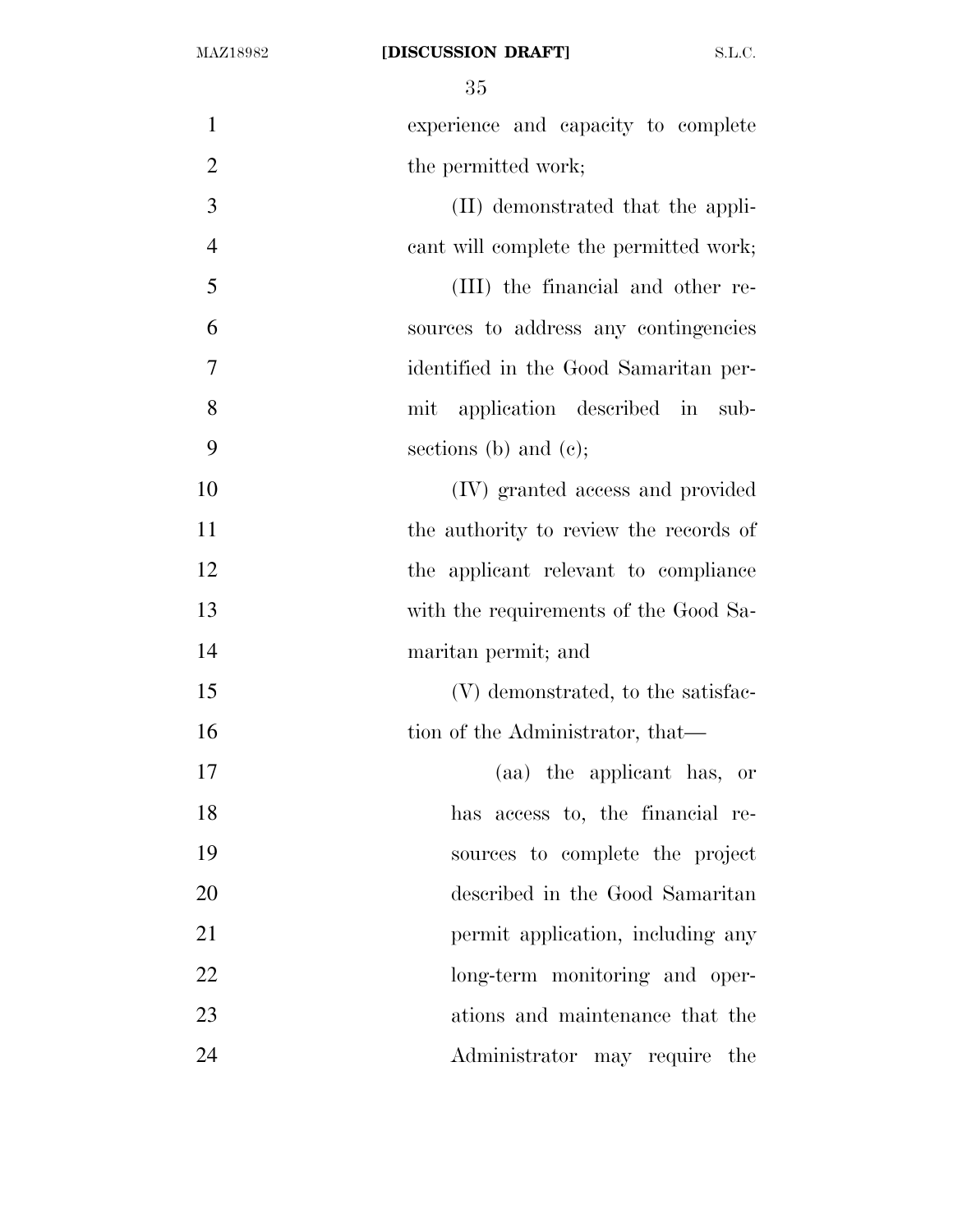applicant to perform in the Good Samaritan permit; or

 (bb) the applicant has estab- lished a third party financial as- surance mechanism, such as a corporate guarantee from a par- ent or other corporate affiliate, letter of credit, trust, surety bond, or insurance to assure that funds are available to complete 11 the permitted work, including for operations and maintenance and to address potential contin- gencies, that establishes the Ad- ministrator or the head of the Federal land management agency as the beneficiary of the third- party financial assurance mecha- nism and that allows the Admin- istrator to retain and use the funds from the financial assur- ance mechanism in the event the Good Samaritan does not com- plete the remediation under the Good Samaritan permit; and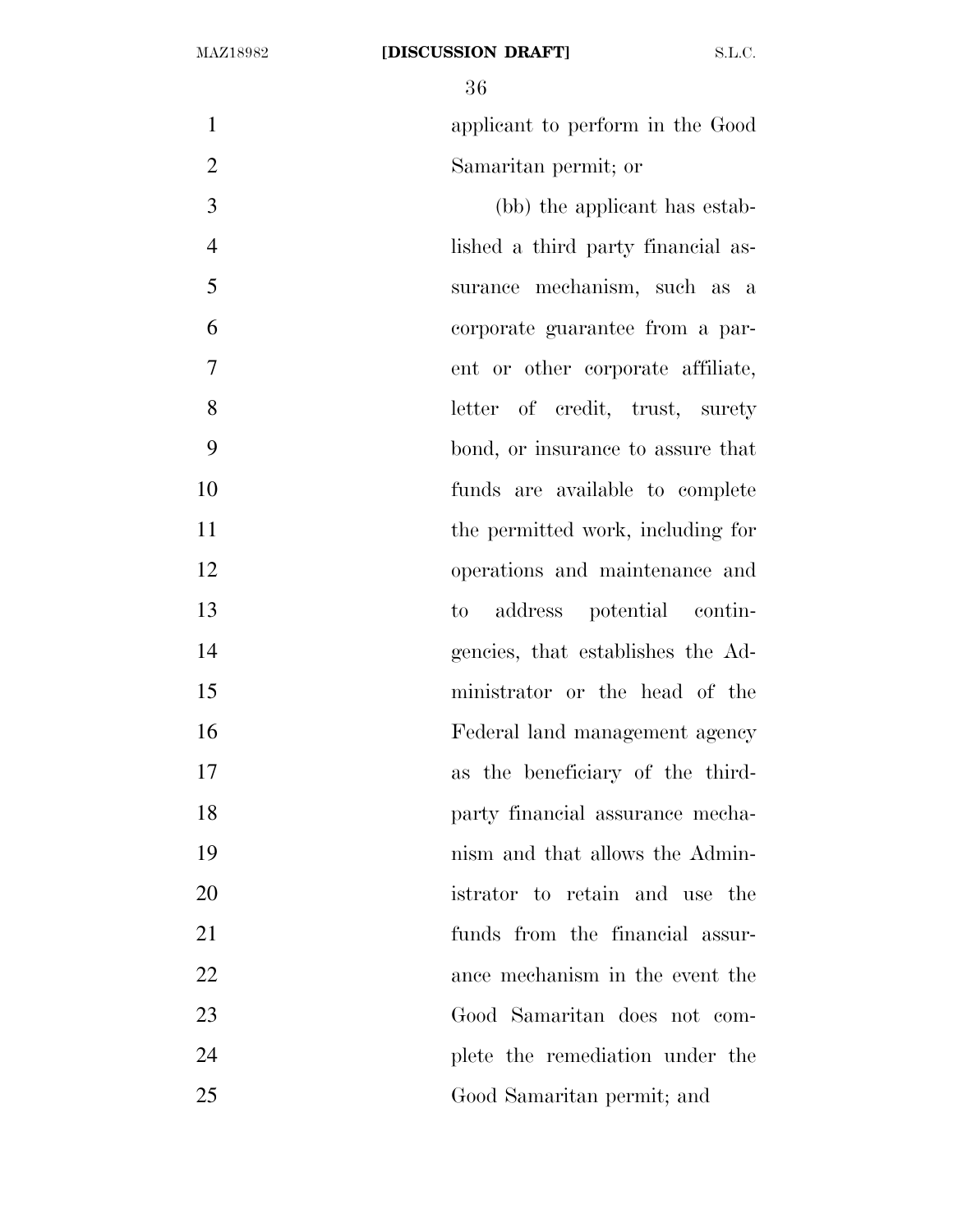| $\mathbf{1}$   | (vii) the project meets the require-            |
|----------------|-------------------------------------------------|
| $\overline{2}$ | ments of this Act;                              |
| 3              | (B) the State or Indian tribe with jurisdic-    |
| $\overline{4}$ | tion over land on which the orphan mine site is |
| 5              | located has been given an opportunity to review |
| 6              | and, if necessary, comment on the grant of the  |
| $\overline{7}$ | Good Samaritan permit;                          |
| 8              | (C) in the case of a project proposed to be     |
| 9              | carried out under the Good Samaritan permit     |
| 10             | partially or entirely on land owned by the      |
| 11             | United States—                                  |
| 12             | (i) the head of the Federal land man-           |
| 13             | agement agency with jurisdiction over that      |
| 14             | land reviews and concurs with the grant of      |
| 15             | the Good Samaritan permit; and                  |
| 16             | (ii) the Good Samaritan has entered             |
| 17             | into any applicable special use permit or       |
| 18             | other land use agreement with the Federal       |
| 19             | land management agency pursuant to ap-          |
| 20             | plicable Federal land management law; and       |
| 21             | (D) the Administrator has provided—             |
| 22             | (i) notice under subsection (l); and            |
| 23             | (ii) a period of public comment and a           |
| 24             | public hearing under that subsection, if re-    |
| 25             | quested.                                        |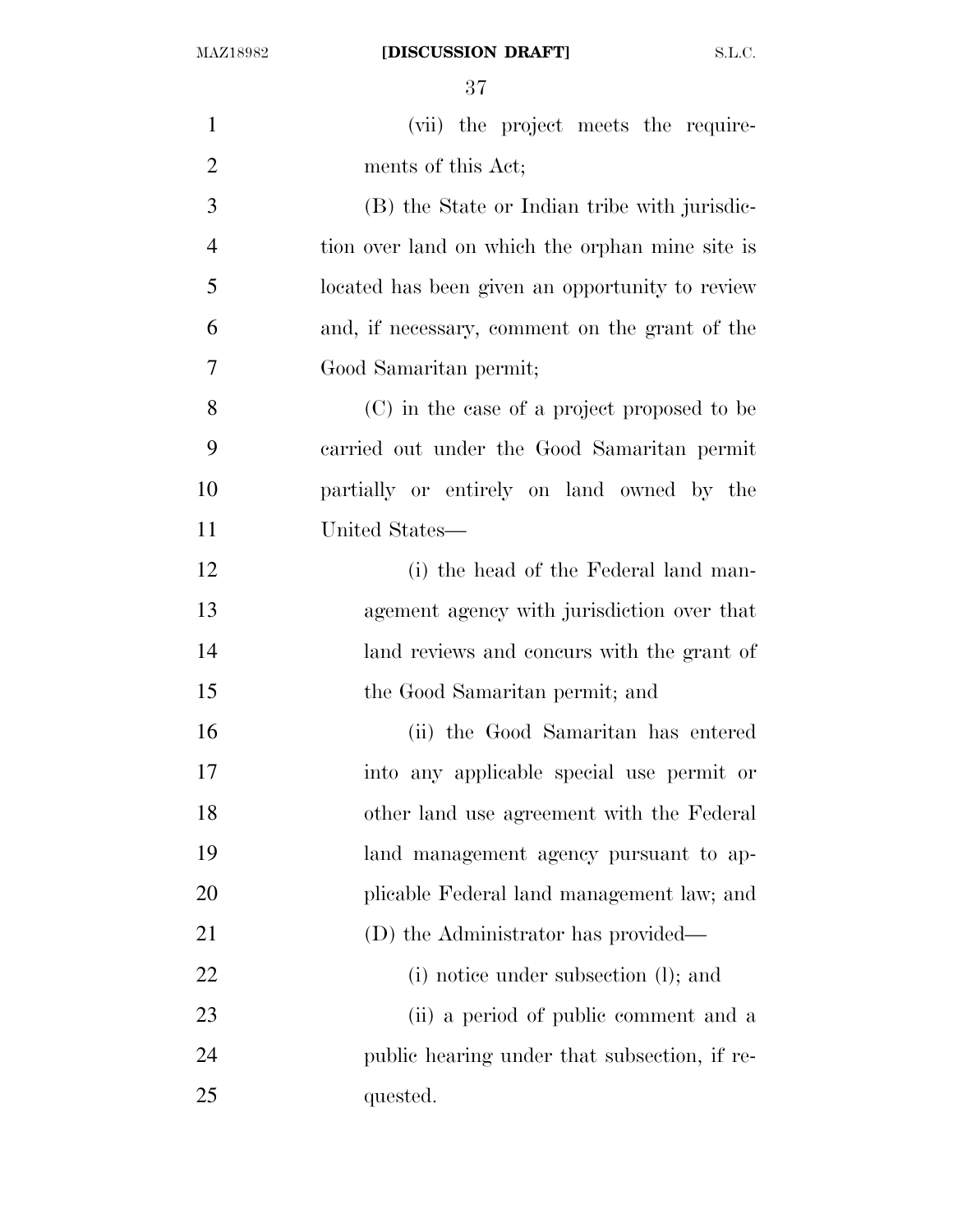| $\mathbf{1}$   | $(2)$ RELATION TO NEPA.—                          |
|----------------|---------------------------------------------------|
| $\overline{2}$ | (A) IN GENERAL.—The grant or modifica-            |
| 3              | tion of a Good Samaritan permit by the Admin-     |
| $\overline{4}$ | istrator shall not be considered a major Federal  |
| 5              | action significantly affecting the quality of the |
| 6              | human environment for purposes of section 102     |
| 7              | of the National Environmental Policy Act (42)     |
| 8              | U.S.C. 4332).                                     |
| 9              | (B) LIMITATION.—Nothing in this para-             |
| 10             | graph exempts the Secretary of Agriculture or     |
| 11             | the Secretary of the Interior, as applicable,     |
| 12             | from any other requirements of section 102 of     |
| 13             | the National Environmental Policy Act (42)        |
| 14             | U.S.C. 4332).                                     |
| 15             | $(3)$ DEADLINE.—                                  |
| 16             | (A) IN GENERAL.—The Administrator                 |
| 17             | shall grant or deny a Good Samaritan permit       |
| 18             | by not later than—                                |
| 19             | (i) the date that is 180 days after the           |
| 20             | date of receipt by the Administrator of an        |
| 21             | application for the Good Samaritan permit         |
| 22             | that, as determined by the Administrator,         |
| 23             | is complete and meets all applicable re-          |
| 24             | quirements of subsection (c); or                  |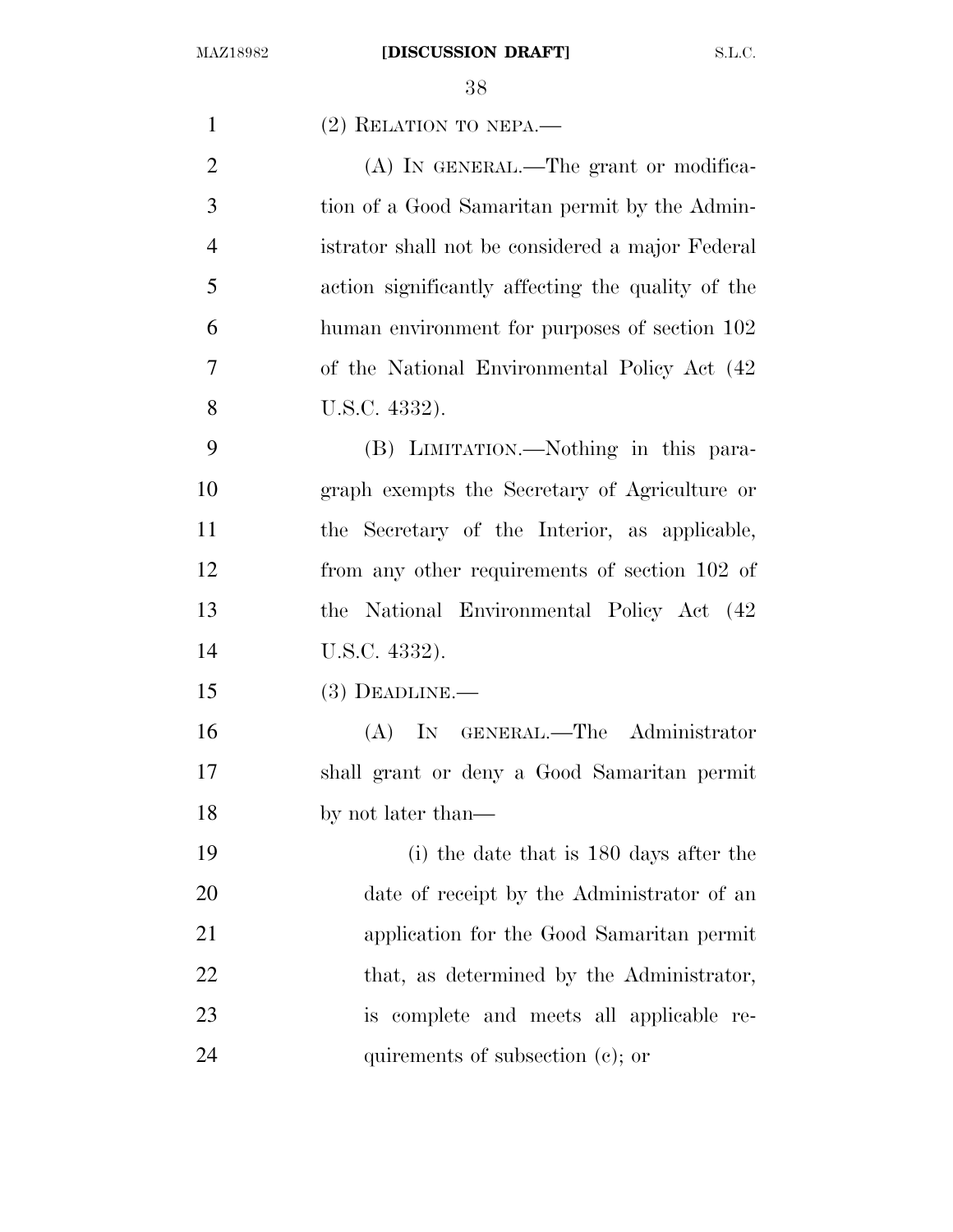MAZ18982 **[DISCUSSION DRAFT]** S.L.C.

 (ii) such later date as may be deter- mined by the Administrator with notifica-3 tion provided to the applicant. (B) CONSTRUCTIVE DENIAL.—If the Ad- ministrator fails to grant or deny a Good Sa- maritan permit by the applicable deadline de- scribed in subparagraph (A), the application shall be considered to be denied. (n) EFFECT OF PERMITS.— (1) IN GENERAL.—A Good Samaritan, recipient of an investigative sampling permit, passive land- owner, and any cooperating person undertaking re- mediation activities identified in and carried out pur- suant to and in full compliance with a Good Samari- tan permit— (A) shall be considered to be in compliance with all requirements (including permitting re- quirements) under the Federal Water Pollution Control Act (33 U.S.C. 1251 et seq.) (including any law or regulation implemented by a State or Indian tribe under section 402 or 404 of the Federal Water Pollution Control Act (33 U.S.C. 1342, 1344)) and the Comprehensive Environ- mental Response, Compensation, and Liability Act of 1980 (42 U.S.C. 9601 et seq.) during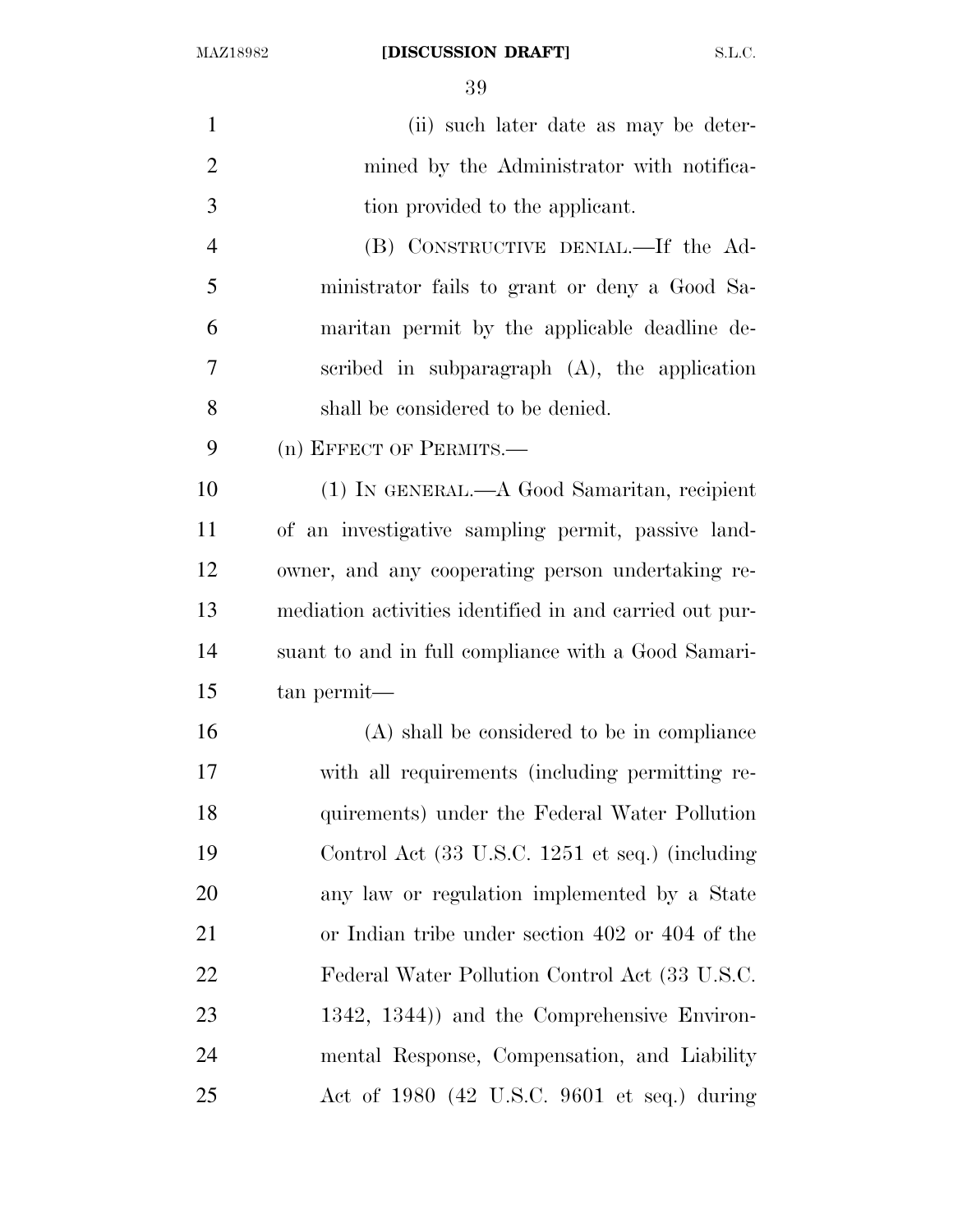the term of the Good Samaritan permit and after the termination of the Good Samaritan permit;

 (B) shall not be required to obtain a per- mit under, or to comply with, section 301, 302, 306, 307, 402, or 404 of the Federal Water Pollution Control Act (33 U.S.C. 1311, 1312, 1316, 1317, 1342, 1344), or any State or Trib- al standards or regulations approved by the Ad- ministrator under those sections of that Act, during the term of the Good Samaritan permit and after the termination of the Good Samari-tan permit; and

 (C) shall not be required to obtain any au- thorizations, licenses, or permits that would otherwise not need to be obtained if the remedi- ation was conducted pursuant to section 121 of the Comprehensive Environmental Response, Compensation, and Liability Act of 1980 (42 U.S.C. 9621).

 (2) ACTIVITIES NOT RELATING TO REMEDI-ATION.—

 (A) IN GENERAL.—A Good Samaritan or any cooperating person that carries out any ac-tivity relating to mineral exploration, proc-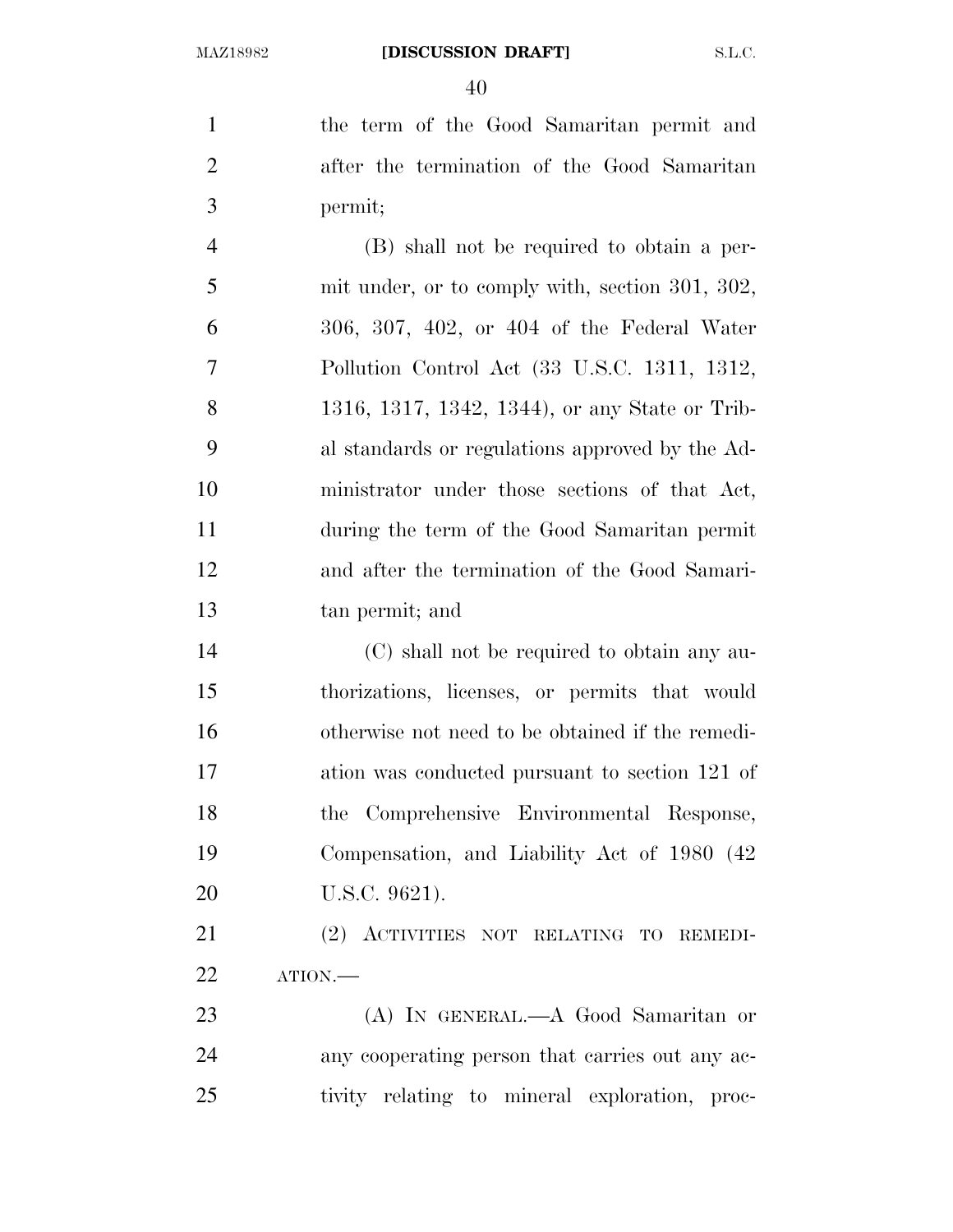| $\mathbf{1}$   | essing, beneficiation, or mining, including devel-        |
|----------------|-----------------------------------------------------------|
| $\overline{2}$ | opment, that is not authorized by the applicable          |
| 3              | Good Samaritan permit shall be subject to all             |
| $\overline{4}$ | applicable law.                                           |
| 5              | (B) LIABILITY.—Any activity not author-                   |
| 6              | ized by a Good Samaritan permit, as deter-                |
| $\overline{7}$ | mined by the Administrator, may be subject to             |
| 8              | liability and enforcement under all applicable            |
| 9              | law, including—                                           |
| 10             | (i) the Federal Water Pollution Con-                      |
| 11             | trol Act $(33 \text{ U.S.C. } 1251 \text{ et seq.});$ and |
| 12             | (ii) the Comprehensive Environmental                      |
| 13             | Response, Compensation, and Liability Act                 |
| 14             | of 1980 (42 U.S.C. 9601 et seq.).                         |
| 15             | $(3)$ NO ENFORCEMENT LIABILITY.—                          |
| 16             | (A) DISCHARGES.—Subject to subpara-                       |
| 17             | graphs $(B)$ and $(C)$ , a Good Samaritan, recipi-        |
| 18             | ent of an investigative sampling permit, passive          |
| 19             | landowner, or cooperating person that is con-             |
| 20             | ducting remediation pursuant to a Good Samar-             |
| 21             | itan permit shall not be subject to enforcement,          |
| 22             | civil or criminal penalties, citizen suits, or any        |
| 23             | other liability (including any liability for re-          |
| 24             | sponse costs, natural resource damage, or con-            |
| 25             | tribution) under the Federal Water Pollution              |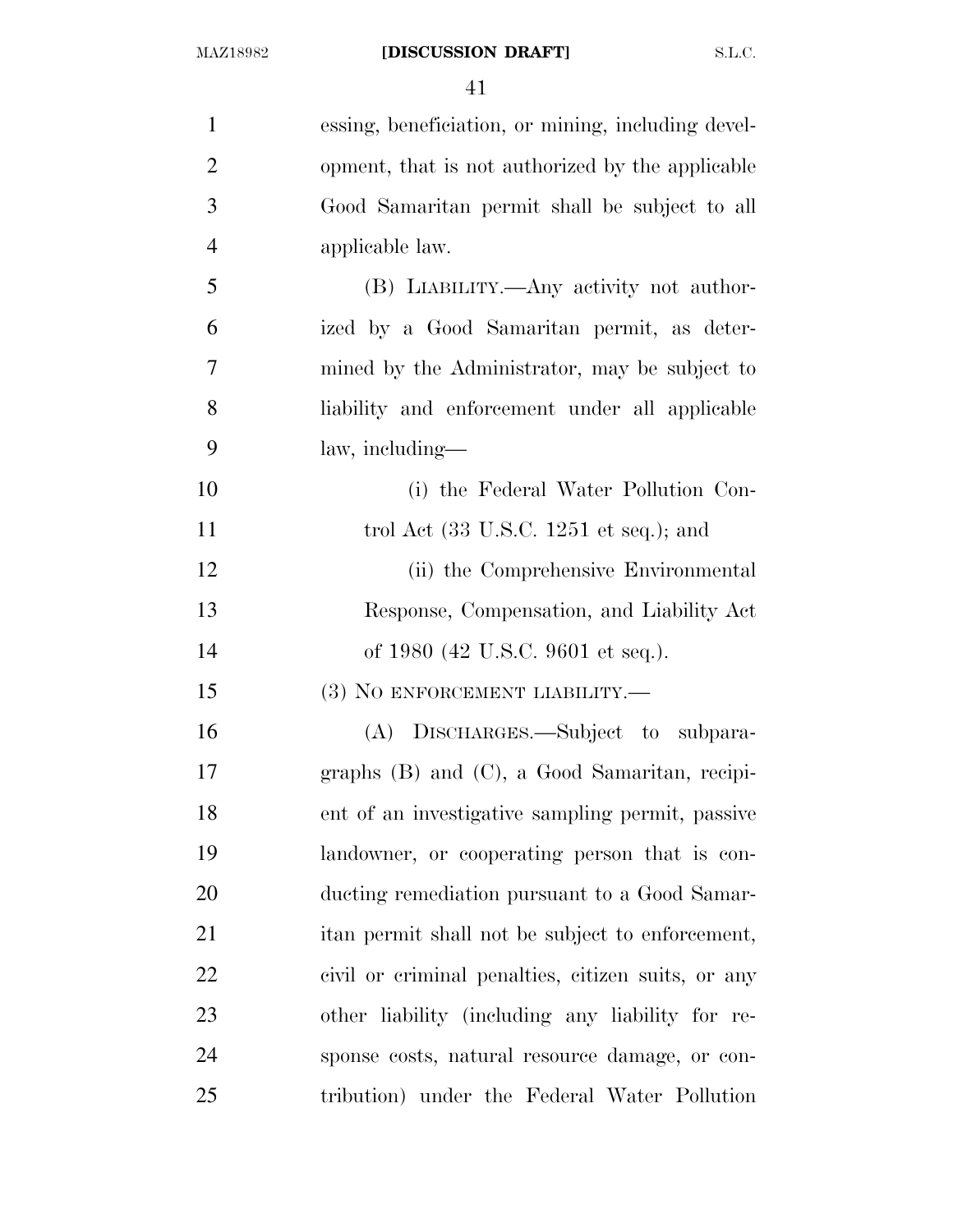Control Act (33 U.S.C. 1251 et seq.) (including under any law or regulation administered by a State or Indian tribe under that Act) or the Comprehensive Environmental Response, Com- pensation, and Liability Act of 1980 (42 U.S.C. 9601 et seq.) for any actions undertaken or for any past, present, or future releases, threats of releases, or discharges of hazardous substances, pollutants, or contaminants at or from the or- phan mine site that is the subject of the Good Samaritan permit (including any releases, threats of releases, or discharges that occurred prior to the grant of the Good Samaritan per- mit) during the term of the Good Samaritan permit and after termination of the Good Sa- maritan permit. (B) OTHER PARTIES.—Nothing in sub- paragraph (A) limits the liability of any person that is not described in that subparagraph. 20 (C) VIOLATION OF PERMIT PRIOR TO TER-21 MINATION.—Notwithstanding subparagraph (A), if the Good Samaritan, passive landowner, or cooperating person violates the terms of the

 Good Samaritan permit and that violation re-sults in surface water quality or other environ-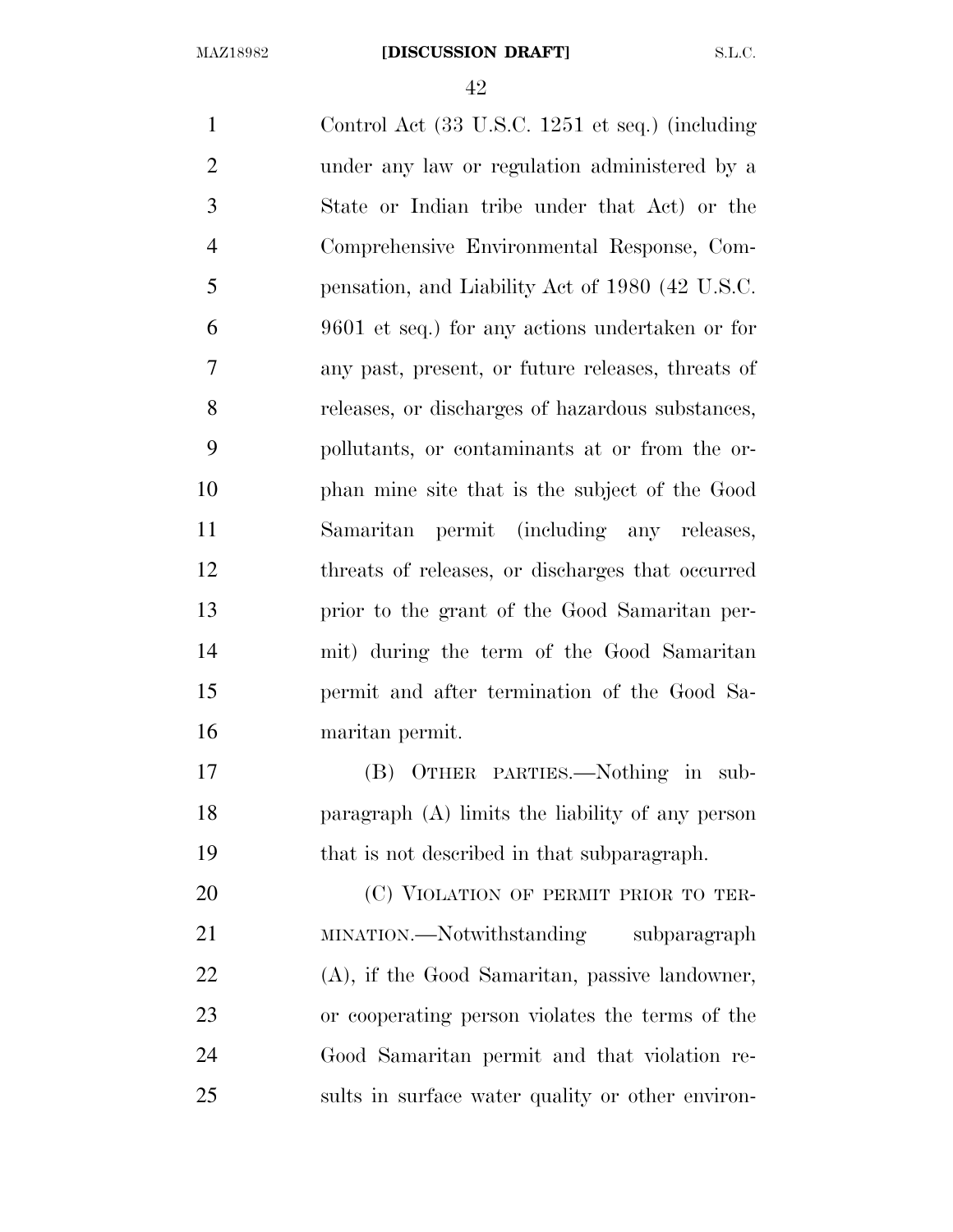mental conditions that are worse than baseline conditions at the orphan mine site, the Admin- istrator— (i) shall notify the Good Samaritan of the violation; and (ii) may require the Good Samaritan to undertake reasonable measures, as de- termined by the Administrator, to return surface water quality or other environ- mental conditions to the condition that ex-11 isted prior to the violation. (o) PUBLIC NOTIFICATION OF ADVERSE EVENT.—A Good Samaritan shall notify all appropriate Federal, State, Tribal, and local entities of any unplanned or pre- viously unknown release of historic mine residue caused by the actions of the Good Samaritan, passive landowner, or any cooperating person in accordance with— (1) section 103 of the Comprehensive Environ- mental Response, Compensation, and Liability Act of 1980 (42 U.S.C. 9603); (2) section 304 of the Emergency Planning and Community Right-To-Know Act of 1986 (42 U.S.C. 11004); (3) the Federal Water Pollution Control Act (33 U.S.C. 1251 et seq.);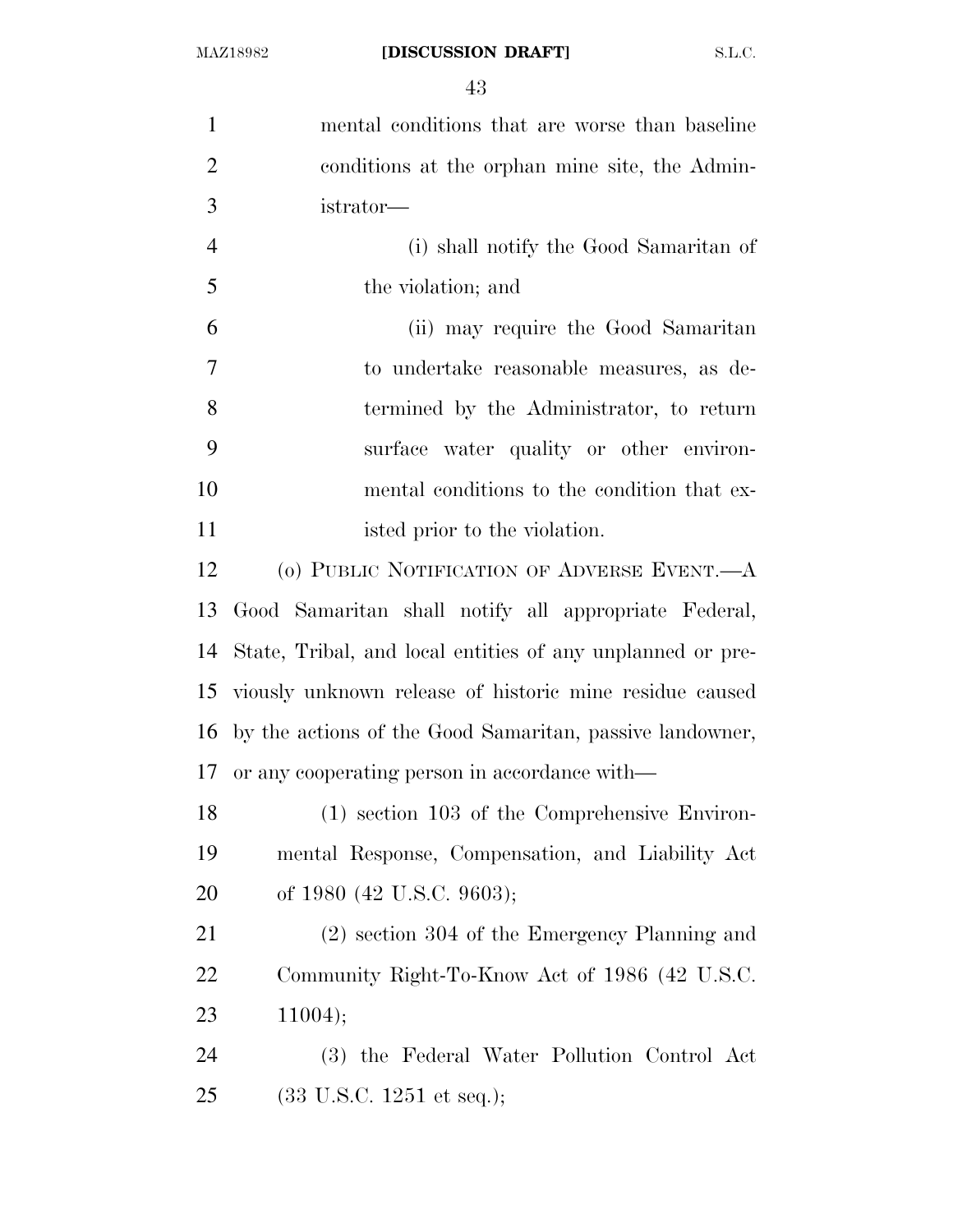| $\mathbf{1}$   | (4) any other applicable provision of Federal          |
|----------------|--------------------------------------------------------|
| $\overline{2}$ | law; and                                               |
| 3              | (5) any other applicable provision of State,           |
| $\overline{4}$ | Tribal, or local law.                                  |
| 5              | (p) GRANT ELIGIBILITY.—A remediation project con-      |
| 6              | ducted under a Good Samaritan permit shall be eligible |
| 7              | for funding pursuant to-                               |
| 8              | (1) section 319 of the Federal Water Pollution         |
| 9              | Control Act (33 U.S.C. 1329); and                      |
| 10             | $(2)$ section 104 $(k)$ of the Comprehensive Envi-     |
| 11             | ronmental Response, Compensation, and Liability        |
| 12             | Act of 1980 (42 U.S.C. 9604(k)).                       |
| 13             | (q) EMERGENCY AUTHORITY AND LIABILITY.-                |
| 14             | (1) EMERGENCY AUTHORITY.—Nothing in this               |
| 15             | section affects the authority of—                      |
| 16             | (A) the Administrator to take any respon-              |
| 17             | sive action authorized by law; or                      |
| 18             | (B) a Federal, State, Tribal, or local agen-           |
| 19             | cy to carry out any emergency authority, in-           |
| 20             | cluding an emergency authority provided under          |
| 21             | Federal, State, Tribal, or local law.                  |
| 22             | (2) LIABILITY.—Except as specifically provided         |
| 23             | in this Act, nothing in this Act or a Good Samaritan   |
| 24             | permit limits the liability of any person (including a |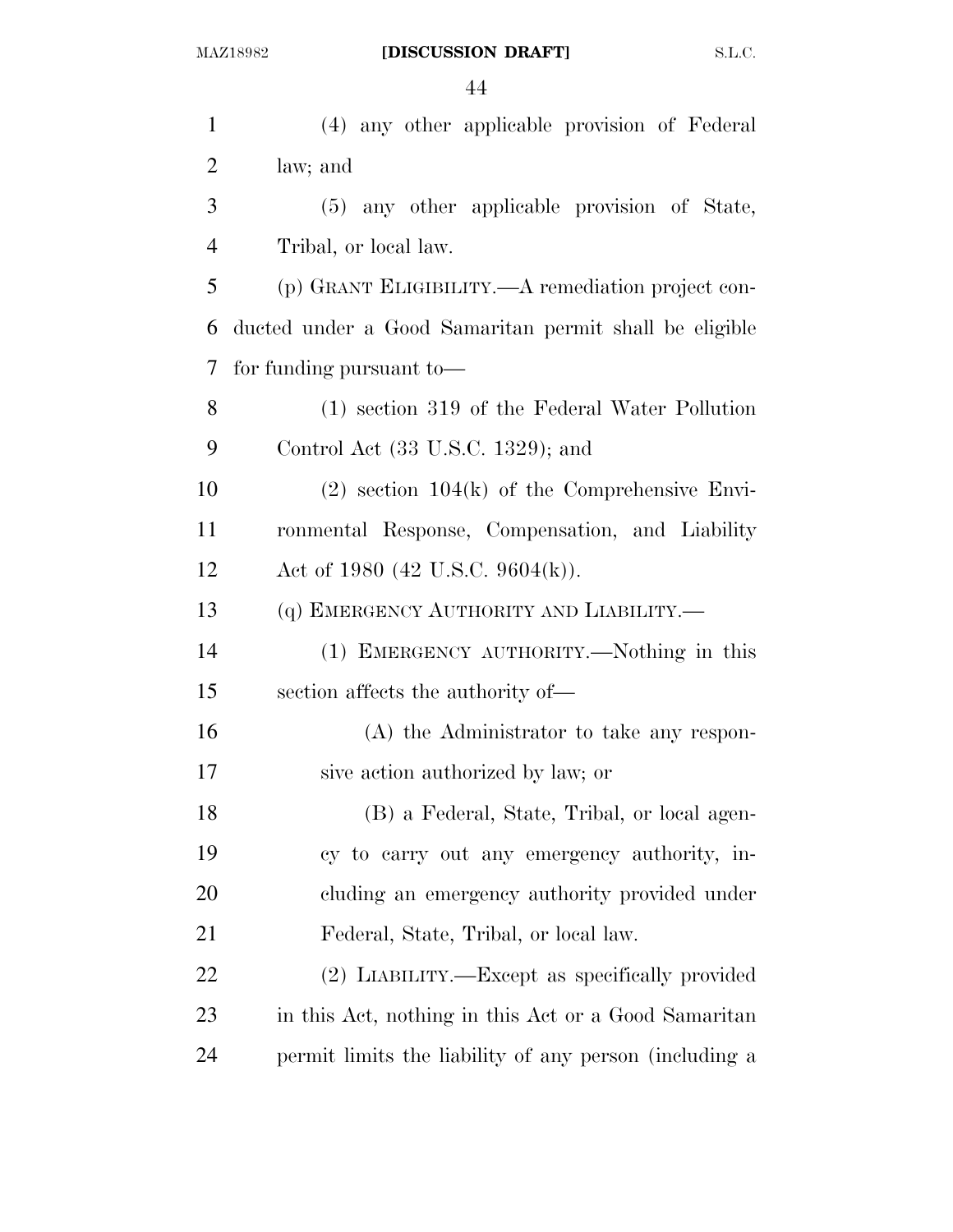| $\mathbf{1}$   | Good Samaritan or any cooperating person) under            |
|----------------|------------------------------------------------------------|
| $\overline{2}$ | any provision of law.                                      |
| 3              | (r) TERMINATION OF AUTHORITY.—                             |
| $\overline{4}$ | $(1)$ TERMINATION.—                                        |
| 5              | (A) IN GENERAL.—Except as provided in                      |
| 6              | subparagraph (B), the authority to grant Good              |
| 7              | Samaritan permits pursuant to this Act shall               |
| 8              | terminate on the date that is 7 years after the            |
| 9              | date of enactment of this Act.                             |
| 10             | (B) EXCEPTION.—Notwithstanding sub-                        |
| 11             | paragraph (A), the Administrator may grant a               |
| 12             | Good Samaritan permit pursuant to this Act                 |
| 13             | after the date identified in subparagraph (A) if           |
| 14             | the application for the Good Samaritan per-                |
| 15             | $mit$ —                                                    |
| 16             | (i) was submitted not later than 180                       |
| 17             | days before that date; and                                 |
| 18             | (ii) was completed in accordance with                      |
| 19             | subsection $(e)(1)$ by not later than 7 years              |
| 20             | after the date of enactment of this Act.                   |
| 21             | (2) EFFECT ON CERTAIN PERMITS.—Any Good                    |
| 22             | Samaritan permit granted by the deadline prescribed        |
| 23             | in subparagraph $(A)$ or $(B)$ of paragraph $(1)$ , as ap- |
| 24             | plicable, that is in effect on the date that is 7 years    |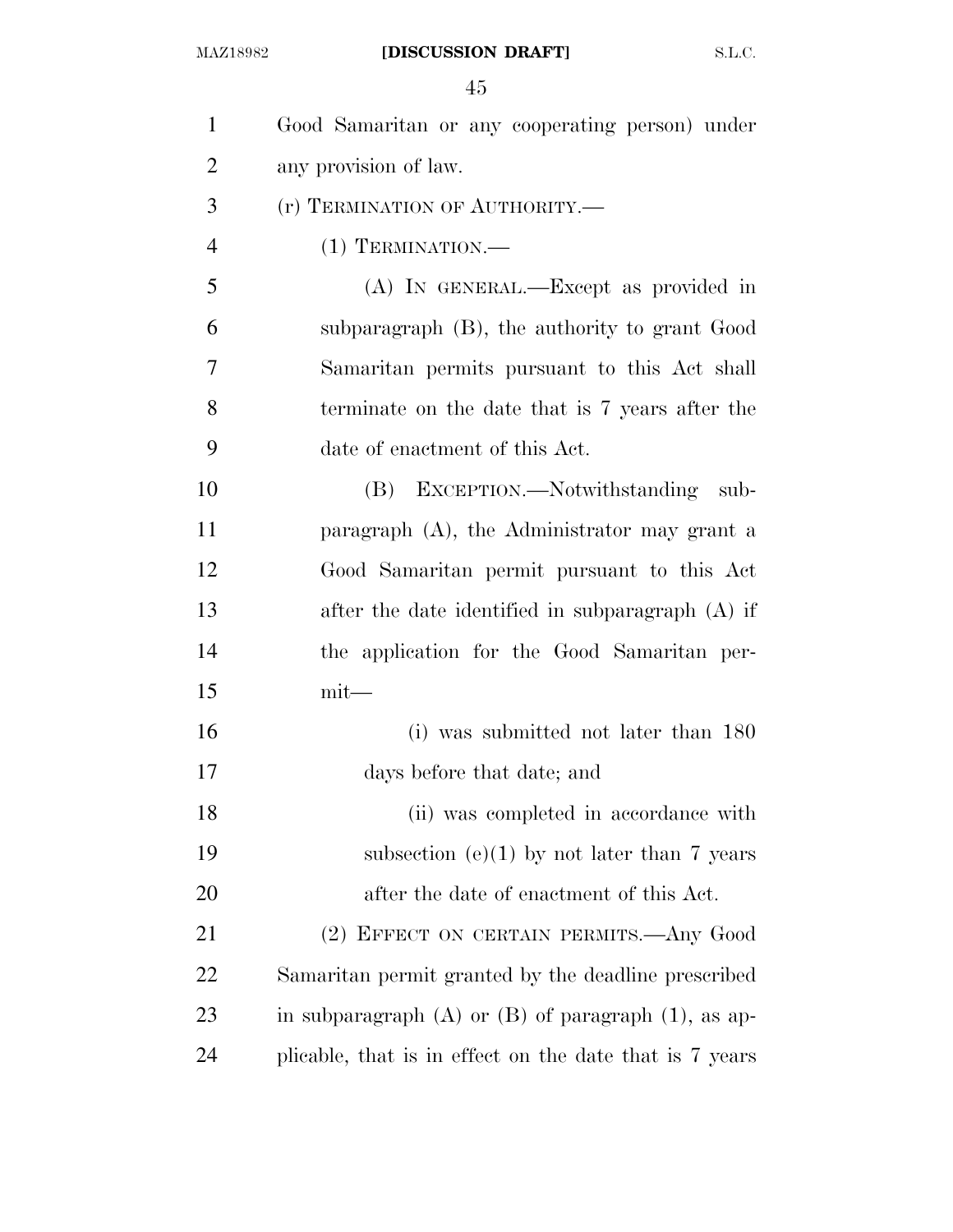| $\mathbf{1}$   | after the date of enactment of this Act shall remain |
|----------------|------------------------------------------------------|
| $\overline{2}$ | in effect after that date in accordance with—        |
| 3              | (A) the terms and conditions of the Good             |
| $\overline{4}$ | Samaritan permit; and                                |
| 5              | $(B)$ this Act.                                      |
| 6              | (3) TERMINATION OF PERMIT.-                          |
| 7              | (A) IN GENERAL.—A Good Samaritan per-                |
| 8              | mit shall terminate, as applicable—                  |
| 9              | (i) on inspection and notice from the                |
| 10             | Administrator to the recipient of the Good           |
| 11             | Samaritan permit that the permitted work             |
| 12             | has been completed in accordance with the            |
| 13             | terms of the Good Samaritan permit, as               |
| 14             | determined by the Administrator;                     |
| 15             | (ii) if the Administrator terminates a               |
| 16             | permit under paragraph $(4)(B)(i)$ ; or              |
| 17             | (iii) except as provided in subpara-                 |
| 18             | $graph(B)$ —                                         |
| 19             | $(I)$ on the date that is 18 months                  |
| 20             | after the date on which the Adminis-                 |
| 21             | trator granted the Good Samaritan                    |
| 22             | permit, if the permitted work has not                |
| 23             | commenced by that date; or                           |
| 24             | (II) if the grant of the Good Sa-                    |
| 25             | maritan permit was the subject of a                  |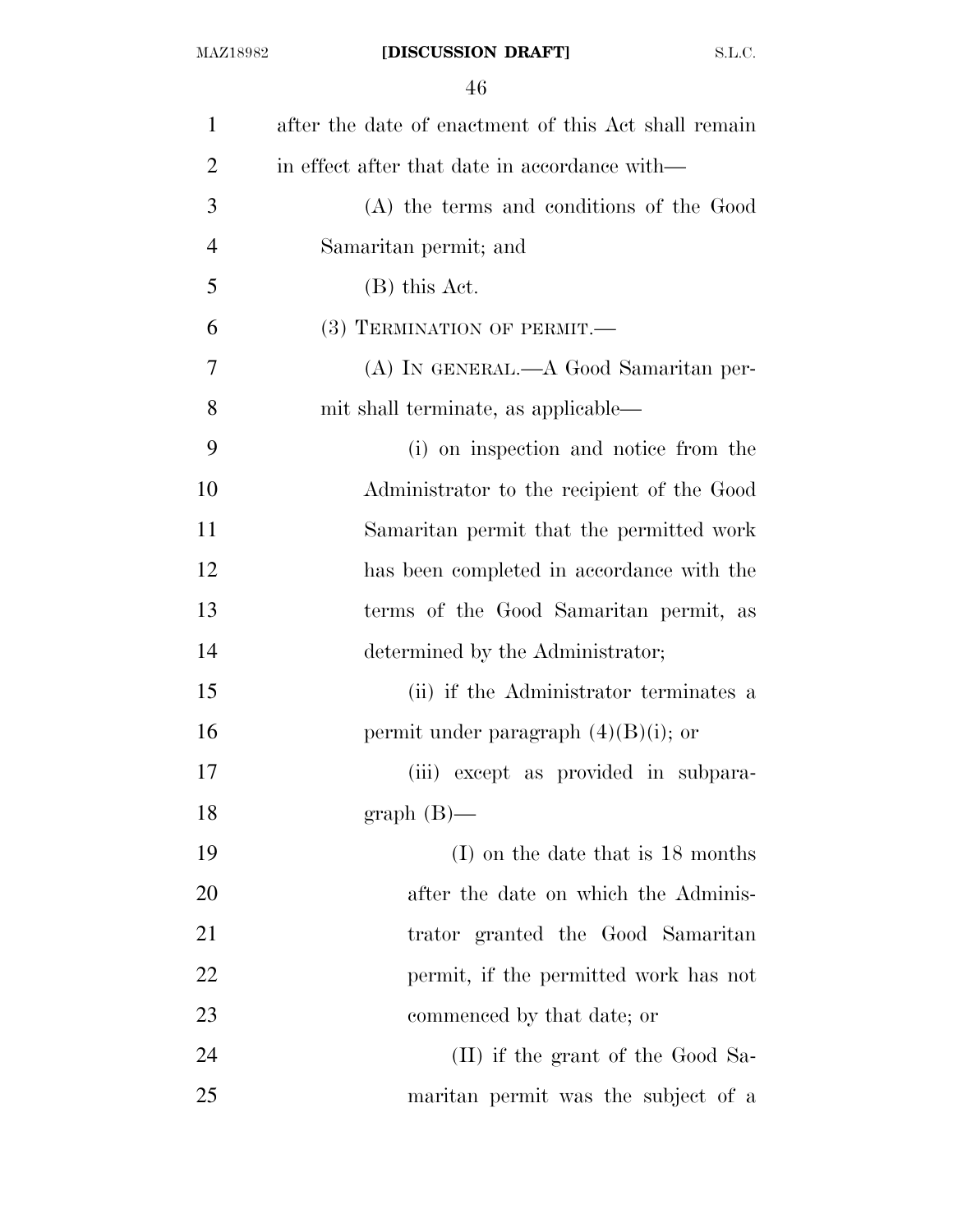| $\mathbf{1}$   | petition for judicial review, on the            |
|----------------|-------------------------------------------------|
| $\overline{2}$ | date that is 18 months after the date           |
| 3              | on which the judicial review, including         |
| $\overline{4}$ | any appeals, has concluded, if the per-         |
| 5              | mitted work has not commenced by                |
| 6              | that date.                                      |
| 7              | (B) EXTENSION.—                                 |
| 8              | (i) IN GENERAL.—If the Adminis-                 |
| 9              | trator is otherwise required to terminate a     |
| 10             | Good Samaritan permit under subpara-            |
| 11             | graph $(A)(iii)$ , the Administrator may        |
| 12             | grant an extension of the Good Samaritan        |
| 13             | permit.                                         |
| 14             | (ii) LIMITATION.—Any extension                  |
| 15             | granted under clause (i) shall be not more      |
| 16             | than 180 days for each extension.               |
| 17             | (4) UNFORESEEN CIRCUMSTANCES.-                  |
| 18             | (A) IN GENERAL.—The recipient of a Good         |
| 19             | Samaritan permit or investigative sampling per- |
| 20             | mit may seek to modify or terminate the Good    |
| 21             | Samaritan permit or investigative sampling per- |
| 22             | mit to take into account any event or condition |
| 23             | that—                                           |
| 24             | (i) significantly reduces the feasibility       |
| 25             | or significantly increases the cost of com-     |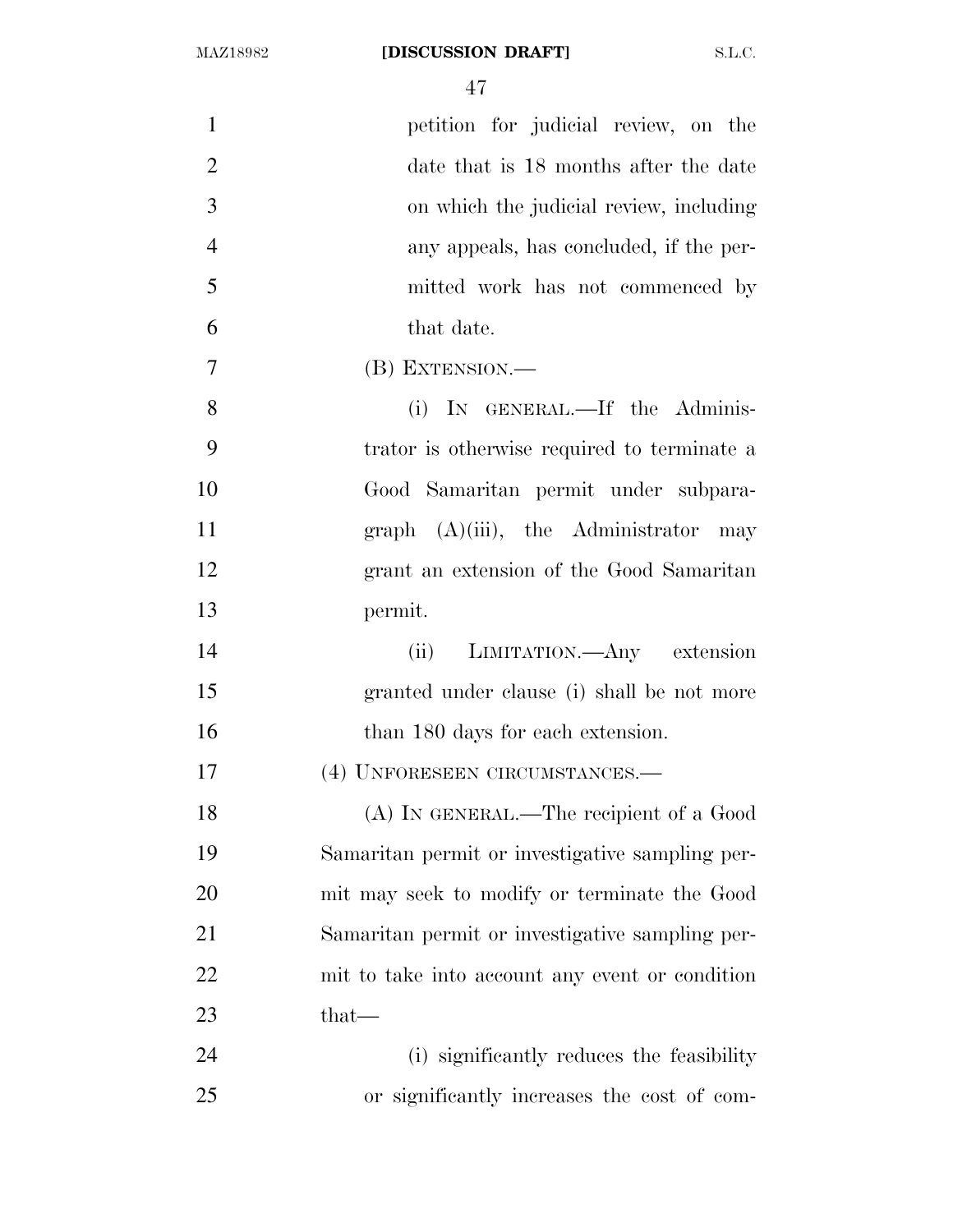| $\mathbf{1}$   | pleting the remediation project that is the     |
|----------------|-------------------------------------------------|
| $\overline{2}$ | subject of the Good Samaritan permit or         |
| 3              | investigative sampling permit;                  |
| $\overline{4}$ | $(ii)$ was not—                                 |
| 5              | reasonably contemplated by<br>(I)               |
| 6              | the recipient of the permit; or                 |
| 7              | (II) taken into account in the re-              |
| 8              | mediation plan of the recipient of the          |
| 9              | permit; and                                     |
| 10             | (iii) is beyond the control of the re-          |
| 11             | cipient of the permit, as determined by the     |
| 12             | Administrator.                                  |
| 13             | (B) TERMINATION.                                |
| 14             | (i) IN GENERAL.—Subject to sub-                 |
| 15             | section $(n)(3)$ , the Administrator shall ter- |
| 16             | minate a Good Samaritan permit or inves-        |
| 17             | tigative sampling permit if—                    |
| 18             | (I) the recipient of the permit                 |
| 19             | seeks termination of the permit under           |
| 20             | subparagraph $(A)$ ;                            |
| 21             | (II) the factors described in sub-              |
| 22             | paragraph $(A)$ are satisfied; and              |
| 23             | (III) the Administrator deter-                  |
| 24             | mines that remediation activities con-          |
| 25             | ducted by the Good Samaritan or per-            |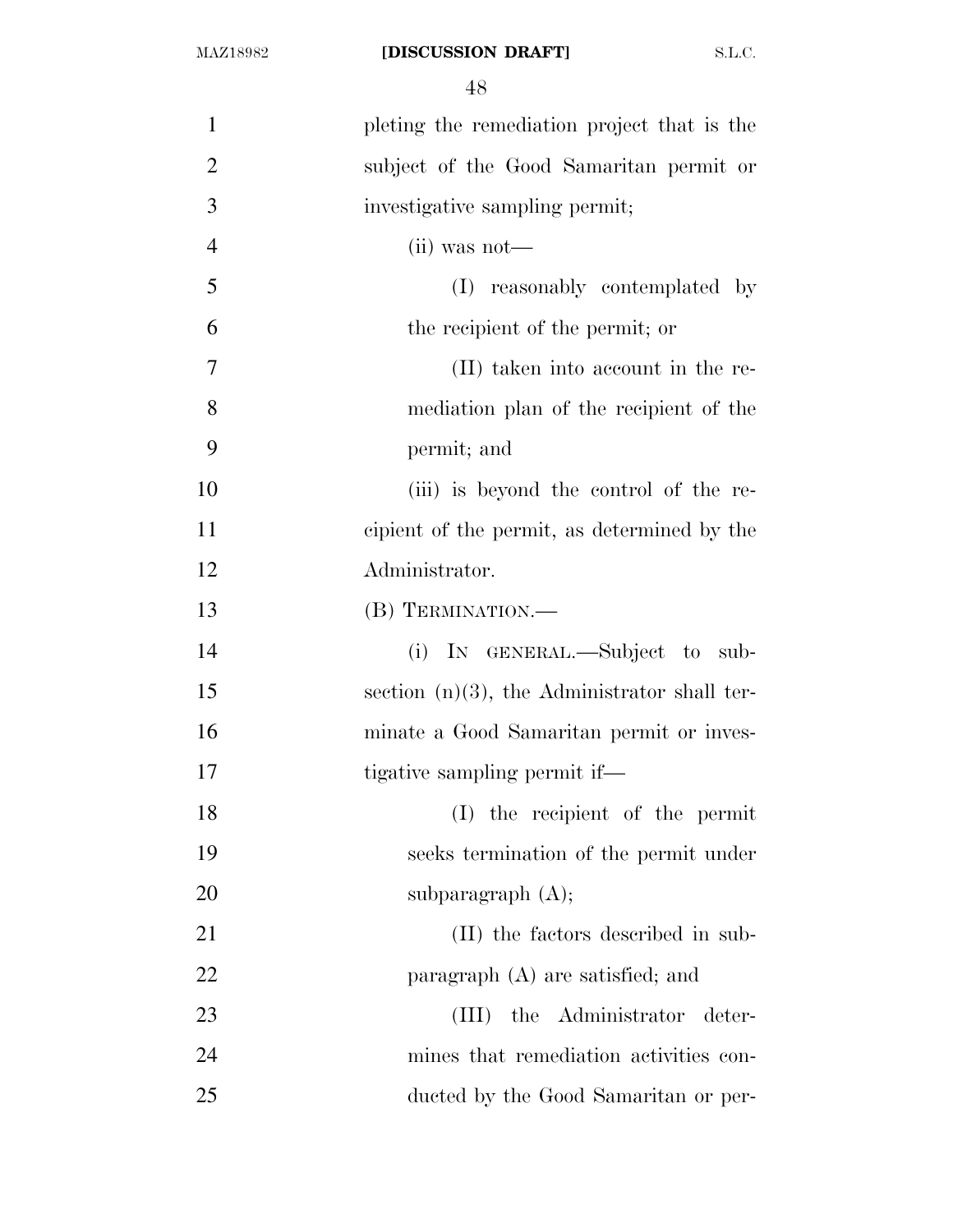| $\mathbf{1}$   | son pursuant to the Good Samaritan                                                                |
|----------------|---------------------------------------------------------------------------------------------------|
| 2              | permit or investigative sampling per-                                                             |
| 3              | mit, respectively, may result in sur-                                                             |
| $\overline{4}$ | face water quality conditions, or any                                                             |
| 5              | other environmental conditions, that                                                              |
| 6              | will be worse than the baseline condi-                                                            |
| $\overline{7}$ | tions, as described in subsection                                                                 |
| 8              | $(e)(6)$ , as applicable.                                                                         |
| 9              | (ii) EFFECT OF TERMINATION.-Not-                                                                  |
| 10             | withstanding the termination of a Good                                                            |
| 11             | Samaritan permit or investigative sampling                                                        |
| $1^{\circ}$    | $\mathbf{P}$ and $\mathbf{P}$ and $\mathbf{P}$ are $\mathbf{P}$ and $\mathbf{P}$ are $\mathbf{P}$ |

 permit under clause (i), the provisions of paragraphs (1), (2), and (3) of subsection (n) shall continue to apply to the Good Sa- maritan, the recipient of an investigative sampling permit, and any cooperating per-sons after the termination.

 (5) LONG-TERM OPERATIONS AND MAINTE- NANCE.—In the case of a project that involves long- term operations and maintenance at an orphan mine site located on land owned by the United States, the project may be considered complete and the Admin- istrator may terminate the Good Samaritan permit under this subsection if the applicable Good Samari-tan has entered into an agreement with the applica-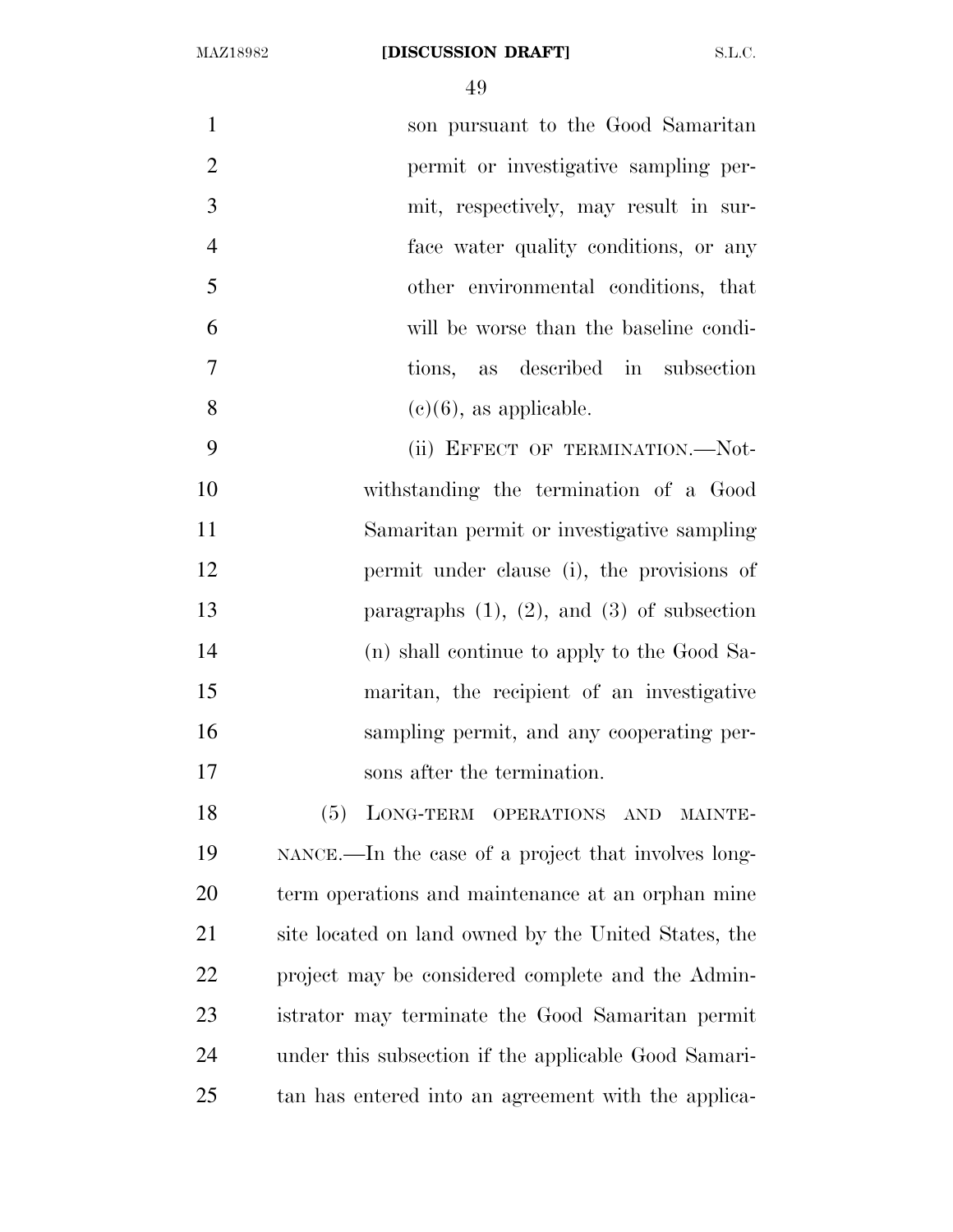| $\mathbf{1}$   | ble Federal land management agency or a cooper-         |
|----------------|---------------------------------------------------------|
| $\overline{2}$ | ating person for the long-term operations and main-     |
| 3              | tenance that includes sufficient funding for the long-  |
| $\overline{4}$ | term operations and maintenance.                        |
| 5              | (s) REGULATIONS.—                                       |
| 6              | (1) IN GENERAL.—Subject to paragraph $(2)$ ,            |
| 7              | not later than 1 year after the date of enactment of    |
| 8              | this Act, the Administrator, in consultation with the   |
| 9              | Secretary of the Interior and the Secretary of Agri-    |
| 10             | culture, and appropriate State, Tribal, and local offi- |
| 11             | cials, shall promulgate regulations to establish—       |
| 12             | (A) requirements for remediation plans de-              |
| 13             | scribed in subsection $(c)$ ; and                       |
| 14             | (B) any other requirement that the Admin-               |
| 15             | istrator determines to be necessary to carry out        |
| 16             | this Act.                                               |
| 17             | (2) SPECIFIC REQUIREMENTS BEFORE PROMUL-                |
| 18             | GATION OF REGULATIONS.—Before the<br>date<br>on         |
| 19             | which the Administrator promulgates regulations         |
| 20             | under paragraph (1), the Administrator may estab-       |
| 21             | lish, on a case-by-case basis, specific requirements    |
| 22             | that the Administrator determines would facilitate      |
| 23             | the implementation of this subsection with respect to   |
| 24             | a Good Samaritan permitting program.                    |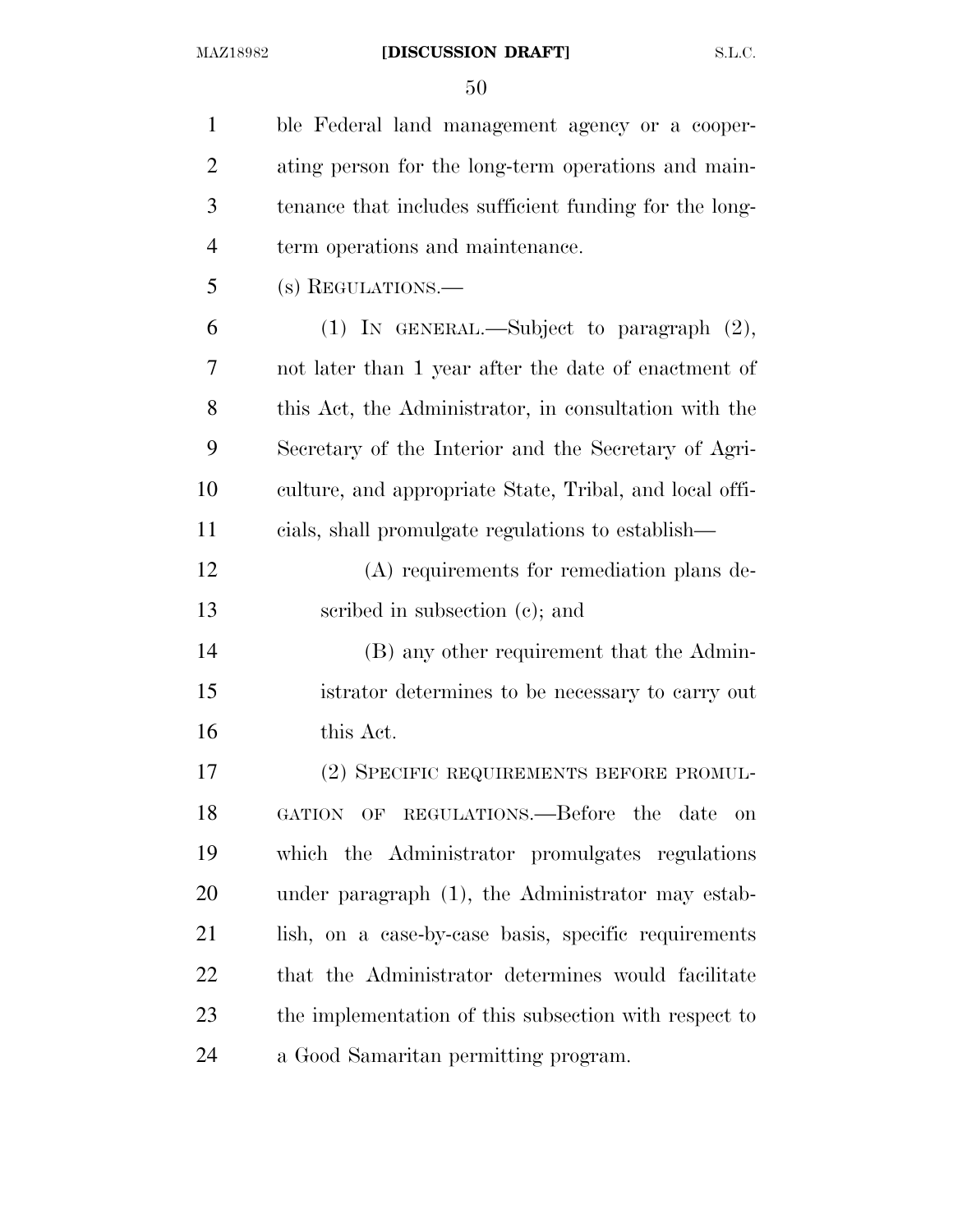## **SEC. 5. SPECIAL ACCOUNTS.**

| 2         | (a) ESTABLISHMENT.—There is established in the              |
|-----------|-------------------------------------------------------------|
| 3         | Treasury of the United States a Good Samaritan Mine         |
| 4         | Remediation Fund (referred to in this section as a          |
| 5         | "Fund") for each Federal land management agency that        |
| 6         | authorizes a Good Samaritan to conduct a project on Fed-    |
| 7         | eral land under the jurisdiction of that Federal land man-  |
| 8         | agement agency under a Good Samaritan permit.               |
| 9         | (b) DEPOSITS.—Each Fund shall consist of—                   |
| 10        | (1) amounts provided in appropriation Acts;                 |
| 11        | $(2)$ any reimbursements for the costs of over-             |
| 12        | sight received under section $4(f)(5)(B)(ii)$ ;             |
| 13        | (3) any financial assurance funds collected from            |
| 14        | agreement described<br>section<br>$\operatorname{in}$<br>an |
| 15        | 4(m)(1)(A)(vi)(V)(bb);                                      |
| 16        | (4) any funds collected for long-term operations            |
| 17        | and maintenance under an agreement under section            |
| 18        | 4(r)(5);                                                    |
| 19        | (5) any interest earned under an investment                 |
| 20        | under subsection $(c)$ ; and                                |
| 21        | $(6)$ any proceeds from the sale or redemption of           |
| <u>22</u> | investments held in the Fund.                               |
| 23        |                                                             |
|           | (c) UNUSED FUNDS.—Amounts in each Fund not                  |
| 24        | currently needed to carry out this Act shall be—            |
| 25        | (1) maintained as readily available or on de-               |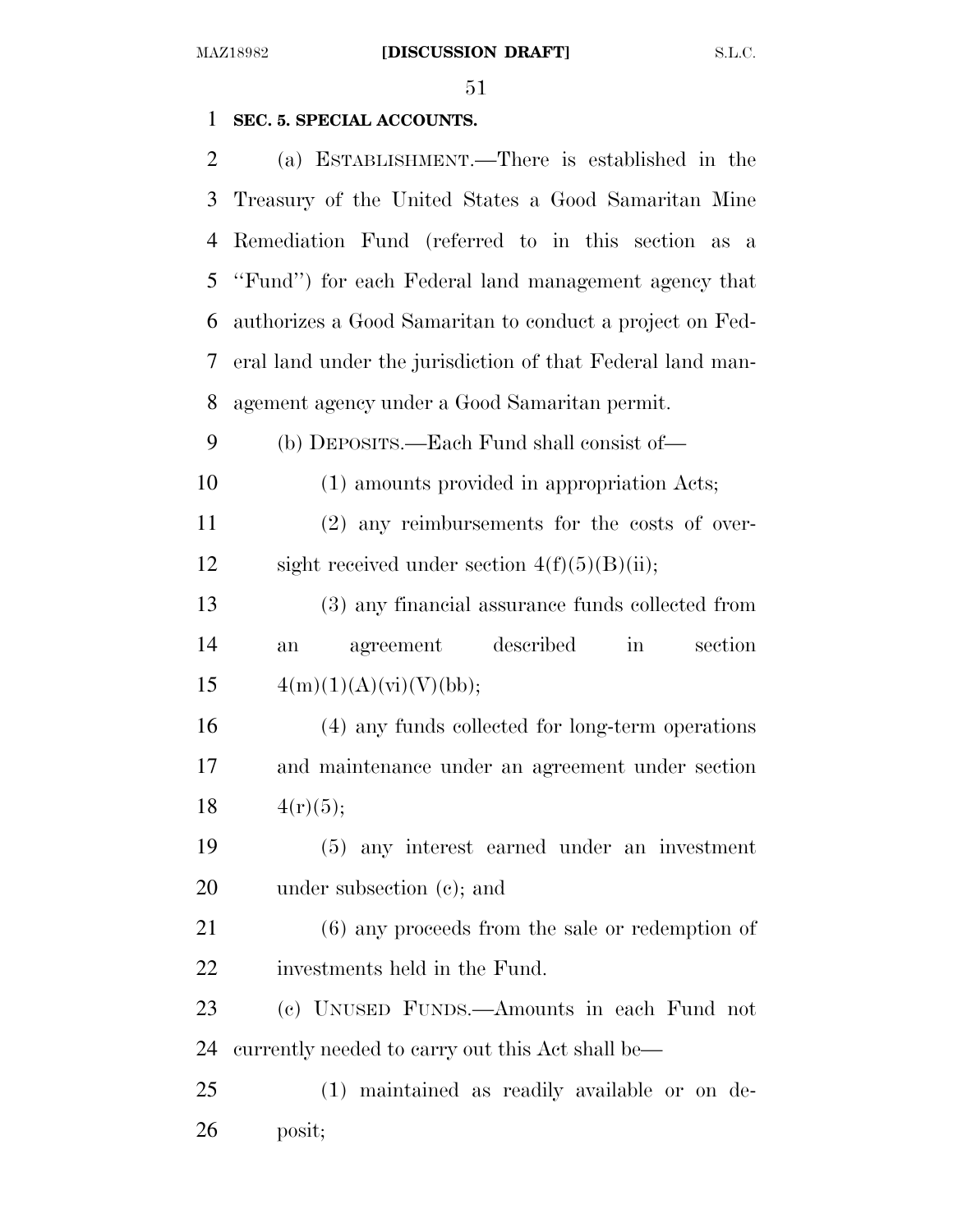#### MAZ18982 **[DISCUSSION DRAFT]** S.L.C.

 (2) invested in obligations of the United States or guaranteed by the United States; or

 (3) invested in obligations, participations, or other instruments that are lawful investments for a fiduciary, a trust, or public funds.

 (d) RETAIN AND USE AUTHORITY.—Each head of a Federal land management agency, as appropriate, may, notwithstanding any other provision of law, retain and use money deposited in the applicable Fund without fiscal year limitation for the purpose of carrying out this Act.

 (e) LIMITATION.—Amounts in each Fund may only be used for the Good Samaritan project for which the funds were deposited.

## **SEC. 6. REPORT TO CONGRESS.**

 (a) IN GENERAL.—Not later than 8 years after the date of enactment of this Act, the Administrator, in con- sultation with the heads of Federal land management agencies, shall submit to the Committee on Environment and Public Works of the Senate and the Committees on Transportation and Infrastructure, Energy and Com- merce, and Natural Resources of the House of Represent- atives a report evaluating the Good Samaritan pilot pro-gram under this Act.

 (b) INCLUSIONS.—The report under subsection (a) shall include—